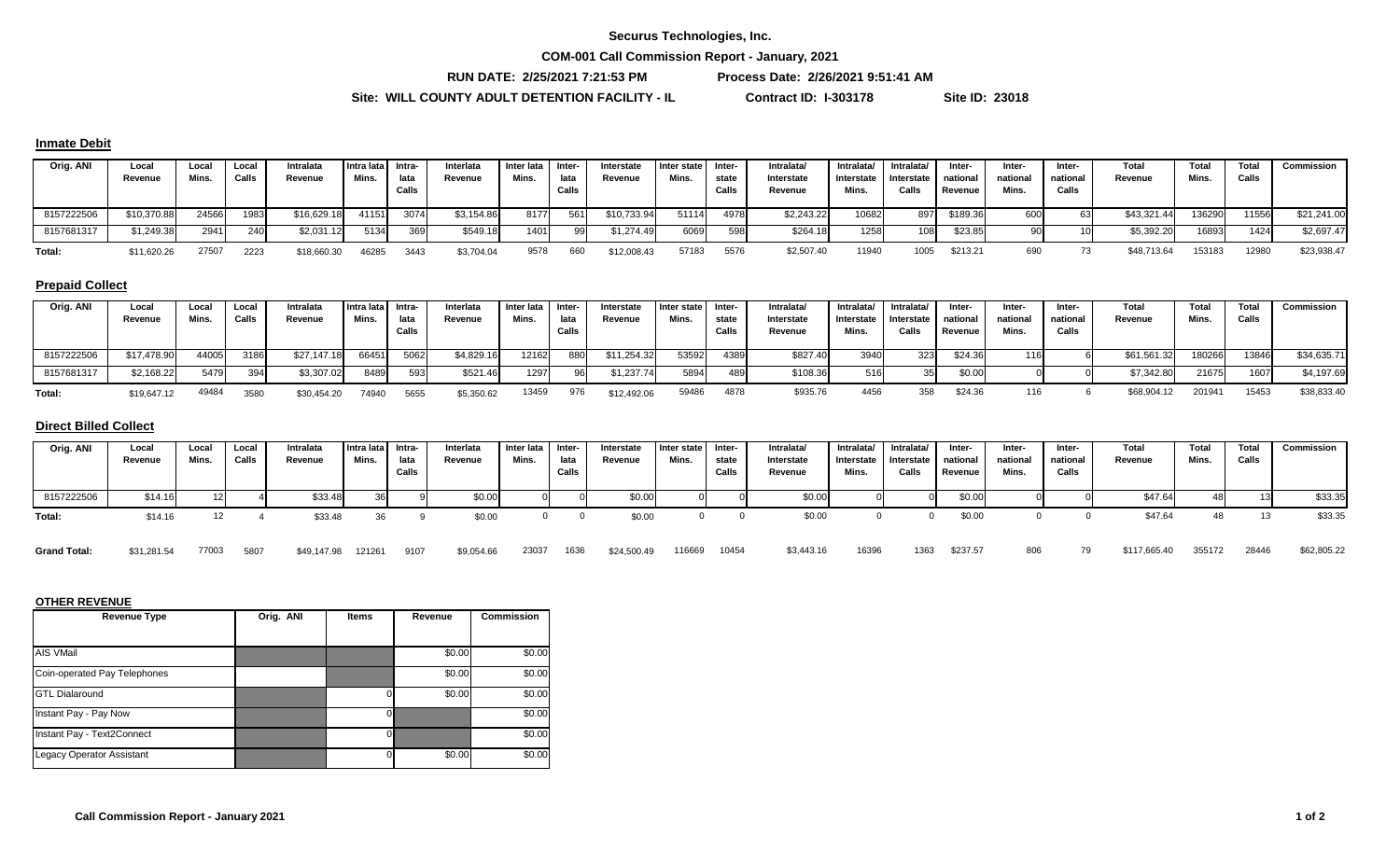| Outbound Voicemail (Interstate)    |          | \$0.00 | \$0.00 |
|------------------------------------|----------|--------|--------|
| Outbound Voicemail (NonInterstate) |          | \$0.00 | \$0.00 |
| <b>SIM</b>                         |          |        | \$0.00 |
| <b>Tablets</b>                     | 0        | \$0.00 | \$0.00 |
| <b>Video Visitation</b>            | $\Omega$ | \$0.00 | \$0.00 |
| Video Visitation Subscription      | $\Omega$ | \$0.00 | \$0.00 |
| VMail                              | $\Omega$ | \$0.00 | \$0.00 |
|                                    |          |        |        |

## **MEDIA REVENUE**

| <b>Rev Type</b>         | Orig. ANI | Items | Revenue | <b>Commission</b> |
|-------------------------|-----------|-------|---------|-------------------|
|                         |           |       |         |                   |
| Media - Music           |           | ი     | \$0.00  | \$0.00            |
| Media - Games           |           | ი     | \$0.00  | \$0.00            |
| Media - Games - CDF     |           | U     | \$0.00  | \$0.00            |
| Media - Movies          |           | 0     | \$0.00  | \$0.00            |
| Media - Movies - CDF    |           | ი     | \$0.00  | \$0.00            |
| Media - Newsstand       |           | U     | \$0.00  | \$0.00            |
| Media - Newsstand - CDF |           | 0     | \$0.00  | \$0.00            |
| Media - TV Shows        |           | n     | \$0.00  | \$0.00            |
| Media - TV Shows - CDF  |           | U     | \$0.00  | \$0.00            |
|                         |           |       | \$0.00  | \$0.00            |

**Total:** 

| eMESSAGING | <b>Stamps Used</b> | Purchase<br>Price of<br><b>Stamp</b> | Revenue | <b>Commission</b> |
|------------|--------------------|--------------------------------------|---------|-------------------|
|            |                    | \$0.00                               | \$0.00  | \$0.00            |
| Total:     |                    |                                      | \$0.00  | \$0.00            |

Total Revenue:  $$117,665.40$ 

Calculated Commission:  $$62,805.22$ 

| <b>Call Type</b>             | Revenue | <b>Minutes</b> | Calls | <b>Commission</b> |
|------------------------------|---------|----------------|-------|-------------------|
| <b>Direct Billed Collect</b> | \$47.64 | 48             | 13    | \$33.35           |
| Interlatal                   | \$0.00  |                |       | \$0.00            |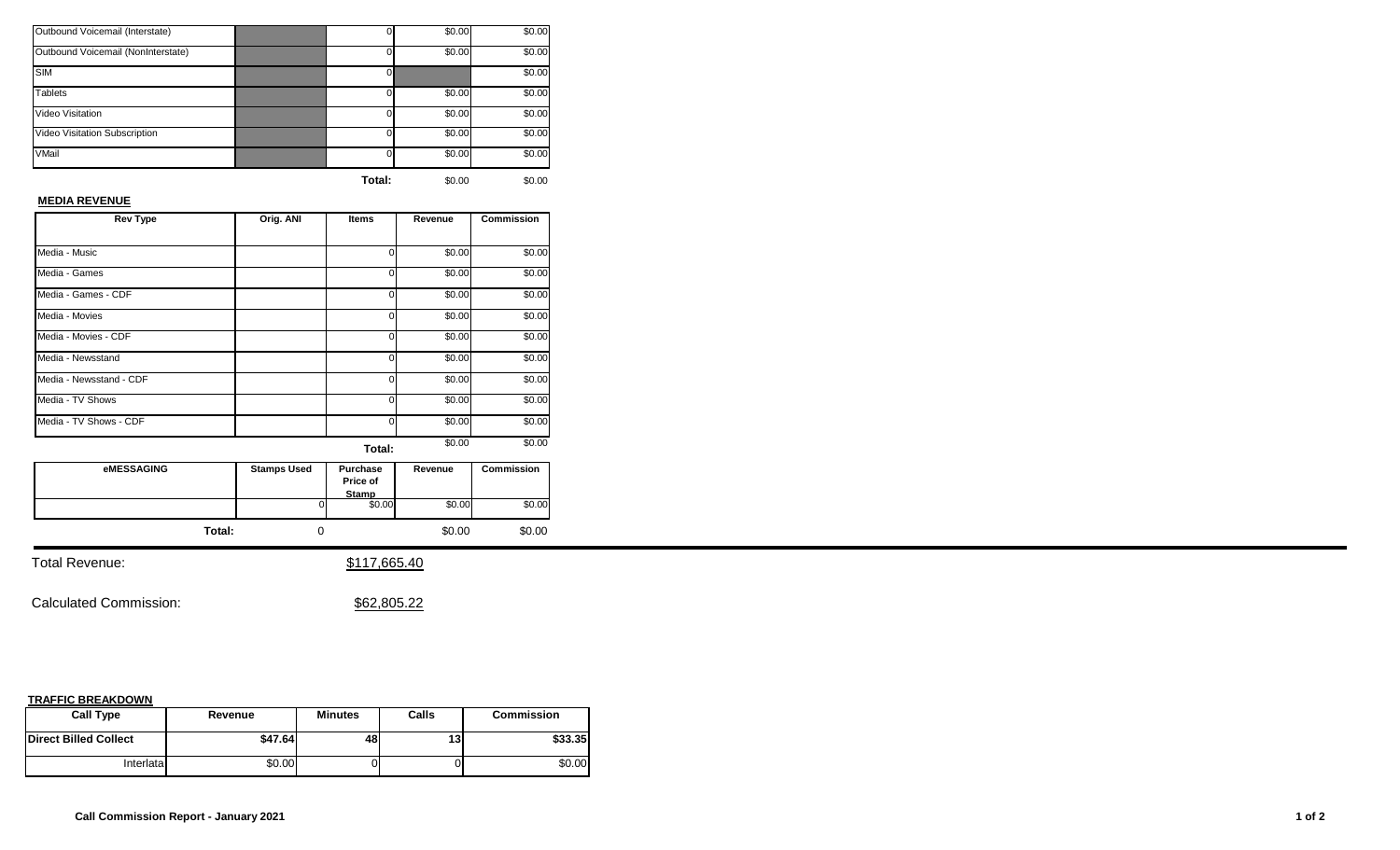| Totals:                | \$117,665.40           | 355,172     | 28,446         | \$62,805.22 |
|------------------------|------------------------|-------------|----------------|-------------|
| Local                  | \$11,620.26            | 27,507      | 2,223          | \$8,134.18  |
| Intralata/Interstate   | $\overline{$}2,507.40$ | 11,940      | 1,005          | \$0.00      |
| Intralata              | \$18,660.30            | 46,285      | 3,443          | \$13,062.21 |
| Interstate             | \$12,008.43            | 57,183      | 5,576          | \$0.00      |
| International          | \$213.21               | 690         | 73             | \$149.25    |
| Interlata              | \$3,704.04             | 9,578       | 660            | \$2,592.83  |
| <b>Inmate Debit</b>    | \$48,713.64            | 153,183     | 12,980         | \$23,938.47 |
| Local                  | \$19,647.12            | 49,484      | 3,580          | \$13,752.98 |
| Intralata/Interstate   | \$935.76               | 4,456       | 358            | \$0.00      |
| Intralata              | \$30,454.20            | 74,940      | 5,655          | \$21,317.94 |
| Interstate             | \$12,492.06            | 59,486      | 4,878          | \$0.00      |
| International          | \$24.36                | 116         | 6              | \$17.05     |
| Interlata              | \$5,350.62             | 13,459      | 976            | \$3,745.43  |
| <b>Prepaid Collect</b> | \$68,904.12            | 201,941     | 15,453         | \$38,833.40 |
| Local                  | \$14.16                | 12          | $\overline{4}$ | \$9.91      |
| Intralata/Interstate   | \$0.00                 | $\mathbf 0$ | $\mathbf 0$    | \$0.00      |
| Intralata              | \$33.48                | 36          | 9              | \$23.44     |
| Interstate             | \$0.00                 | 0           | $\mathbf 0$    | \$0.00      |
| International          | \$0.00                 | $\mathbf 0$ | $\mathbf 0$    | \$0.00      |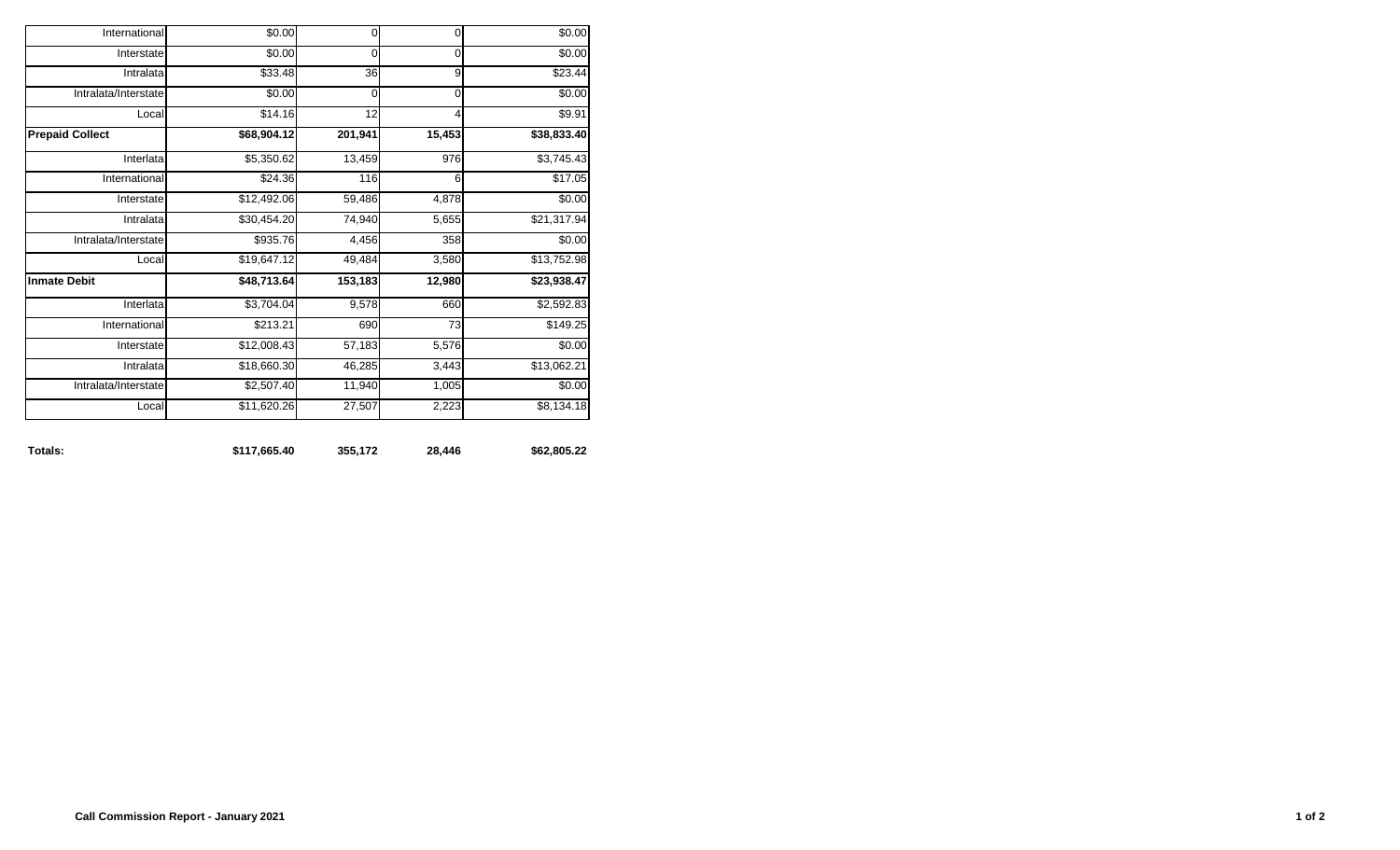**COM-001 Call Commission Report - February, 2021**

**RUN DATE: 3/24/2021 6:02:31 PM Process Date: 3/26/2021 11:01:13 AM**

**Site: WILL COUNTY ADULT DETENTION FACILITY - IL Contract ID: I-303178 Site ID: 23018**

#### **Prepaid Collect**

| Orig. ANI  | Local<br>Revenue | Loca<br>Mins. | Local<br>Calls | Intralata<br>Revenue | Intra lata Intra-<br>Mins. | lata<br>Calls | Interlata<br>Revenue | Inter lata<br>Mins. | - Inter<br>lata<br>Calls | Interstate<br>Revenue | I Inter state<br>Mins. | -Inter<br>state<br>Calls | <b>Intralata</b><br>Interstate<br>Revenue | Intralata/<br>Interstate<br>Mins. | Intralata/<br>Interstate national<br>Calls | Inter-<br>Revenue | Inter-<br>national<br>Mins. | Inter-<br>national<br>Calls | Total<br>Revenue | Total<br>Mins | Total<br>Calls | Commission  |
|------------|------------------|---------------|----------------|----------------------|----------------------------|---------------|----------------------|---------------------|--------------------------|-----------------------|------------------------|--------------------------|-------------------------------------------|-----------------------------------|--------------------------------------------|-------------------|-----------------------------|-----------------------------|------------------|---------------|----------------|-------------|
| 8157681317 | \$13,996.62      | 35059         | 2562           | \$25,557.84          | 63638                      | 4701          | \$4,045.80           | 10060               | 745                      | \$9,209.55            | 43855                  | 3671                     | \$662.76                                  | 3156                              | 232                                        | \$7.20            |                             |                             | \$53,479.77      | 155774        | 11912          | \$30,525.22 |
| Total:     | \$13,996.62      | 35059         | 2562           | \$25,557.84          | 63638                      | 4701          | \$4,045.80           | 10060               | 745                      | \$9,209.55            | 43855                  | 3671                     | \$662.76                                  | 3156                              | 232                                        | \$7.20            |                             |                             | \$53,479.77      | 155774        | 11912          | \$30,525.22 |

#### **Direct Billed Collect**

| Orig. ANI  | Local<br>Revenue | Loca.<br>Mins | Local<br>Calls | Intralata<br>Revenue | Intra lata Intra-<br>Mins. | lata<br>Calls | Interlata<br>Revenue | Inter lata<br>Mins. | i Inter-<br>lata<br>Calls | Interstate<br>Revenue | Inter state<br>Mins. | Inter-<br>state<br>Calls | Intralata/<br>Interstate<br>Revenue | Intralata/<br>Interstate<br>Mins. | Intralata/<br>Interstate<br>Calls | Inter-<br>national<br>Revenue | Inter-<br>national<br>Mins. | Inter-<br>national<br>Calls | Total<br>Revenue | Total<br>Mins. | Total<br>Calls | Commission |
|------------|------------------|---------------|----------------|----------------------|----------------------------|---------------|----------------------|---------------------|---------------------------|-----------------------|----------------------|--------------------------|-------------------------------------|-----------------------------------|-----------------------------------|-------------------------------|-----------------------------|-----------------------------|------------------|----------------|----------------|------------|
| 8157681317 | \$10.08          |               |                | \$36.24              | 68                         |               | \$0.00               |                     |                           | \$0.00                |                      |                          |                                     |                                   |                                   | \$0.00                        |                             |                             | \$46.32          | 74             | 4 4 I          | \$32.42    |
| Total:     | \$10.08          |               |                | \$36.2               |                            |               | \$0.00               |                     |                           | \$0.00                |                      |                          | \$0.00                              |                                   |                                   | \$0.00                        |                             |                             | \$46.32          |                |                | \$32.42    |

## **Securus Debit**

| Orig. ANI           | Local<br>Revenue | Local<br><b>Mins</b> | Local<br>Calls | Intralata<br>Revenue | Intra lata Intra-<br>Mins. | lata  | Interlata<br>Revenue | Inter lata<br>Mins. | I Inter-<br>lata | Interstate<br>Revenue | Inter state<br>Mins. | Inter-<br>state | Intralata/<br>Interstate | Intralata/<br>Interstate | Intralata/<br>Interstate | Inter-<br>national | Inter-<br>national | Inter-<br>national | Total<br>Revenue | Total<br>Mins.     | Total<br>Calls | Commission  |
|---------------------|------------------|----------------------|----------------|----------------------|----------------------------|-------|----------------------|---------------------|------------------|-----------------------|----------------------|-----------------|--------------------------|--------------------------|--------------------------|--------------------|--------------------|--------------------|------------------|--------------------|----------------|-------------|
|                     |                  |                      |                |                      |                            | Calls |                      |                     | Calls            |                       |                      | Calls           | Revenue                  | Mins.                    | Calls                    | Revenue            | Mins.              | Calls              |                  |                    |                |             |
| 8157681317          | \$9,970.08       | 24006                | 1883           | \$15,164.52          | 36614                      | 2858  | \$3,309.36           | 8402                | 599              | \$10,319.40           | 49140                | 4884            | \$1,957.20               | 9320                     | 778                      | \$175.71           | 601 <b>I</b>       |                    | \$40,896.27      | 128083             | 11073          | \$20,033.77 |
| Total:              | \$9,970.08       | 24006                | 1883           | \$15,164.52          | 36614                      | 2858  | \$3,309.36           | 8402                | 599              | \$10,319.40           | 49140                | 4884            | \$1,957.20               | 9320                     | 778                      | \$175.71           | 601                |                    | \$40,896.27      | 128083             | 11073          | \$20,033.77 |
| <b>Grand Total:</b> | \$23,976.78      | 59071                | 4448           | \$40,758.60          | 100320                     | 7567  | \$7,355.16           | 18462               | 1344             | \$19,528.95           | 92995                | 8555            | \$2,619.96               | 12476                    | 1010                     | \$182.91           | 607                |                    | \$94,422.36      | 28393 <sup>.</sup> | 22996          | \$50,591.41 |

| <b>Revenue Type</b>                | Orig. ANI | <b>Items</b> | Revenue | <b>Commission</b> |
|------------------------------------|-----------|--------------|---------|-------------------|
|                                    |           |              |         |                   |
| <b>AIS VMail</b>                   |           |              | \$0.00  | \$0.00            |
| Coin-operated Pay Telephones       |           |              | \$0.00  | \$0.00            |
| <b>GTL Dialaround</b>              |           |              | \$0.00  | \$0.00            |
| Instant Pay - Pay Now              |           |              |         | \$0.00            |
| Instant Pay - Text2Connect         |           | O            |         | \$0.00            |
| <b>Legacy Operator Assistant</b>   |           |              | \$0.00  | \$0.00            |
| Outbound Voicemail (Interstate)    |           |              | \$0.00  | \$0.00            |
| Outbound Voicemail (NonInterstate) |           |              | \$0.00  | \$0.00            |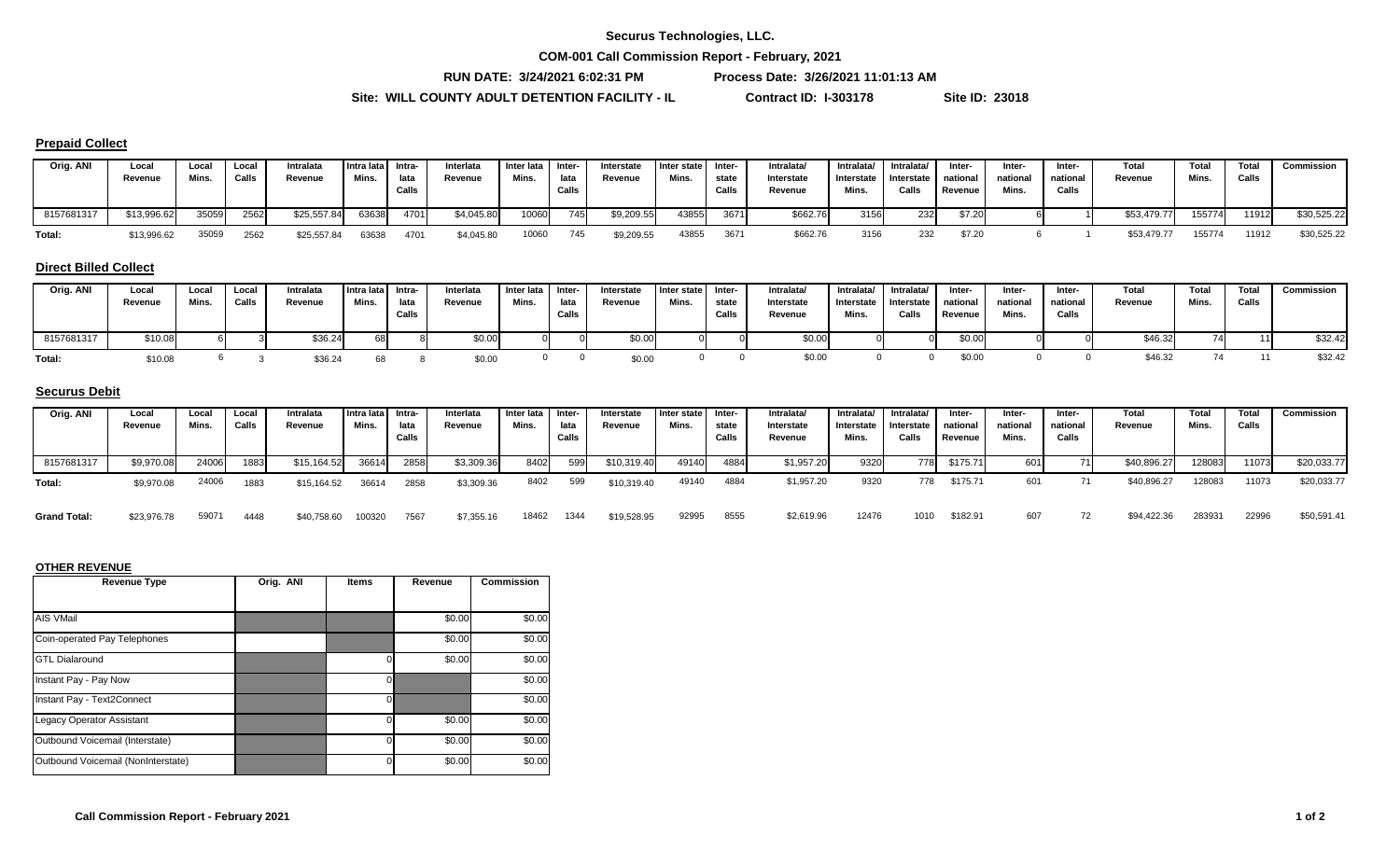| <b>SIM</b>                 | U.     |        | \$0.00 |
|----------------------------|--------|--------|--------|
| <b>Tablets</b>             |        | \$0.00 | \$0.00 |
| Video Connect              |        | \$0.00 | \$0.00 |
| Video Connect Subscription |        | \$0.00 | \$0.00 |
| VMail                      |        | \$0.00 | \$0.00 |
|                            | Total: | \$0.00 | \$0.00 |

#### **MEDIA REVENUE**

| <b>Rev Type</b>         | Orig. ANI | <b>Items</b> | Revenue | <b>Commission</b> |
|-------------------------|-----------|--------------|---------|-------------------|
|                         |           |              |         |                   |
| Media - Music           |           | 0            | \$0.00  | \$0.00            |
| Media - Games           |           | 0            | \$0.00  | \$0.00            |
| Media - Games - CDF     |           | 0            | \$0.00  | \$0.00            |
| Media - Movies          |           | 0            | \$0.00  | \$0.00            |
| Media - Movies - CDF    |           | 0            | \$0.00  | \$0.00            |
| Media - Newsstand       |           | 0            | \$0.00  | \$0.00            |
| Media - Newsstand - CDF |           | 0            | \$0.00  | \$0.00            |
| Media - TV Shows        |           | 0            | \$0.00  | \$0.00            |
| Media - TV Shows - CDF  |           | 0            | \$0.00  | \$0.00            |
|                         |           | Total:       | \$0.00  | \$0.00            |

| <b>eMESSAGING</b> | <b>Stamps Used</b> | Purchase<br>Price of<br><b>Stamp</b> | Revenue | <b>Commission</b> |
|-------------------|--------------------|--------------------------------------|---------|-------------------|
|                   |                    | \$0.00                               | \$0.00  | \$0.00            |
| Total:            |                    |                                      | \$0.00  | \$0.00            |

Total Revenue:  $$94,422.36$ 

Calculated Commission:  $$50,591.41$ 

| <b>Call Type</b>             | Revenue | <b>Minutes</b> | Calls | <b>Commission</b> |
|------------------------------|---------|----------------|-------|-------------------|
| <b>Direct Billed Collect</b> | \$46.32 | 741            |       | \$32.42           |
| Interlata                    | \$0.00  |                |       | \$0.00            |
| International                | \$0.00  |                |       | \$0.00            |
| Interstate                   | \$0.00  |                |       | \$0.00            |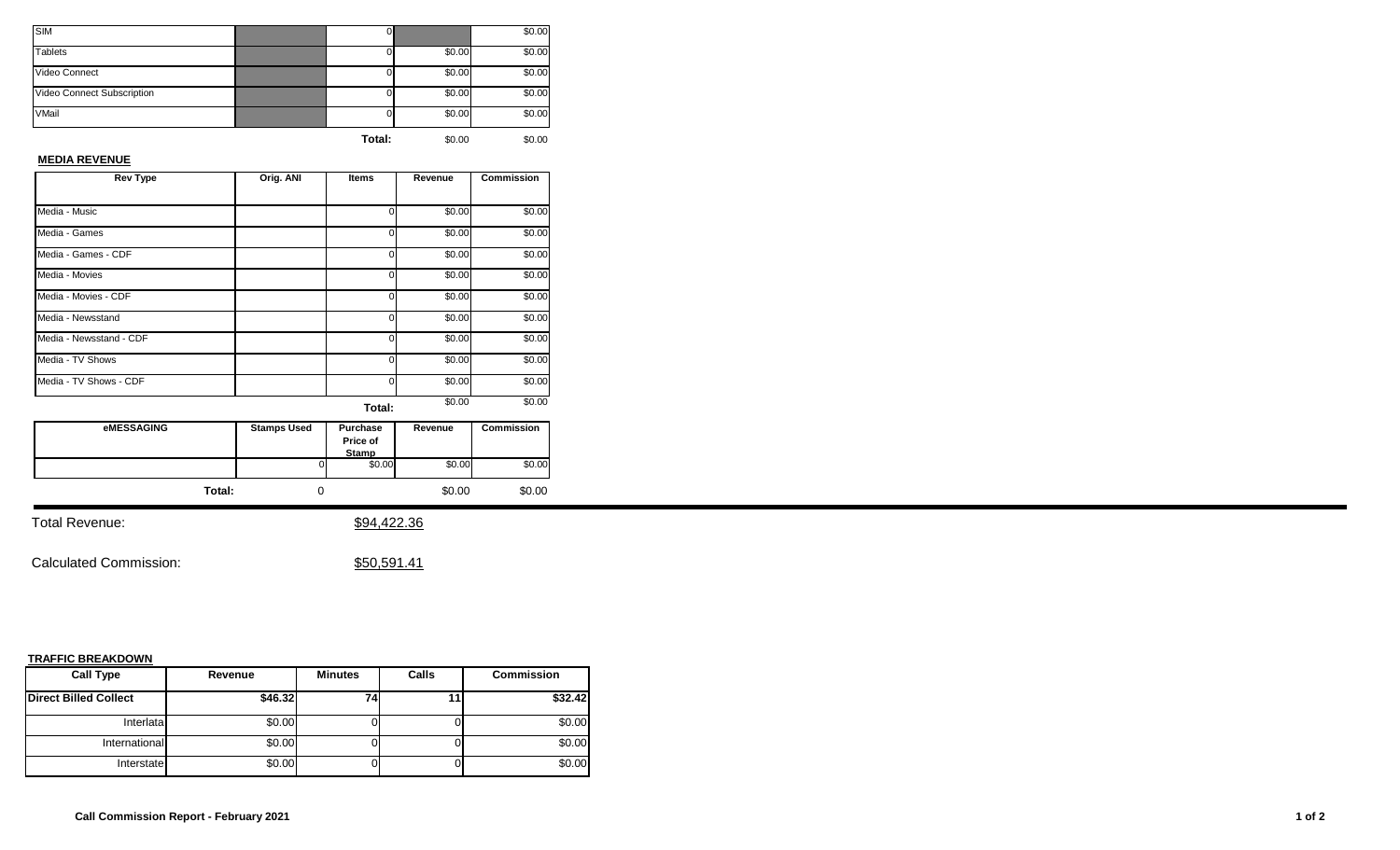| \$25.37     | 8           | 68      | \$36.24     | Intralata              |
|-------------|-------------|---------|-------------|------------------------|
| \$0.00      | $\mathbf 0$ | 0       | \$0.00      | Intralata/Interstate   |
| \$7.06      | 3           | 6       | \$10.08     | Local                  |
| \$30,525.22 | 11,912      | 155,774 | \$53,479.77 | <b>Prepaid Collect</b> |
| \$2,832.06  | 745         | 10,060  | \$4,045.80  | Interlata              |
| \$5.04      |             | 6       | \$7.20      | International          |
| \$0.00      | 3,671       | 43,855  | \$9,209.55  | Interstate             |
| \$17,890.49 | 4,701       | 63,638  | \$25,557.84 | Intralata              |
| \$0.00      | 232         | 3,156   | \$662.76    | Intralata/Interstate   |
| \$9,797.63  | 2,562       | 35,059  | \$13,996.62 | Local                  |
| \$20,033.77 | 11,073      | 128,083 | \$40,896.27 | <b>Securus Debit</b>   |
| \$2,316.55  | 599         | 8,402   | \$3,309.36  | Interlata              |
| \$123.00    | 71          | 601     | \$175.71    | International          |
| \$0.00      | 4,884       | 49,140  | \$10,319.40 | Interstate             |
| \$10,615.16 | 2,858       | 36,614  | \$15,164.52 | Intralata              |
| \$0.00      | <b>778</b>  | 9,320   | \$1,957.20  | Intralata/Interstate   |
| \$6,979.06  | 1,883       | 24,006  | \$9,970.08  | Local                  |

**Totals: \$94,422.36 283,931 22,996 \$50,591.41**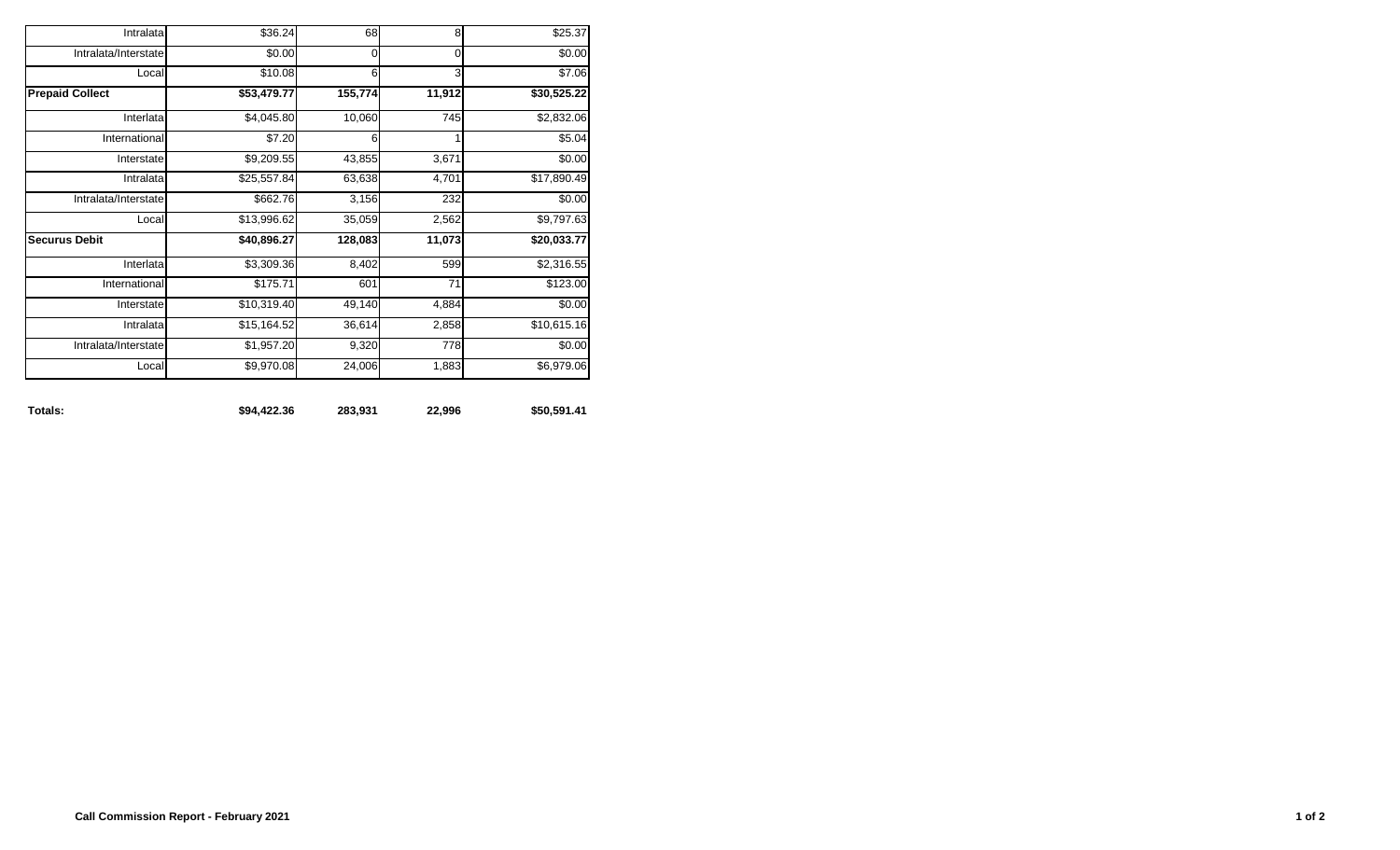**COM-001 Call Commission Report - March, 2021**

**RUN DATE: 4/23/2021 3:27:31 PM Process Date: 4/28/2021 12:20:48 PM**

Site: WILL COUNTY ADULT DETENTION FACILITY - IL Contract ID: I-303178 Site ID: 23018

#### **Securus Debit**

| Orig. ANI  | Local<br>Revenue | Local<br>Mins. | Local<br>Calls | Intralata<br>Revenue | Intra lata l<br>Mins. | Intra-<br>lata<br>Calls | Interlata<br>Revenue | Inter lata Inter-<br>Mins. | lata<br>Calls | Interstate<br>Revenue | Inter state<br>Mins | Inter-<br>state<br>Calls | Intralata<br>Interstate<br><b>Revenue</b> | Intralata/<br>Interstate<br>Mins. | Intralata/<br>Interstate<br>Calls | Inter-<br>national<br>Revenue | Inter-<br>national<br>Mins. | -Inter<br>national<br>Calls | Total<br>Revenue | Total<br>Mins. | <b>Total</b><br>Calls | Commission  |
|------------|------------------|----------------|----------------|----------------------|-----------------------|-------------------------|----------------------|----------------------------|---------------|-----------------------|---------------------|--------------------------|-------------------------------------------|-----------------------------------|-----------------------------------|-------------------------------|-----------------------------|-----------------------------|------------------|----------------|-----------------------|-------------|
| 8157681317 | \$11,740.26      | 28207          | 2221           | \$18,651.60          | 46820                 | 3408                    | \$3,429.06           | 8917                       | 608           | \$11,277.42           | 53702               | 5356                     | \$1,861.86                                | 8866                              | 7871                              | \$103.08                      | 274                         |                             | \$47,063.28      | 146786         | 12417                 | \$23,746.80 |
| Total:     | \$11,740.26      | 28207          | 2221           | \$18,651.60          | 46820                 | 3408                    | \$3,429.06           | 8917                       | 608           | \$11,277.42           | 53702               | 5356                     | \$1,861.86                                | 8866                              | 787                               | \$103.08                      | 274                         |                             | \$47,063.28      | 146786         | 12417                 | \$23,746.80 |

## **Prepaid Collect**

| Orig. ANI  | Local<br>Revenue | Loca<br>Mins. | Local<br>Calls | Intralata<br>Revenue | Intra lata Intra-<br>Mins. | lata<br>Calls | Interlata<br>Revenue | Inter lata I Inter-<br>Mins. | lata<br>Calls | Interstate<br>Revenue | I Inter state<br>Mins. | Inter-<br>state<br>Calls | Intralata/<br>Interstate<br>Revenue | Intralata/<br>Interstate<br>Mins. | Intralata/<br>I Interstate I<br>Calls | Inter-<br>national<br>Revenue | Inter-<br>national<br>Mins. | Inter-<br>national<br>Calls | Total<br>Revenue | <b>Total</b><br>Mins. | <b>Total</b><br>Calls | Commission  |
|------------|------------------|---------------|----------------|----------------------|----------------------------|---------------|----------------------|------------------------------|---------------|-----------------------|------------------------|--------------------------|-------------------------------------|-----------------------------------|---------------------------------------|-------------------------------|-----------------------------|-----------------------------|------------------|-----------------------|-----------------------|-------------|
| 8157681317 | \$16,498.68      | 40976         | 3041           | \$27,777.54          | 69053                      | 5116          | \$4,587.90           | 11355                        | 848           | \$11,588.64           | 55184                  | 4510                     | \$962.01                            | 4581                              | 323                                   | \$0.00                        |                             |                             | \$61,414.77      | 181149                | 13838                 | \$34,204.88 |
| Total:     | \$16,498.68      | 40976         | 3041           | \$27,777.54          | 69053                      | 5116          | \$4,587.90           | 11355                        | 848           | \$11,588.64           | 55184                  | 4510                     | \$962.0                             | 4581                              |                                       | \$0.00                        |                             |                             | \$61,414.77      | 181149                | 13838                 | \$34,204.88 |

#### **Direct Billed Collect**

| Orig. ANI  | Local<br>Revenue | Local<br>Mins. | Local<br>Calls | Intralata<br>Revenue | Intra lata Intra-<br>Mins. | lata<br>Calls | Interlata<br>Revenue | Inter lata<br>Mins. | Inter-<br>lata<br>Calls | Interstate<br>Revenue | Inter state<br>Mins. | Inter-<br>state<br>Calls | Intralata/<br>Interstate<br>Revenue | Intralata/<br>Interstate<br>Mins. | Intralata/<br>Interstate<br>Calls | Inter-<br>national<br>Revenue | Inter-<br>national<br>Mins. | Inter-<br>national<br>Calls | Total<br>Revenue | Total<br>Mins. | Total<br>Calls | Commission |
|------------|------------------|----------------|----------------|----------------------|----------------------------|---------------|----------------------|---------------------|-------------------------|-----------------------|----------------------|--------------------------|-------------------------------------|-----------------------------------|-----------------------------------|-------------------------------|-----------------------------|-----------------------------|------------------|----------------|----------------|------------|
| 8157681317 | \$10.44          |                |                | \$41.22              | $\Omega$<br>. ت ک          |               | \$0.00               |                     |                         | \$7.25                |                      |                          | \$0.00                              |                                   |                                   | \$0.00                        |                             |                             | \$58.91          | bb             |                | \$36.16    |
| Total:     | \$10.44          |                |                | \$41.22              |                            |               | \$0.00               |                     |                         | \$7.25                |                      |                          | \$0.00                              |                                   |                                   | \$0.00                        |                             |                             | \$58.9           | 66             |                | \$36.16    |

|  |  |  |  | Grand Total: \$28,249.38 69191 5265 \$46,470.36 115902 8536 \$8,016.96 20272 1456 \$22,873.31 108915 9870 \$2,823.87 13447 1110 \$103.08 274 37 \$108,536.96 328001 26274 \$57,987.84 |  |  |  |  |  |  |  |  |  |  |  |  |  |  |  |  |  |
|--|--|--|--|---------------------------------------------------------------------------------------------------------------------------------------------------------------------------------------|--|--|--|--|--|--|--|--|--|--|--|--|--|--|--|--|--|
|--|--|--|--|---------------------------------------------------------------------------------------------------------------------------------------------------------------------------------------|--|--|--|--|--|--|--|--|--|--|--|--|--|--|--|--|--|

| <b>Revenue Type</b>              | Orig. ANI | <b>Items</b> | Revenue | <b>Commission</b> |
|----------------------------------|-----------|--------------|---------|-------------------|
|                                  |           |              |         |                   |
| <b>AIS VMail</b>                 |           |              | \$0.00  | \$0.00            |
| <b>Call Subscription</b>         |           |              | \$0.00  | \$0.00            |
| Coin-operated Pay Telephones     |           |              | \$0.00  | \$0.00            |
| <b>GTL Dialaround</b>            |           |              | \$0.00  | \$0.00            |
| Instant Pay - Pay Now            |           |              |         | \$0.00            |
| Instant Pay - Text2Connect       |           |              |         | \$0.00            |
| <b>Legacy Operator Assistant</b> |           |              | \$0.00  | \$0.00            |
| Outbound Voicemail (Interstate)  |           |              | \$0.00  | \$0.00            |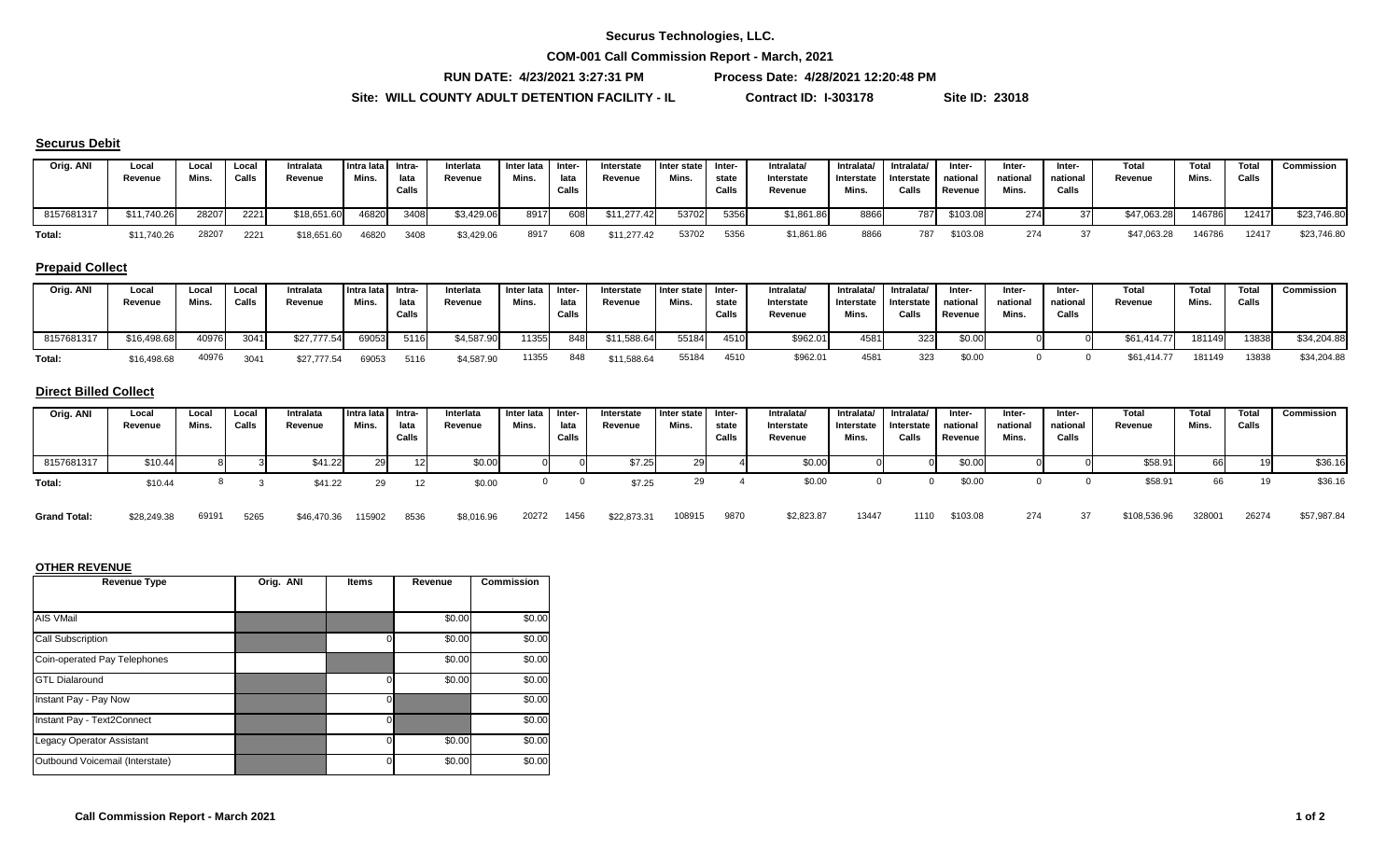| Outbound Voicemail (NonInterstate) |          | \$0.00 | \$0.00 |
|------------------------------------|----------|--------|--------|
| <b>SIM</b>                         |          |        | \$0.00 |
| Tablet - Accessories               |          | \$0.00 | \$0.00 |
| <b>Tablets</b>                     | $\Omega$ | \$0.00 | \$0.00 |
| Video Connect                      | $\Omega$ | \$0.00 | \$0.00 |
| Video Connect Subscription         | $\Omega$ | \$0.00 | \$0.00 |
| VMail                              | $\Omega$ | \$0.00 | \$0.00 |
|                                    |          |        |        |

## **MEDIA REVENUE**

| <b>Rev Type</b>         | Orig. ANI | <b>Items</b> | Revenue | <b>Commission</b> |
|-------------------------|-----------|--------------|---------|-------------------|
|                         |           |              |         |                   |
| Media - Music           |           | ი            | \$0.00  | \$0.00            |
| Media - Games           |           | 0            | \$0.00  | \$0.00            |
| Media - Games - CDF     |           | o            | \$0.00  | \$0.00            |
| Media - Movies          |           | 0            | \$0.00  | \$0.00            |
| Media - Movies - CDF    |           | U            | \$0.00  | \$0.00            |
| Media - Newsstand       |           | 0            | \$0.00  | \$0.00            |
| Media - Newsstand - CDF |           | U            | \$0.00  | \$0.00            |
| Media - TV Shows        |           | U            | \$0.00  | \$0.00            |
| Media - TV Shows - CDF  |           | U            | \$0.00  | \$0.00            |
|                         |           | Total:       | \$0.00  | \$0.00            |

| eMESSAGING | <b>Stamps Used</b> | Purchase<br>Price of<br><b>Stamp</b> | Revenue | <b>Commission</b> |
|------------|--------------------|--------------------------------------|---------|-------------------|
|            |                    | \$0.00                               | \$0.00  | \$0.00            |
| Total:     |                    |                                      | \$0.00  | \$0.00            |

Total Revenue:  $$108,536.96$ 

Calculated Commission:  $$57,987.84$ 

| <b>Call Type</b>             | Revenue | <b>Minutes</b> | Calls | <b>Commission</b> |
|------------------------------|---------|----------------|-------|-------------------|
| <b>Direct Billed Collect</b> | \$58.91 | 66             | 19    | \$36.16           |
| Interlatal                   | \$0.00  | 0              |       | \$0.00            |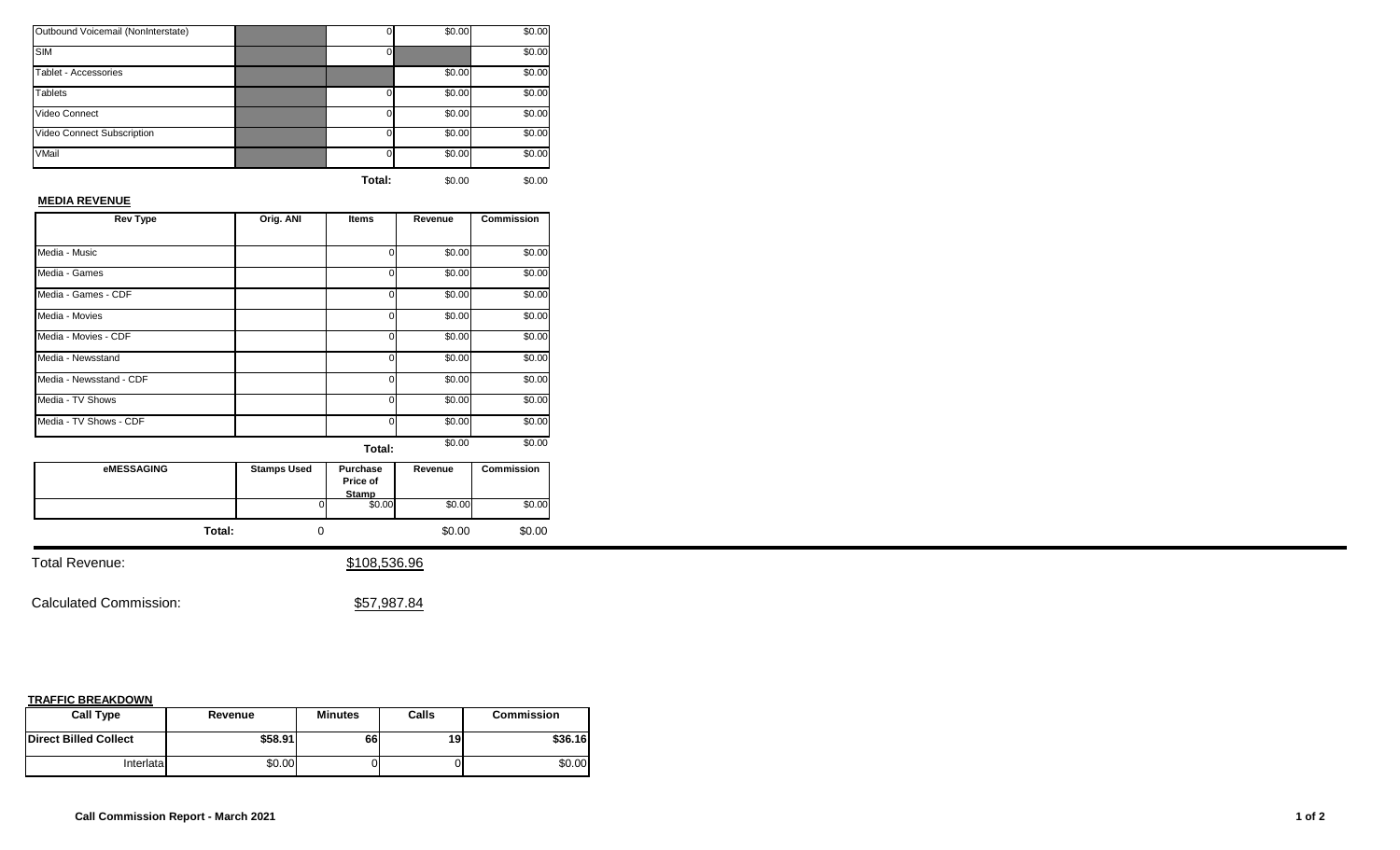| Totals:                | \$108,536.96 | 328,001     | 26,274      | \$57,987.84 |
|------------------------|--------------|-------------|-------------|-------------|
| Local                  | \$11,740.26  | 28,207      | 2,221       | \$8,218.18  |
| Intralata/Interstate   | \$1,861.86   | 8,866       | 787         | \$0.00      |
| Intralata              | \$18,651.60  | 46,820      | 3,408       | \$13,056.12 |
| Interstate             | \$11,277.42  | 53,702      | 5,356       | \$0.00      |
| International          | \$103.08     | 274         | 37          | \$72.16     |
| Interlata              | \$3,429.06   | 8,917       | 608         | \$2,400.34  |
| <b>Inmate Debit</b>    | \$47,063.28  | 146,786     | 12,417      | \$23,746.80 |
| Local                  | \$16,498.68  | 40,976      | 3,041       | \$11,549.08 |
| Intralata/Interstate   | \$962.01     | 4,581       | 323         | \$0.00      |
| Intralata              | \$27,777.54  | 69,053      | 5,116       | \$19,444.28 |
| Interstate             | \$11,588.64  | 55,184      | 4,510       | \$0.00      |
| International          | \$0.00       | $\mathbf 0$ | $\mathbf 0$ | \$0.00      |
| Interlata              | \$4,587.90   | 11,355      | 848         | \$3,211.53  |
| <b>Prepaid Collect</b> | \$61,414.77  | 181,149     | 13,838      | \$34,204.88 |
| Local                  | \$10.44      | 8           | 3           | \$7.31      |
| Intralata/Interstate   | \$0.00       | $\mathbf 0$ | $\mathbf 0$ | \$0.00      |
| Intralata              | \$41.22      | 29          | 12          | 328.85      |
| Interstate             | \$7.25       | 29          | 4           | \$0.00      |
| International          | \$0.00       | $\mathbf 0$ | $\mathbf 0$ | \$0.00      |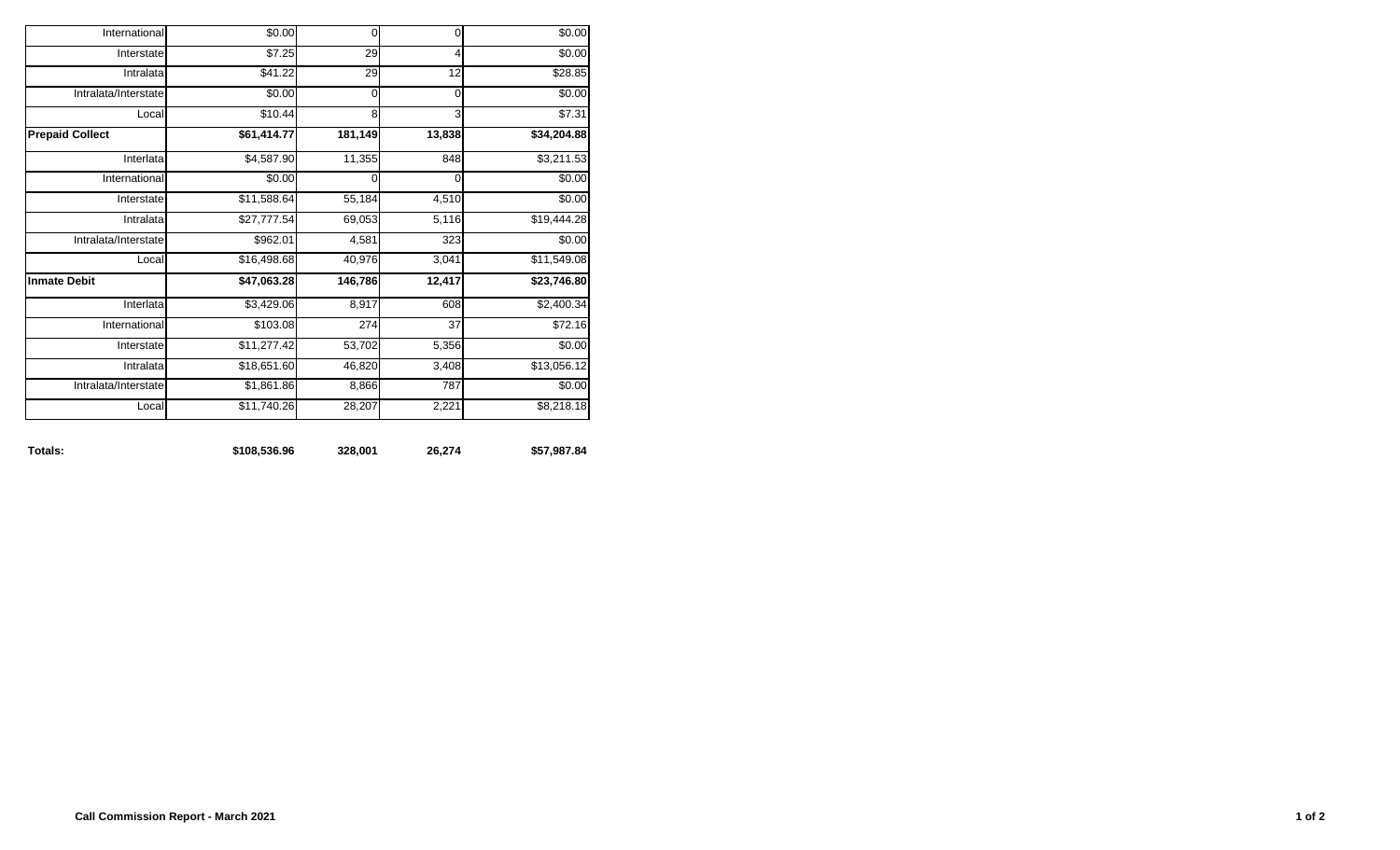**COM-001 Call Commission Report - April, 2021**

**RUN DATE: 5/22/2021 7:47:53 PM Process Date: 5/27/2021 4:38:12 PM**

\$7,590.54 18753 1405 \$20,848.58

**Site: WILL COUNTY ADULT DETENTION FACILITY - IL Contract ID: I-303178 Site ID: 23018**

#### **Prepaid Collect**

| Orig. ANI  | Local<br>Revenue | Local<br>Mins. | Local<br>Calls | Intralata<br>Revenue | Intra lata Intra-<br>Mins. | lata<br>Calls | Interlata<br>Revenue | Inter lata<br>Mins. | Inter-<br>lata<br>Calls | Interstate<br>Revenue | I Inter state<br>Mins. | -Inter<br>state<br>Calls | Intralata/<br>Interstate<br>Revenue | Intralata/<br>Interstate<br>Mins. | Intralata/<br>Interstate<br>Calls | Inter-<br>national  <br>Revenue | Inter-<br>national<br>Mins. | Inter-<br>national<br>Calls | Total<br>Revenue | Total<br>Mins | Total<br>Calls | Commission  |
|------------|------------------|----------------|----------------|----------------------|----------------------------|---------------|----------------------|---------------------|-------------------------|-----------------------|------------------------|--------------------------|-------------------------------------|-----------------------------------|-----------------------------------|---------------------------------|-----------------------------|-----------------------------|------------------|---------------|----------------|-------------|
| 8157681317 | \$18,555.18      | 45851          | 3434           | \$24,271.20          | 60640                      | 4452          | \$4,521.18           | 11101               | 841                     | \$9,599.94            | 45714                  | 3662                     | \$804.72                            | 3832                              | 309                               | \$18.27                         |                             |                             | \$57,770.49      | 167225        | 12706          | \$33,156.08 |
| Total:     | \$18,555.18      | 45851          | 3434           | \$24,271.20          | 60640                      | 4452          | \$4,521.18           | 11101               | 841                     | \$9,599.94            | 45714                  | 3662                     | \$804.72                            | 3832                              | 309                               | \$18.27                         |                             |                             | \$57,770.49      | 167225        | 12706          | \$33,156.08 |

#### **Securus Debit**

| Orig. ANI  | Local<br>Revenue | Loca<br>Mins. | Local<br>Calls | Intralata<br>Revenue | Intra lata Intra-<br>Mins. | lata<br>Calls | Interlata<br>Revenue | Inter lata Inter-<br>Mins. | lata<br>Calls | Interstate<br>Revenue | I Inter state I<br>Mins. | l Inter-<br>state<br>Calls | <b>Intralata</b><br>Interstate<br>Revenue | Intralata/<br>Interstate<br>Mins. | Intralata/<br>Interstate national<br>Calls | Inter-<br>Revenue | Inter-<br>national<br>Mins. | <b>Inter</b><br>national<br>Calls | <b>Total</b><br>Revenue | Total<br>Mins. | <b>Total</b><br>Calls | Commission  |
|------------|------------------|---------------|----------------|----------------------|----------------------------|---------------|----------------------|----------------------------|---------------|-----------------------|--------------------------|----------------------------|-------------------------------------------|-----------------------------------|--------------------------------------------|-------------------|-----------------------------|-----------------------------------|-------------------------|----------------|-----------------------|-------------|
| 8157681317 | \$14,811.12      | 36384         | 2754           | \$20,907.60          | 52170                      | 3839          | \$3,069.36           | 7652                       | 564           | \$11,247.39           | 53559                    | 5060                       | \$1,890.00                                | 9000                              | 754                                        | \$68.10           |                             |                                   | \$51,993.57             | 158929         | 12992                 | \$27,199.33 |
| Total:     | \$14,811.12      | 36384         | 2754           | \$20,907.60          | 52170                      | 3839          | \$3,069.36           | 7652                       | 564           | \$11,247.39           | 53559                    | 5060                       | \$1,890.00                                | 9000                              |                                            | \$68.10           |                             |                                   | \$51,993.57             | 158929         | 12992                 | \$27,199.33 |

#### **Direct Billed Collect**

| Orig. ANI  | Local<br>Revenue | Loca.<br>Mins. | Local<br>Calls | Intralata<br>Revenue | Intra lata Intra-<br>Mins. | lata<br>Calls | Interlata<br>Revenue | Inter lata<br>Mins. | lnter-<br>lata<br>Calls | Interstate<br>Revenue | Inter state<br>Mins. | Inter-<br>state<br>Call | Intralata/<br>Interstate<br>Revenue | Intralata/<br>Interstate<br>Mins. | Intralata/<br>Interstate<br>Calls | Inter-<br>national<br>Revenue | Inter-<br>national<br>Mins. | Inter-<br>national<br>Calls | Total<br>Revenue | Total<br>Mins. | <b>Total</b><br>Calls | Commission |
|------------|------------------|----------------|----------------|----------------------|----------------------------|---------------|----------------------|---------------------|-------------------------|-----------------------|----------------------|-------------------------|-------------------------------------|-----------------------------------|-----------------------------------|-------------------------------|-----------------------------|-----------------------------|------------------|----------------|-----------------------|------------|
| 8157681317 | \$0.00           |                |                | \$28.32              | c                          |               | \$0.00               |                     |                         | \$1.25                |                      |                         | \$0.00                              |                                   |                                   | \$0.00                        |                             |                             | \$29.57          |                |                       | \$19.82    |
| Total:     | \$0.00           |                |                | \$28.32              |                            |               | \$0.00               |                     |                         | \$1.25                |                      |                         | \$0.00                              |                                   |                                   | \$0.00                        |                             |                             | \$29.57          | 29             |                       | \$19.82    |

82235 6188 \$45,207.12 112834 8299 \$7,590.54 18753 1405 \$20,848.58 99278 8724 \$2,694.72 12832 1063 \$86.37 251 29 \$109,793.63 326183 25708 \$60,375.23

#### **OTHER REVENUE**

**Grand Total:** \$33,366.30

| <b>Revenue Type</b>              | Orig. ANI | <b>Items</b> | Revenue | <b>Commission</b> |
|----------------------------------|-----------|--------------|---------|-------------------|
|                                  |           |              |         |                   |
| AIS VMail                        |           |              | \$0.00  | \$0.00            |
| <b>Call Subscription</b>         |           |              | \$0.00  | \$0.00            |
| Coin-operated Pay Telephones     |           |              | \$0.00  | \$0.00            |
| <b>GTL Dialaround</b>            |           |              | \$0.00  | \$0.00            |
| Instant Pay - Pay Now            |           | 0            |         | \$0.00            |
| Instant Pay - Text2Connect       |           | $\Omega$     |         | \$0.00            |
| <b>Legacy Operator Assistant</b> |           |              | \$0.00  | \$0.00            |
| Outbound Voicemail (Interstate)  |           |              | \$0.00  | \$0.00            |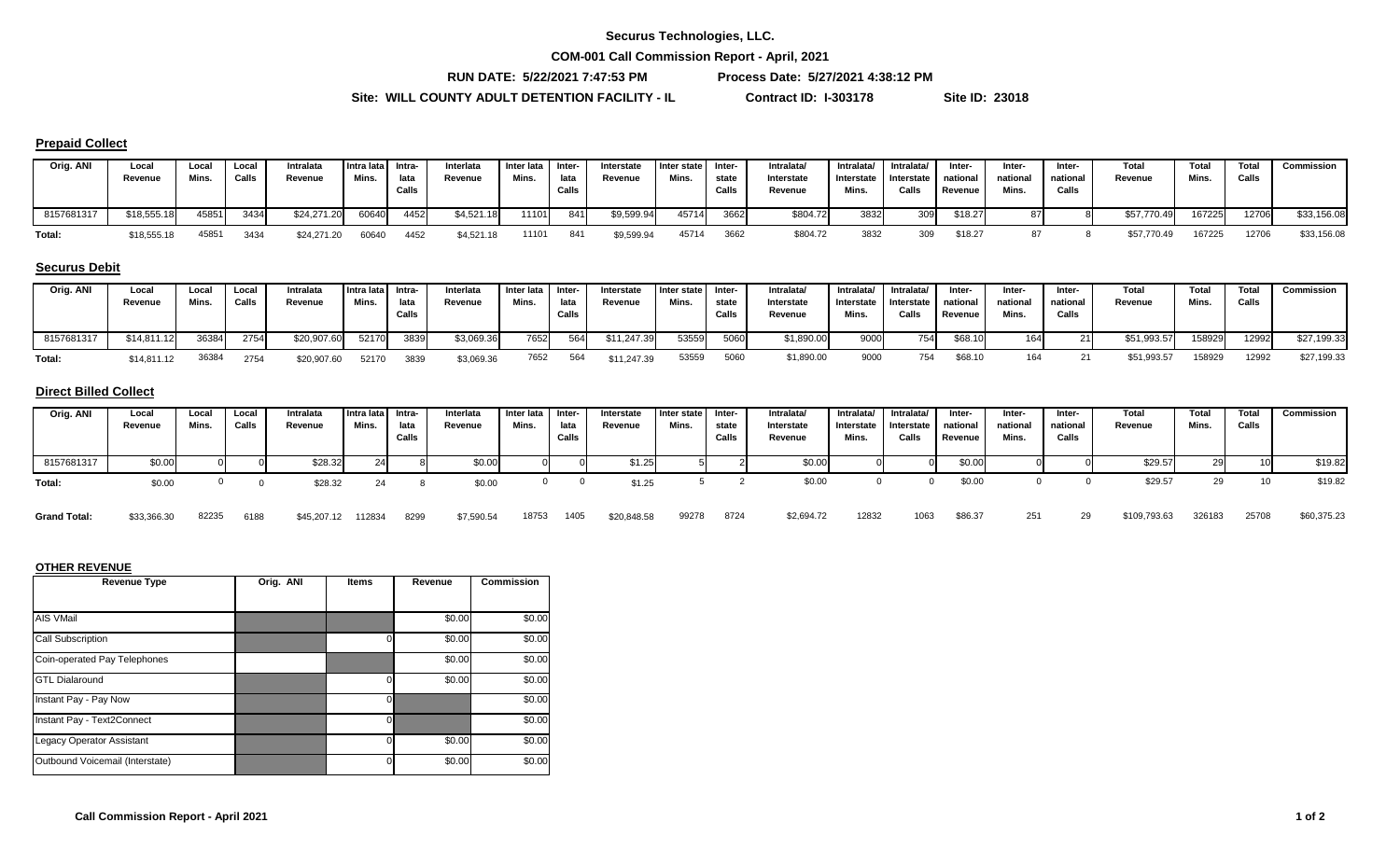| Outbound Voicemail (NonInterstate) |          | \$0.00 | \$0.00 |
|------------------------------------|----------|--------|--------|
| <b>SIM</b>                         |          |        | \$0.00 |
| Tablet - Accessories               |          | \$0.00 | \$0.00 |
| <b>Tablets</b>                     | $\Omega$ | \$0.00 | \$0.00 |
| Video Connect                      | $\Omega$ | \$0.00 | \$0.00 |
| Video Connect Subscription         | 0        | \$0.00 | \$0.00 |
| VMail                              | 0        | \$0.00 | \$0.00 |
|                                    |          |        |        |

## **MEDIA REVENUE**

| <b>Rev Type</b>         | Orig. ANI | <b>Items</b> | Revenue | <b>Commission</b> |
|-------------------------|-----------|--------------|---------|-------------------|
|                         |           |              |         |                   |
| Media - Music           |           | ი            | \$0.00  | \$0.00            |
| Media - Games           |           | 0            | \$0.00  | \$0.00            |
| Media - Games - CDF     |           | o            | \$0.00  | \$0.00            |
| Media - Movies          |           | 0            | \$0.00  | \$0.00            |
| Media - Movies - CDF    |           | U            | \$0.00  | \$0.00            |
| Media - Newsstand       |           | 0            | \$0.00  | \$0.00            |
| Media - Newsstand - CDF |           | U            | \$0.00  | \$0.00            |
| Media - TV Shows        |           | U            | \$0.00  | \$0.00            |
| Media - TV Shows - CDF  |           | U            | \$0.00  | \$0.00            |
|                         |           | Total:       | \$0.00  | \$0.00            |

**eMESSAGING Stamps Used Purchase Price of Stamp**<br>
0 \$0.00 \$0.00 \$0.00 \$0.00 **Revenue Commission Total:** 0 \$0.00 \$0.00

Total Revenue:  $$109,793.63$ 

Calculated Commission:  $$60,375.23$ 

| <b>Call Type</b>             | Revenue | <b>Minutes</b> | Calls           | <b>Commission</b> |
|------------------------------|---------|----------------|-----------------|-------------------|
| <b>Direct Billed Collect</b> | \$29.57 | 29             | 10 <sub>1</sub> | \$19.82           |
| Interlatal                   | \$0.00  |                |                 | \$0.00            |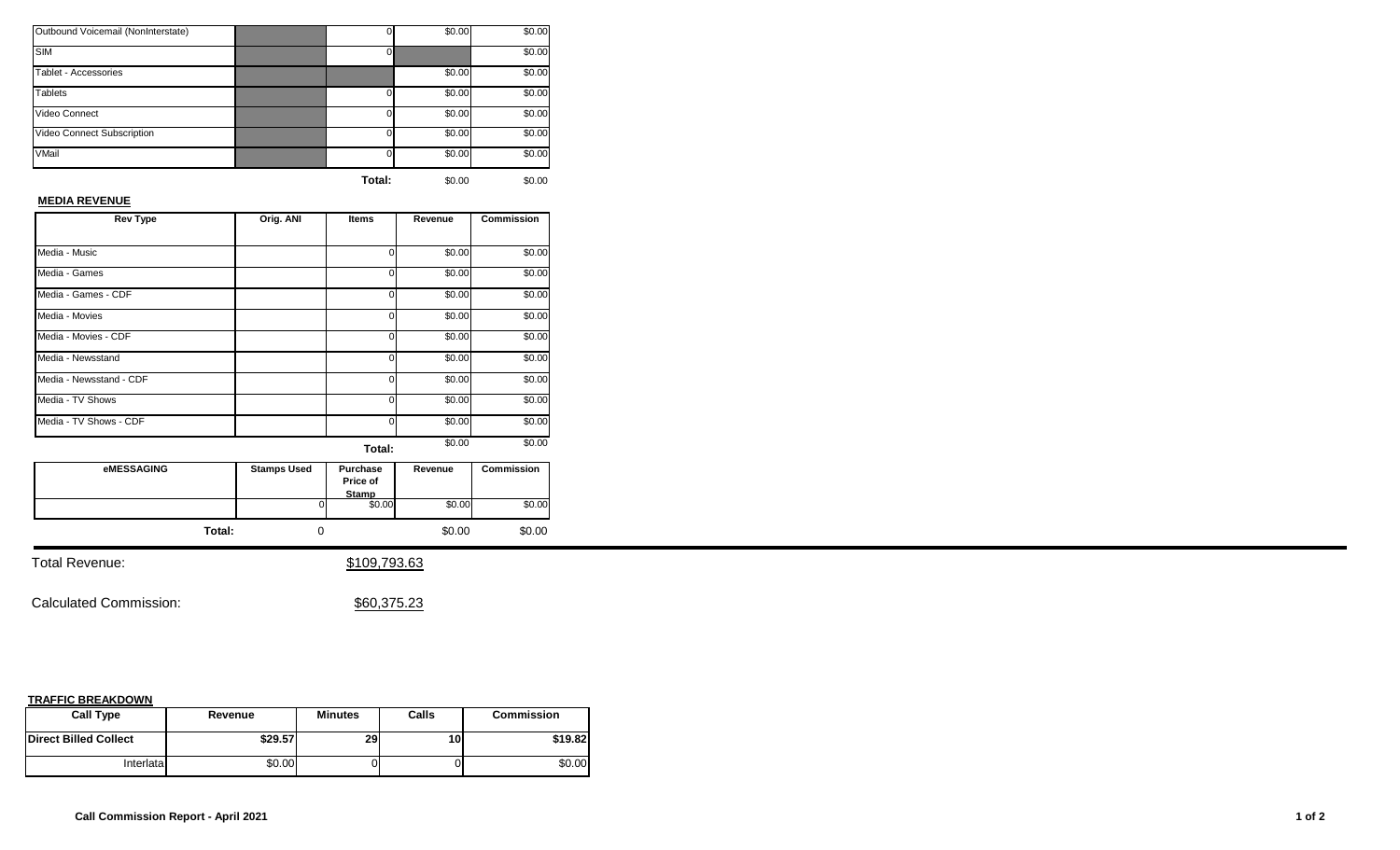| International          | \$0.00      | 0           | 0              | \$0.00                  |
|------------------------|-------------|-------------|----------------|-------------------------|
| Interstate             | \$1.25      | 5           | $\overline{2}$ | \$0.00                  |
| Intralata              | \$28.32     | 24          | 8              | \$19.82                 |
| Intralata/Interstate   | \$0.00      | 0           | 0              | \$0.00                  |
| Local                  | \$0.00      | $\mathbf 0$ | 0              | \$0.00                  |
| <b>Prepaid Collect</b> | \$57,770.49 | 167,225     | 12,706         | $\overline{$33,156.08}$ |
| Interlata              | \$4,521.18  | 11,101      | 841            | \$3,164.83              |
| International          | \$18.27     | 87          | 8              | \$12.79                 |
| Interstate             | \$9,599.94  | 45,714      | 3,662          | \$0.00                  |
| Intralata              | \$24,271.20 | 60,640      | 4,452          | \$16,989.84             |
| Intralata/Interstate   | \$804.72    | 3,832       | 309            | \$0.00                  |
| Local                  | \$18,555.18 | 45,851      | 3,434          | \$12,988.62             |
| <b>Inmate Debit</b>    | \$51,993.57 | 158,929     | 12,992         | \$27,199.33             |
| Interlata              | \$3,069.36  | 7,652       | 564            | \$2,148.55              |
| International          | \$68.10     | 164         | 21             | \$47.67                 |
| Interstate             | \$11,247.39 | 53,559      | 5,060          | \$0.00                  |
| Intralata              | \$20,907.60 | 52,170      | 3,839          | \$14,635.32             |
| Intralata/Interstate   | \$1,890.00  | 9,000       | 754            | \$0.00                  |
| Local                  | \$14,811.12 | 36,384      | 2,754          | \$10,367.79             |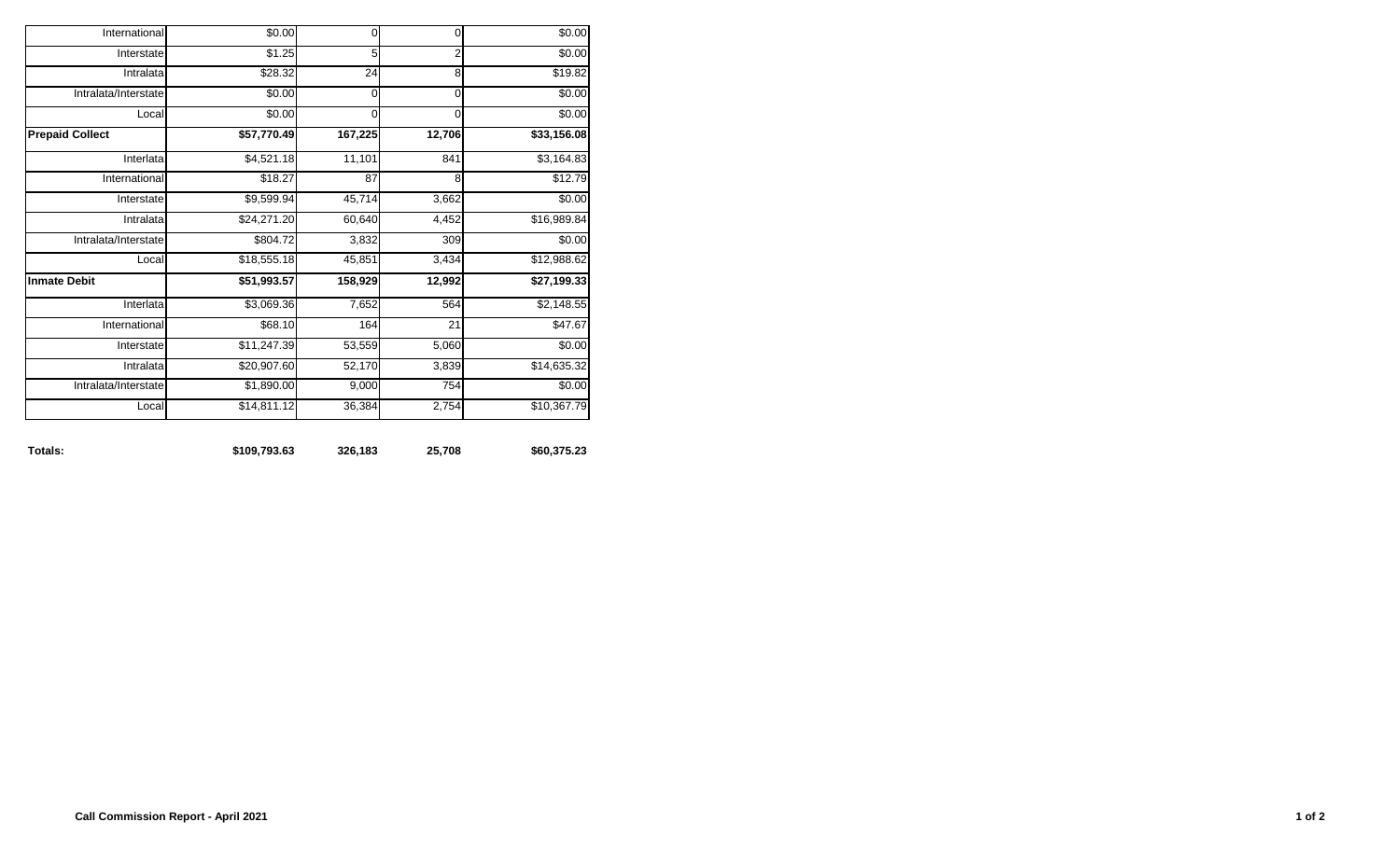**COM-001 Call Commission Report - May, 2021**

**RUN DATE: 6/23/2021 6:32:52 PM Process Date: 6/29/2021 8:10:39 AM**

**Site: WILL COUNTY ADULT DETENTION FACILITY - IL Contract ID: I-303178 Site ID: 23018**

#### **Prepaid Collect**

| Orig. ANI  | Local<br>Revenue | Loca<br>Mins. | Local<br>Calls | Intralata<br>Revenue | Intra lata Intra-<br>Mins. | lata<br>Calls | Interlata<br>Revenue | Inter lata<br>Mins. | Inter-<br>lata<br>Calls | Interstate<br>Revenue | I Inter state<br>Mins. | - Inter<br>state<br>Calls | <b>Intralata</b><br>Interstate<br>Revenue | Intralata/<br>Interstate<br>Mins. | Intralata/<br>Interstate national<br>Calls | Inter-<br>Revenue | Inter-<br>national<br>Mins. | Inter-<br>national<br>Calls | Total<br>Revenue | Total<br>Mins | Total<br>Calls | Commission  |
|------------|------------------|---------------|----------------|----------------------|----------------------------|---------------|----------------------|---------------------|-------------------------|-----------------------|------------------------|---------------------------|-------------------------------------------|-----------------------------------|--------------------------------------------|-------------------|-----------------------------|-----------------------------|------------------|---------------|----------------|-------------|
| 8157681317 | \$17,802.78      | 45721         | 3191           | \$27,239.94          | 68383                      | 4977          | \$3,775.74           | 9593                | 683                     | \$11,929.05           | 56805                  | 4418                      | \$982.80                                  | 4680                              | 333                                        | \$1.68            |                             |                             | \$61,731.99      | 185190        | 13604          | \$34,174.10 |
| Total:     | \$17,802.78      | 45721         | 3191           | \$27,239.94          | 68383                      | 4977          | \$3,775.74           | 9593                | 683                     | \$11,929.05           | 56805                  | 4418                      | \$982.80                                  | 4680                              | 333                                        | \$1.68            |                             |                             | \$61,731.99      | 185190        | 13604          | \$34,174.10 |

#### **Securus Debit**

| Orig. ANI  | Local<br>Revenue | Loca<br>Mins. | Local<br>Calls | Intralata<br>Revenue | Intra lata Intra-<br>Mins. | lata<br>Calls | Interlata<br>Revenue | Inter lata<br>Mins. | Inter-<br>lata<br>Calls | Interstate<br>Revenue | I Inter state<br>Mins. | -Inter<br>state<br>Calls | Intralata/<br>Interstate<br>Revenue | Intralata/<br>Interstate<br>Mins. | Intralata/<br>Interstate<br>Calls | Inter-<br>national<br>Revenue | Inter-<br>national<br>Mins. | Inter-<br>national<br>Calls | Total<br>Revenue | Total<br>Mins. | <b>Total</b><br>Calls | Commission  |
|------------|------------------|---------------|----------------|----------------------|----------------------------|---------------|----------------------|---------------------|-------------------------|-----------------------|------------------------|--------------------------|-------------------------------------|-----------------------------------|-----------------------------------|-------------------------------|-----------------------------|-----------------------------|------------------|----------------|-----------------------|-------------|
| 8157681317 | \$15,690.48      | 39486         | 2861           | \$21,820.56          | 54392                      | 4010          | \$2,789.76           | 6782                | 523                     | \$12,207.72           | 58132                  | 5408                     | \$2,359.35                          | 11235                             | 959                               | \$121.33                      | 141I                        |                             | \$54.989.20      | 170168         | 13794                 | \$28,295.49 |
| Total:     | \$15,690.48      | 39486         | 2861           | \$21,820.56          | 54392                      | 4010          | \$2,789.76           | 6782                | 523                     | \$12,207.72           | 58132                  | 5408                     | \$2,359.35                          | 11235                             | 959                               | \$121.33                      | 111                         |                             | \$54,989.20      | 170168         | 13794                 | \$28,295.49 |

#### **Direct Billed Collect**

| Orig. ANI  | Local<br>Revenue | Local<br>Mins. | Local<br>Calls | Intralata<br>Revenue | Intra lata Intra-<br>Mins. | lata<br>Calls | Interlata<br>Revenue | Inter lata<br>Mins. | Inter-<br>lata<br>Calls | Interstate<br>Revenue | Inter state<br>Mins. | -Inter<br>state<br>Calls | Intralata/<br>Interstate<br>Revenue | Intralata/<br>Interstate<br>Mins. | Intralata/<br>Interstate<br>Calls | Inter-<br>national<br>Revenue | Inter-<br>national<br>Mins. | Inter-<br>national<br>Calls | <b>Total</b><br>Revenue | Total<br>Mins. | Total<br>Calls | Commission |
|------------|------------------|----------------|----------------|----------------------|----------------------------|---------------|----------------------|---------------------|-------------------------|-----------------------|----------------------|--------------------------|-------------------------------------|-----------------------------------|-----------------------------------|-------------------------------|-----------------------------|-----------------------------|-------------------------|----------------|----------------|------------|
| 8157681317 | \$7.08           |                |                | \$3.54               |                            |               | \$0.00               |                     |                         | \$0.00                |                      |                          | \$0.00                              |                                   |                                   | \$0.00                        |                             |                             | \$10.62                 |                |                | \$7.43     |
| Total:     | \$7.08           |                |                | \$3.54               |                            |               | \$0.00               |                     |                         | \$0.00                |                      |                          | \$0.00                              |                                   |                                   | \$0.00                        |                             |                             | \$10.62                 |                |                | \$7.43     |

#### 85213 6054 \$49,064.04 122778 8988 \$6,565.50 16375 1206 \$24,136.77 114937 9826 \$3,342.15 15915 1292 \$123.01 149 35 \$116,731.81 355367 27401 \$62,477.02 \$6,565.50 16375 1206 \$24,136.77 114937 **Grand Total:** \$33,500.34 6054 \$49,064.04 122778 8988

| <b>Revenue Type</b>              | Orig. ANI | <b>Items</b> | Revenue | <b>Commission</b> |
|----------------------------------|-----------|--------------|---------|-------------------|
|                                  |           |              |         |                   |
| AIS VMail                        |           |              | \$0.00  | \$0.00            |
| Call Subscription                |           |              | \$0.00  | \$0.00            |
| Coin-operated Pay Telephones     |           |              | \$0.00  | \$0.00            |
| <b>GTL Dialaround</b>            |           |              | \$0.00  | \$0.00            |
| Instant Pay - Pay Now            |           | 0            |         | \$0.00            |
| Instant Pay - Text2Connect       |           | $\mathbf 0$  |         | \$0.00            |
| <b>Legacy Operator Assistant</b> |           |              | \$0.00  | \$0.00            |
| Outbound Voicemail (Interstate)  |           |              | \$0.00  | \$0.00            |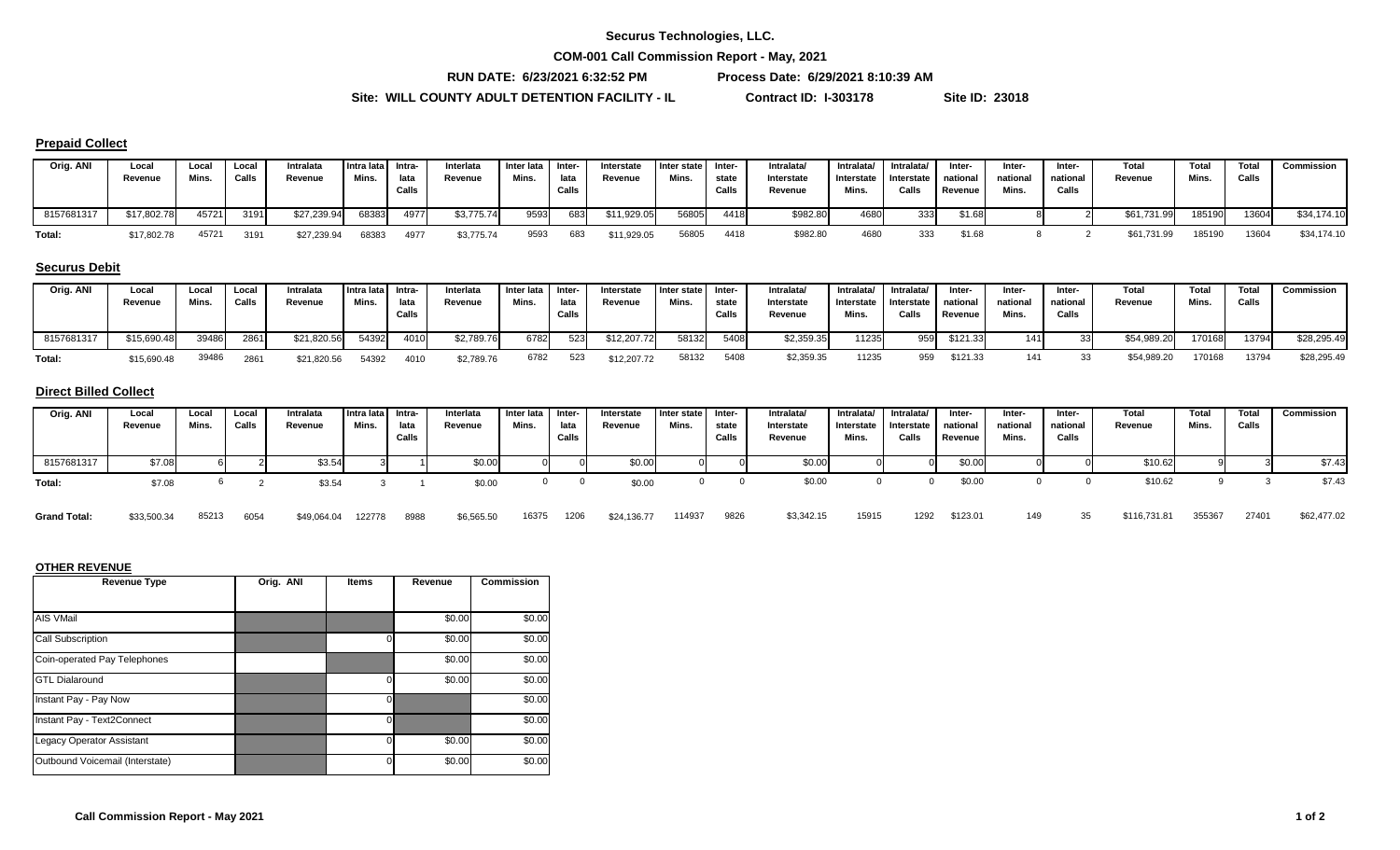| Outbound Voicemail (NonInterstate) |          | \$0.00 | \$0.00 |
|------------------------------------|----------|--------|--------|
| <b>SIM</b>                         |          |        | \$0.00 |
| Tablet - Accessories               |          | \$0.00 | \$0.00 |
| <b>Tablets</b>                     | $\Omega$ | \$0.00 | \$0.00 |
| Video Connect                      | $\Omega$ | \$0.00 | \$0.00 |
| Video Connect Subscription         | $\Omega$ | \$0.00 | \$0.00 |
| VMail                              | $\Omega$ | \$0.00 | \$0.00 |
|                                    |          |        |        |

## **MEDIA REVENUE**

| <b>Rev Type</b>         | Orig. ANI | <b>Items</b> | Revenue | <b>Commission</b> |
|-------------------------|-----------|--------------|---------|-------------------|
|                         |           |              |         |                   |
| Media - Music           |           | ი            | \$0.00  | \$0.00            |
| Media - Games           |           | 0            | \$0.00  | \$0.00            |
| Media - Games - CDF     |           | o            | \$0.00  | \$0.00            |
| Media - Movies          |           | 0            | \$0.00  | \$0.00            |
| Media - Movies - CDF    |           | U            | \$0.00  | \$0.00            |
| Media - Newsstand       |           | 0            | \$0.00  | \$0.00            |
| Media - Newsstand - CDF |           | U            | \$0.00  | \$0.00            |
| Media - TV Shows        |           | U            | \$0.00  | \$0.00            |
| Media - TV Shows - CDF  |           | U            | \$0.00  | \$0.00            |
|                         |           | Total:       | \$0.00  | \$0.00            |

| eMESSAGING | <b>Stamps Used</b> | <b>Purchase</b><br>Price of<br>Stamp | Revenue | <b>Commission</b> |
|------------|--------------------|--------------------------------------|---------|-------------------|
|            | ΩI                 | \$0.00                               | \$0.00  | \$0.00            |
| Total:     |                    |                                      | \$0.00  | \$0.00            |

Total Revenue:  $$116,731.81$ 

Calculated Commission:  $$62,477.02$ 

| <b>Call Type</b>             | Revenue | <b>Minutes</b> | Calls | <b>Commission</b> |
|------------------------------|---------|----------------|-------|-------------------|
| <b>Direct Billed Collect</b> | \$10.62 |                |       | \$7.43            |
| Interlatal                   | \$0.00  |                |       | \$0.00            |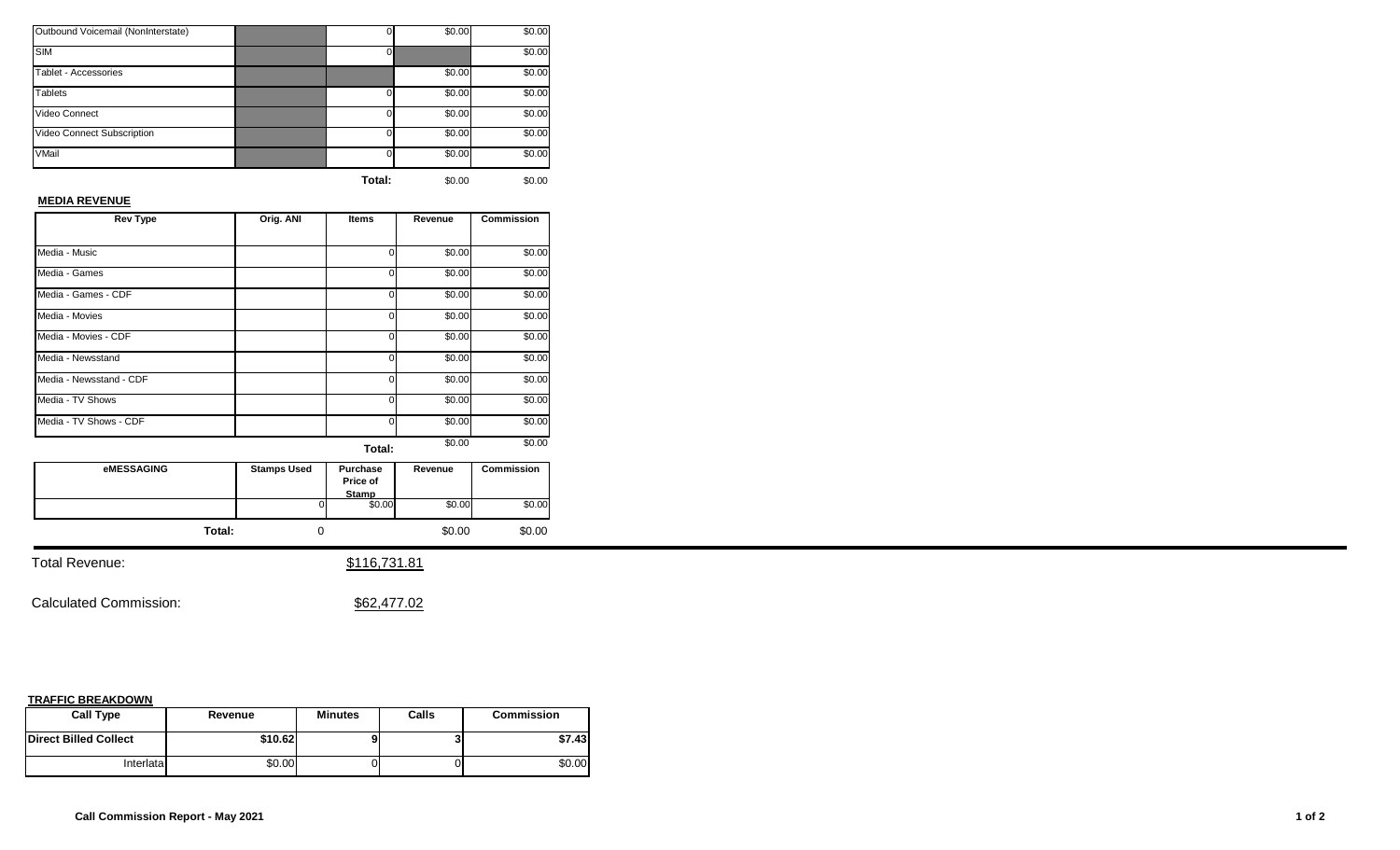| Totals:                | \$116,731.81 | 355,367     | 27,401         | \$62,477.02 |
|------------------------|--------------|-------------|----------------|-------------|
| Local                  | \$15,690.48  | 39,486      | 2,861          | \$10,983.34 |
| Intralata/Interstate   | \$2,359.35   | 11,235      | 959            | \$0.00      |
| Intralata              | \$21,820.56  | 54,392      | 4,010          | \$15,274.39 |
| Interstate             | \$12,207.72  | 58,132      | 5,408          | \$0.00      |
| International          | \$121.33     | 141         | 33             | \$84.93     |
| Interlata              | \$2,789.76   | 6,782       | 523            | \$1,952.83  |
| <b>Inmate Debit</b>    | \$54,989.20  | 170,168     | 13,794         | \$28,295.49 |
| Local                  | \$17,802.78  | 45,721      | 3,191          | \$12,461.95 |
| Intralata/Interstate   | \$982.80     | 4,680       | 333            | \$0.00      |
| Intralata              | \$27,239.94  | 68,383      | 4,977          | \$19,067.96 |
| Interstate             | \$11,929.05  | 56,805      | 4,418          | \$0.00      |
| International          | \$1.68       | 8           | 2              | \$1.18      |
| Interlata              | \$3,775.74   | 9,593       | 683            | \$2,643.02  |
| <b>Prepaid Collect</b> | \$61,731.99  | 185,190     | 13,604         | \$34,174.10 |
| Local                  | \$7.08       | 6           | $\overline{2}$ | \$4.96      |
| Intralata/Interstate   | \$0.00       | $\mathbf 0$ | $\mathbf 0$    | \$0.00      |
| Intralata              | \$3.54       | 3           | 1              | \$2.48      |
| Interstate             | \$0.00       | 0           | $\mathbf 0$    | \$0.00      |
| International          | \$0.00       | $\pmb{0}$   | $\mathbf 0$    | \$0.00      |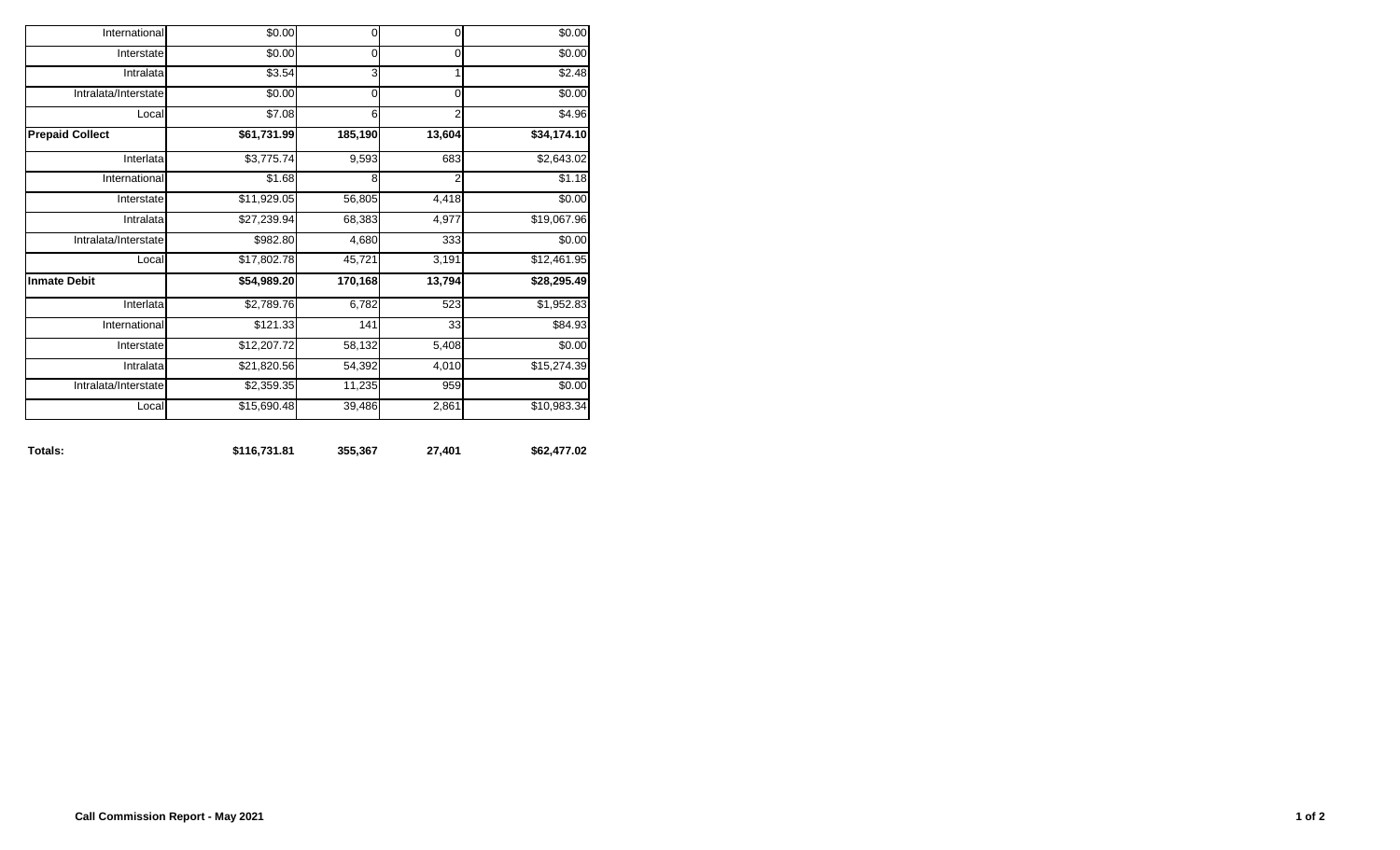**COM-001 Call Commission Report - June, 2021**

**RUN DATE: 7/23/2021 11:12:27 AM Process Date: 7/28/2021 12:02:28 PM**

**Site: WILL COUNTY ADULT DETENTION FACILITY - IL Contract ID: I-303178 Site ID: 23018**

# **Securus Debit**

| Orig. ANI  | Local<br>Revenue | Loca'<br>Mins. | Local<br>Calls | Intralata<br>Revenue | Intra lata Intra-<br>Mins. | lata<br>Calls | Interlata<br>Revenue | Inter lata Inter-<br>Mins. | lata<br>Calls | Interstate<br>Revenue | I Inter state I<br>Mins. | <b>Inter-</b><br>state<br>Calls | Intralata/<br>Interstate<br>Revenue | Intralata/<br>Interstate<br>Mins. | Intralata/<br>Interstate<br>Calls | Inter-<br>national<br>Revenue | Inter-<br>national<br>Mins. | Inter-<br>national<br>Calls | Total<br>Revenue | Total<br>Mins. | Total<br>Calls | Commission  |
|------------|------------------|----------------|----------------|----------------------|----------------------------|---------------|----------------------|----------------------------|---------------|-----------------------|--------------------------|---------------------------------|-------------------------------------|-----------------------------------|-----------------------------------|-------------------------------|-----------------------------|-----------------------------|------------------|----------------|----------------|-------------|
| 8157681317 | \$11,318.16      | 27212          | 2140           | \$19,281.66          | 48087                      | 3542          | \$2,733.42           | 6669                       | 511           | \$10,550.61           | 50241                    | 4734                            | \$1,540.77                          | 7337                              | 630                               | \$185.22                      | 321                         |                             | \$45,609.84      | 1398671        | 11621          | \$23,462.92 |
| Total:     | \$11,318.16      | 27212          | 2140           | \$19,281.66          | 48087                      | 3542          | \$2,733.42           | 6669                       |               | \$10,550.61           | 50241                    | 4734                            | \$1,540.77                          | 7337                              | 630                               | \$185.22                      |                             | 64                          | \$45,609.84      | 139867         | 11621          | \$23,462.92 |

#### **Prepaid Collect**

| Orig. ANI  | Local<br>Revenue | Loca<br>Mins. | Local<br>Calls | Intralata<br>Revenue | Intra lata Intra-<br>Mins. | lata<br>Calls | Interlata<br>Revenue | Inter lata<br>Mins. | Inter-<br>lata<br>Calls | Interstate<br>Revenue | Inter state<br>Mins. | Inter-<br>state | Intralata/<br>Interstate<br>Revenue | Intralata/<br>Interstate<br>Mins. | Intralata'<br>Interstate  <br>Calls | Inter-<br>national<br>Revenue | Inter-<br>national<br>Mins. | Inter-<br>national<br>Calls | Total<br>Revenue | Total<br>Mins. | <b>Total</b><br>Calls | Commission  |
|------------|------------------|---------------|----------------|----------------------|----------------------------|---------------|----------------------|---------------------|-------------------------|-----------------------|----------------------|-----------------|-------------------------------------|-----------------------------------|-------------------------------------|-------------------------------|-----------------------------|-----------------------------|------------------|----------------|-----------------------|-------------|
| 8157681317 | \$13,584.30      | 33985         | 2489           | \$21,963.30          | 53235                      | 4127          | \$4,220.16           | 10362               | 785                     | \$10,715.25           | 51025                | 3891            | \$1,229.13                          | 5853                              | 431                                 | \$18.69                       |                             |                             | \$51,730.83      | 154549         | 11730                 | \$27,850.52 |
| Total:     | \$13,584.30      | 33985         | 2489           | \$21,963.30          | 53235                      | 4127          | \$4,220.16           | 10362               | 785                     | \$10,715.25           | 51025                | 3891            | \$1,229.13                          | 5853                              | 431                                 | \$18.69                       |                             |                             | \$51,730.83      | 154549         | 11730                 | \$27,850.52 |

#### **Direct Billed Collect**

| Orig. ANI  | Local<br>Revenue | Local<br>Mins. | Local<br>Calls | Intralata<br>Revenue | Intra lata Intra-<br>Mins. | lata<br>Calls | Interlata<br>Revenue | Inter lata Inter-<br>Mins. | lata<br>Calls | Interstate<br>Revenue | Inter state<br>Mins. | Inter-<br>state<br>Calls | Intralata/<br>Interstate<br>Revenue | Intralata/<br>Interstate<br>Mins. | Intralata/<br>Interstate<br>Calls | Inter<br>national<br>Revenue | Inter-<br>national<br>Mins. | Inter-<br>national<br>Calls | Total<br>Revenue | Total<br>Mins. | Total<br>Calls | Commission |
|------------|------------------|----------------|----------------|----------------------|----------------------------|---------------|----------------------|----------------------------|---------------|-----------------------|----------------------|--------------------------|-------------------------------------|-----------------------------------|-----------------------------------|------------------------------|-----------------------------|-----------------------------|------------------|----------------|----------------|------------|
| 8157681317 | \$0.00           |                |                | \$15.24              | 18 I                       |               | \$0.00               |                            |               | \$0.00                |                      |                          | \$0.00                              |                                   |                                   | \$0.00                       |                             |                             | \$15.24          | 181            |                | \$10.67    |
| Total:     | \$0.00           |                |                | \$15.24              |                            |               | \$0.00               |                            |               | \$0.00                |                      |                          | \$0.00                              |                                   |                                   | \$0.00                       |                             |                             | \$15.24          | 18             |                | \$10.67    |

61197 4629 \$41,260.20 101340 7673 \$6,953.58 17031 1296 \$21,265.86 101266 8625 \$2,769.90 13190 1061 \$203.91 410 71 \$97,355.91 294434 23355 \$51,324.11 4629 \$41,260.20 101340 7673 \$6,953.58 17031 1296 \$21,265.86 **Grand Total:** \$24,902.46

| <b>Revenue Type</b>          | Orig. ANI | <b>Items</b> | Revenue | <b>Commission</b> |
|------------------------------|-----------|--------------|---------|-------------------|
|                              |           |              |         |                   |
| AIS VMail                    |           |              | \$0.00  | \$0.00            |
| <b>Call Subscription</b>     |           |              | \$0.00  | \$0.00            |
| Coin-operated Pay Telephones |           |              | \$0.00  | \$0.00            |
| <b>GTL Dialaround</b>        |           |              | \$0.00  | \$0.00            |
| Instant Pay - Pay Now        |           |              |         | \$0.00            |
| Instant Pay - Text2Connect   |           |              |         | \$0.00            |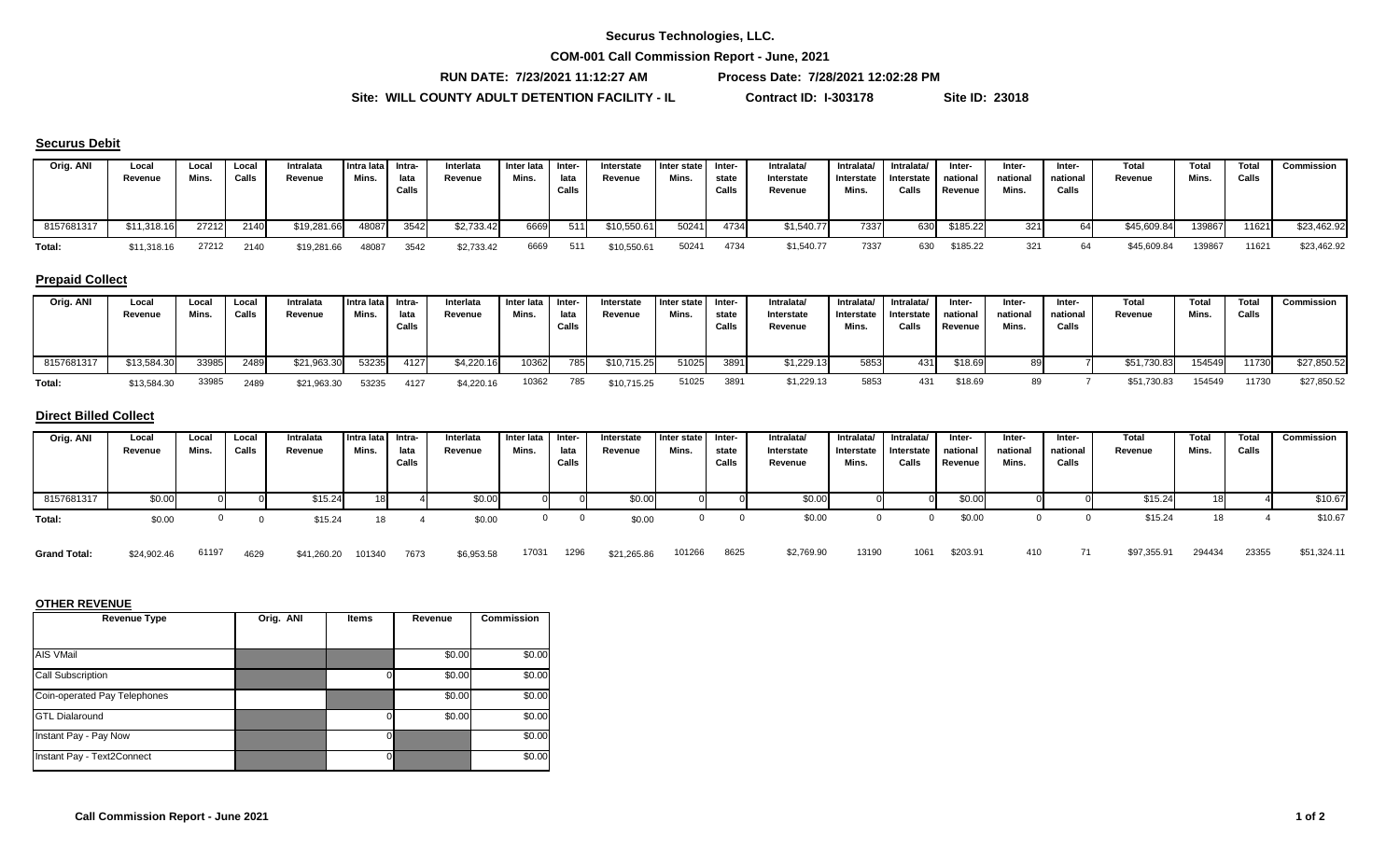|                                    | Total:   | \$0.00 | \$0.00 |
|------------------------------------|----------|--------|--------|
| VMail                              | U        | \$0.00 | \$0.00 |
| Video Connect Subscription         | O        | \$0.00 | \$0.00 |
| Video Connect                      | U        | \$0.00 | \$0.00 |
| <b>Tablets</b>                     | o        | \$0.00 | \$0.00 |
| Tablet - Accessories               |          | \$0.00 | \$0.00 |
| <b>SIM</b>                         | $\Omega$ |        | \$0.00 |
| Outbound Voicemail (NonInterstate) | U        | \$0.00 | \$0.00 |
| Outbound Voicemail (Interstate)    | O        | \$0.00 | \$0.00 |
| Legacy Operator Assistant          | 0        | \$0.00 | \$0.00 |

#### **MEDIA REVENUE**

| <b>Rev Type</b>         | Orig. ANI | Items          | Revenue | <b>Commission</b> |
|-------------------------|-----------|----------------|---------|-------------------|
|                         |           |                |         |                   |
| Media - Music           |           | 0              | \$0.00  | \$0.00            |
| Media - Games           |           | 0              | \$0.00  | \$0.00            |
| Media - Games - CDF     |           | 0              | \$0.00  | \$0.00            |
| Media - Movies          |           | 0              | \$0.00  | \$0.00            |
| Media - Movies - CDF    |           | $\overline{0}$ | \$0.00  | \$0.00            |
| Media - Newsstand       |           | 0              | \$0.00  | \$0.00            |
| Media - Newsstand - CDF |           | $\mathbf{0}$   | \$0.00  | \$0.00            |
| Media - TV Shows        |           | 0              | \$0.00  | \$0.00            |
| Media - TV Shows - CDF  |           | 0              | \$0.00  | \$0.00            |
|                         |           | Total:         | \$0.00  | \$0.00            |

| <b>eMESSAGING</b> | <b>Stamps Used</b> | Purchase<br>Price of<br><b>Stamp</b> | Revenue | <b>Commission</b> |
|-------------------|--------------------|--------------------------------------|---------|-------------------|
|                   | 0                  | \$0.00                               | \$0.00  | \$0.00            |
| Total:            |                    |                                      | \$0.00  | \$0.00            |

Total Revenue:  $$97,355.91$ 

Calculated Commission:  $$51,324.11$ 

| <b>Call Type</b> | Revenue | Minutes | Calls | Commission |
|------------------|---------|---------|-------|------------|
|------------------|---------|---------|-------|------------|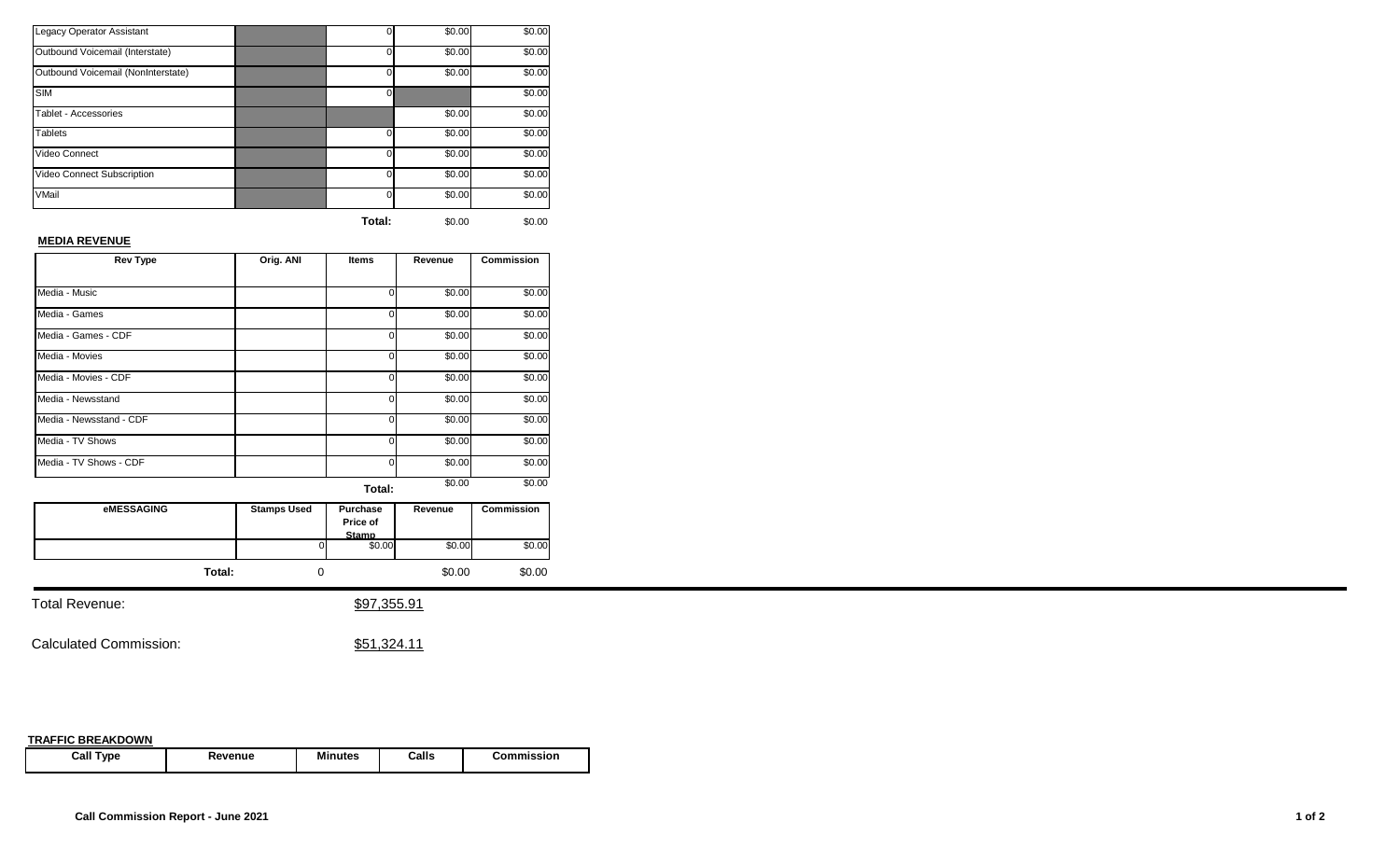| <b>Direct Billed Collect</b> | \$15.24     | $\overline{18}$ | 4           | \$10.67     |
|------------------------------|-------------|-----------------|-------------|-------------|
| Interlata                    | \$0.00      | 0               | 0           | \$0.00      |
| International                | \$0.00      | 0               | $\mathbf 0$ | \$0.00      |
| Interstate                   | \$0.00      | 0               | $\mathbf 0$ | \$0.00      |
| Intralata                    | \$15.24     | 18              | 4           | \$10.67     |
| Intralata/Interstate         | \$0.00      | 0               | 0           | \$0.00      |
| Local                        | \$0.00      | 0               | 0           | \$0.00      |
| <b>Prepaid Collect</b>       | \$51,730.83 | 154,549         | 11,730      | \$27,850.52 |
| Interlata                    | \$4,220.16  | 10,362          | 785         | \$2,954.11  |
| International                | \$18.69     | 89              | 7           | \$13.08     |
| Interstate                   | \$10,715.25 | 51,025          | 3,891       | \$0.00      |
| Intralata                    | \$21,963.30 | 53,235          | 4,127       | \$15,374.31 |
| Intralata/Interstate         | \$1,229.13  | 5,853           | 431         | \$0.00      |
| Local                        | \$13,584.30 | 33,985          | 2,489       | \$9,509.01  |
| <b>Inmate Debit</b>          | \$45,609.84 | 139,867         | 11,621      | \$23,462.92 |
| Interlata                    | \$2,733.42  | 6,669           | 511         | \$1,913.39  |
| International                | \$185.22    | 321             | 64          | \$129.65    |
| Interstate                   | \$10,550.61 | 50,241          | 4,734       | \$0.00      |
| Intralata                    | \$19,281.66 | 48,087          | 3,542       | \$13,497.16 |
| Intralata/Interstate         | \$1,540.77  | 7,337           | 630         | \$0.00      |
|                              | \$11,318.16 | 27,212          | 2,140       | \$7,922.71  |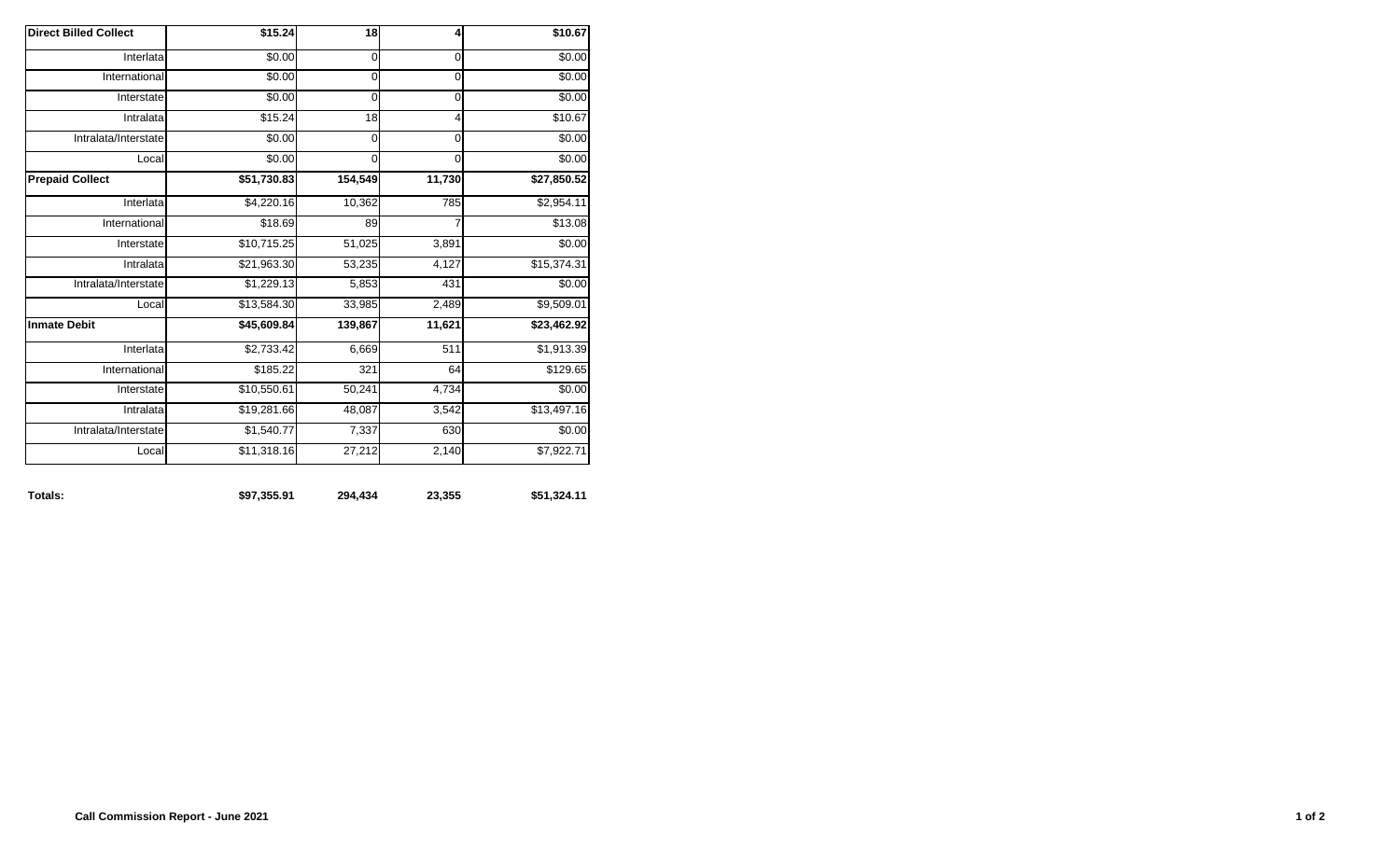**COM-001 Call Commission Report - July, 2021**

**RUN DATE: 8/17/2021 11:09:38 AM Process Date: 8/27/2021 10:15:20 AM**

**Site: WILL COUNTY ADULT DETENTION FACILITY - IL Contract ID: I-303178 Site ID: 23018**

#### **Securus Debit**

| Orig. ANI  | Local<br>Revenue | Loca<br>Mins | Local<br>Calls | Intralata<br>Revenue | llntra lata   Intra-<br>Mins. | lata<br>Calls | Interlata<br>Revenue | Inter lata<br>Mins. | - Inter<br>lata<br>Calls | Interstate<br>Revenue | I Inter state<br>Mins. | -Inter<br>state<br>Calls | Intralata/<br>Interstate<br>Revenue | Intralata/<br>Interstate<br>Mins. | Intralata/<br>Interstate national<br>Calls | Inter-<br>Revenue | Inter-<br>national<br>Mins. | <b>Inter</b><br>national<br>Calls | Total<br>Revenue | Total<br>Mins. | Total<br>Calls | Commission  |
|------------|------------------|--------------|----------------|----------------------|-------------------------------|---------------|----------------------|---------------------|--------------------------|-----------------------|------------------------|--------------------------|-------------------------------------|-----------------------------------|--------------------------------------------|-------------------|-----------------------------|-----------------------------------|------------------|----------------|----------------|-------------|
| 8157681317 | \$12,418.14      | 30223        | 2326           | \$15,145.38          | 37491                         | 2799          | \$3,209.82           | 8399                | 566                      | \$10,257.24           | 48844                  | 4871                     | \$1,326.15                          | 6315                              | 565                                        | \$48.42           |                             |                                   | \$42,405.15      | 131347         | 11148          | \$21,575.23 |
| Total:     | \$12,418.14      | 30223        | 2326           | \$15,145.38          | 37491                         | 2799          | \$3,209.82           | 8399                | 566                      | \$10,257.24           | 48844                  | 4871                     | \$1,326.15                          | 6315                              | 565                                        | \$48.42           |                             |                                   | \$42,405.15      | 131347         | 11148          | \$21,575.23 |

## **Prepaid Collect**

| Orig. ANI  | Local<br>Revenue | Loca<br>Mins. | Local<br>Calls | Intralata<br>Revenue | Intra lata Intra-<br>Mins. | lata<br>Calls | Interlata<br>Revenue | Inter lata I Inter-<br>Mins. | lata<br>Calls | Interstate<br>Revenue | I Inter state<br>Mins. | Inter-<br>state<br>Calls | Intralata/<br>Interstate<br>Revenue | Intralata/<br>Interstate<br>Mins. | Intralata/<br>I Interstate I<br>Calls | Inter-<br>national<br>Revenue | Inter-<br>national<br>Mins. | Inter-<br>national<br>Calls | Total<br>Revenue | <b>Total</b><br>Mins. | <b>Total</b><br>Calls | Commission  |
|------------|------------------|---------------|----------------|----------------------|----------------------------|---------------|----------------------|------------------------------|---------------|-----------------------|------------------------|--------------------------|-------------------------------------|-----------------------------------|---------------------------------------|-------------------------------|-----------------------------|-----------------------------|------------------|-----------------------|-----------------------|-------------|
| 8157681317 | \$13,138.50      | 33325         | 2380           | \$22,832.58          | 55781                      | 4264          | \$4,894.26           | 12507                        | 881           | \$9,191.49            | 43769                  | 3515                     | \$883.47                            | 4207                              | 336                                   | \$36.96                       | <b>76</b>                   |                             | \$50,977.26      | 149765                | 11393                 | \$28,631.61 |
| Total:     | \$13,138.50      | 33325         | 2380           | \$22,832.58          | 5578                       |               | \$4,894.26           | 12507                        | 881           | \$9,191.49            | 43769                  | 3515                     | \$883.47                            | 4207                              |                                       | \$36.96                       |                             |                             | \$50,977.26      | 149765                | 11393                 | \$28,631.61 |

#### **Direct Billed Collect**

| Orig. ANI           | Local<br>Revenue | Local<br>Mins. | Local<br>Calls | Intralata<br>Revenue | Intra lata Intra-<br>Mins. | lata<br>Calls | Interlata<br>Revenue | Inter lata<br>Mins. | Inter-<br>lata<br>Calls | Interstate<br>Revenue | Inter state<br>Mins. | Inter-<br>state<br><b>Calls</b> | Intralata/<br>Interstate<br>Revenue | Intralata/<br>Interstate<br>Mins. | Intralata/<br>Interstate<br>Calls | Inter-<br>national<br>Revenue | Inter-<br>national<br>Mins. | Inter-<br>national<br>Calls | Total<br>Revenue | Total<br>Mins. | Total<br>Calls | Commission  |
|---------------------|------------------|----------------|----------------|----------------------|----------------------------|---------------|----------------------|---------------------|-------------------------|-----------------------|----------------------|---------------------------------|-------------------------------------|-----------------------------------|-----------------------------------|-------------------------------|-----------------------------|-----------------------------|------------------|----------------|----------------|-------------|
| 8157681317          | \$13.20          | 40             |                | \$69.42              | 69                         |               | \$0.00               |                     |                         | \$0.00                |                      |                                 | \$0.0                               |                                   |                                   | \$0.00                        |                             |                             | \$82.62          |                | 21             | \$57.83     |
| Total:              | \$13.20          | 40             |                | \$69.42              | 69                         |               | \$0.00               |                     |                         | \$0.00                |                      |                                 | \$0.00                              |                                   |                                   | \$0.00                        |                             |                             | \$82.62          | 109            | 21             | \$57.83     |
| <b>Grand Total:</b> | \$25,569.84      | 63588          | 4708           | \$38,047.38          | 9334'                      | 7082          | \$8,104.08           | 20906               | 1447                    | \$19,448.73           | 92613                | 8386                            | \$2,209.62                          | 10522                             | 901                               | \$85.38                       | 251                         | 38                          | \$93,465.03      | 28122          | 22562          | \$50,264.67 |

 $\mathsf{Grand \,\,Total}$ : \$25,569.84 63588 4708 \$38,047.38 93341 7082 \$8,104.08 20906 1447 \$19,448.73 92613 8386 \$2,209.62 10522 901 \$85.38 251 38 \$93,465.03 281221 22562 \$50,264.67

| <b>Revenue Type</b>              | Orig. ANI | <b>Items</b> | Revenue | <b>Commission</b> |
|----------------------------------|-----------|--------------|---------|-------------------|
|                                  |           |              |         |                   |
| AIS VMail                        |           |              | \$0.00  | \$0.00            |
| Call Subscription                |           |              | \$0.00  | \$0.00            |
| Coin-operated Pay Telephones     |           |              | \$0.00  | \$0.00            |
| <b>GTL Dialaround</b>            |           |              | \$0.00  | \$0.00            |
| Instant Pay - Pay Now            |           | 0            |         | \$0.00            |
| Instant Pay - Text2Connect       |           | $\Omega$     |         | \$0.00            |
| <b>Legacy Operator Assistant</b> |           |              | \$0.00  | \$0.00            |
| Outbound Voicemail (Interstate)  |           | ი            | \$0.00  | \$0.00            |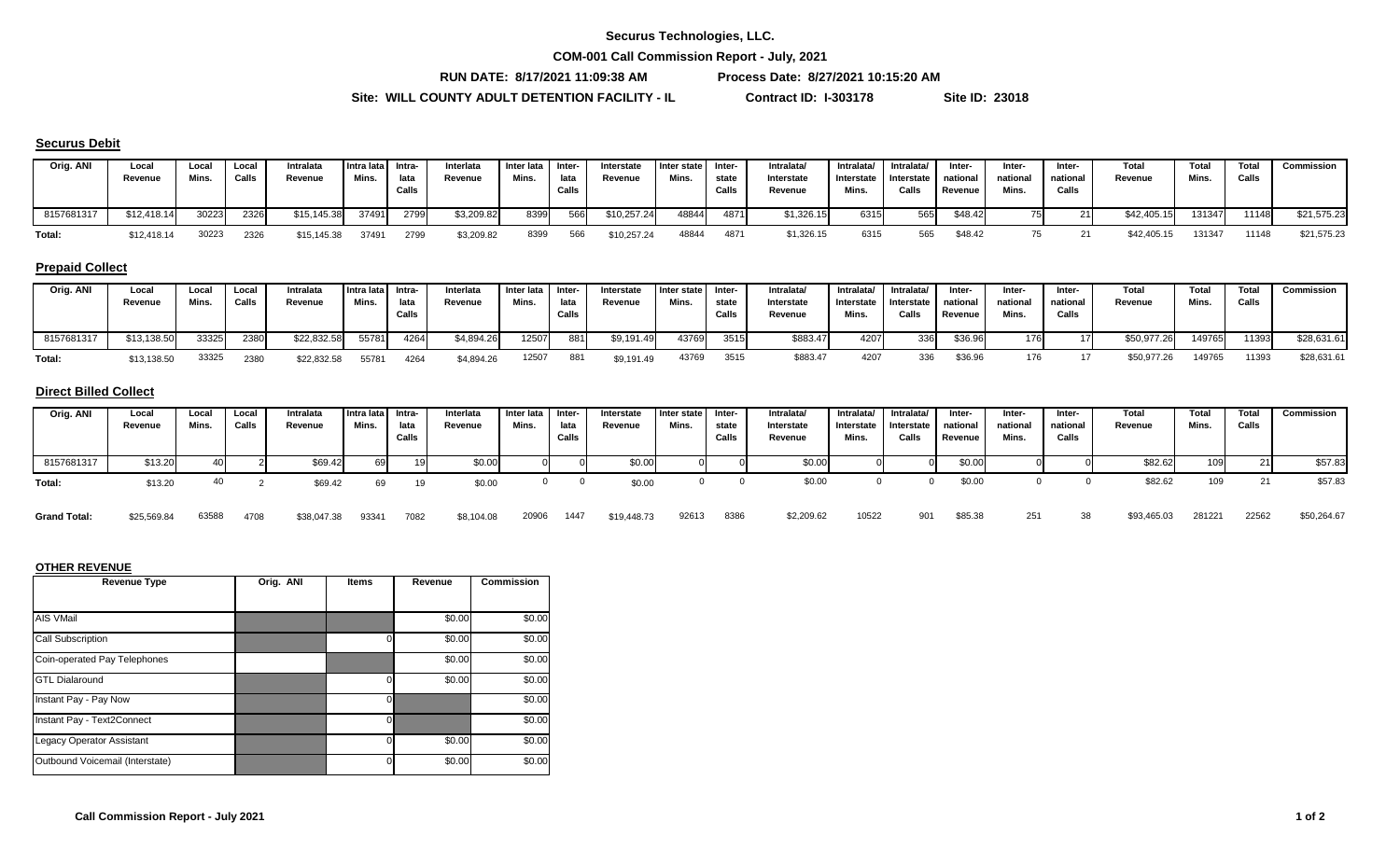| Outbound Voicemail (NonInterstate) |          | \$0.00 | \$0.00 |
|------------------------------------|----------|--------|--------|
| <b>SIM</b>                         |          |        | \$0.00 |
| Tablet - Accessories               |          | \$0.00 | \$0.00 |
| <b>Tablets</b>                     | $\Omega$ | \$0.00 | \$0.00 |
| Video Connect                      | $\Omega$ | \$0.00 | \$0.00 |
| Video Connect Subscription         | 0        | \$0.00 | \$0.00 |
| VMail                              | 0        | \$0.00 | \$0.00 |
|                                    |          |        |        |

## **MEDIA REVENUE**

| <b>Rev Type</b>         | Orig. ANI | Items  | Revenue | <b>Commission</b> |  |  |
|-------------------------|-----------|--------|---------|-------------------|--|--|
|                         |           |        |         |                   |  |  |
| Media - Music           |           | ი      | \$0.00  | \$0.00            |  |  |
| Media - Games           |           | 0      | \$0.00  | \$0.00            |  |  |
| Media - Games - CDF     |           | U      | \$0.00  | \$0.00            |  |  |
| Media - Movies          |           | 0      | \$0.00  | \$0.00            |  |  |
| Media - Movies - CDF    |           | U      | \$0.00  | \$0.00            |  |  |
| Media - Newsstand       |           | U      | \$0.00  | \$0.00            |  |  |
| Media - Newsstand - CDF |           | U      | \$0.00  | \$0.00            |  |  |
| Media - TV Shows        |           | U      | \$0.00  | \$0.00            |  |  |
| Media - TV Shows - CDF  |           | U      | \$0.00  | \$0.00            |  |  |
|                         |           | Total: | \$0.00  | \$0.00            |  |  |

| <b>eMESSAGING</b> | <b>Stamps Used</b> | Purchase<br>Price of<br>Stamp | Revenue | <b>Commission</b> |
|-------------------|--------------------|-------------------------------|---------|-------------------|
|                   | ΩI                 | \$0.00                        | \$0.00  | \$0.00            |
| Total:            |                    |                               | \$0.00  | \$0.00            |

Total Revenue:  $$93,465.03$ 

Calculated Commission:  $$50,264.67$ 

| <b>Call Type</b>             | Revenue | <b>Minutes</b> | Calls | <b>Commission</b> |
|------------------------------|---------|----------------|-------|-------------------|
| <b>Direct Billed Collect</b> | \$82.62 | 109l           | 94    | \$57.83           |
| Interlatal                   | \$0.00  |                |       | \$0.00            |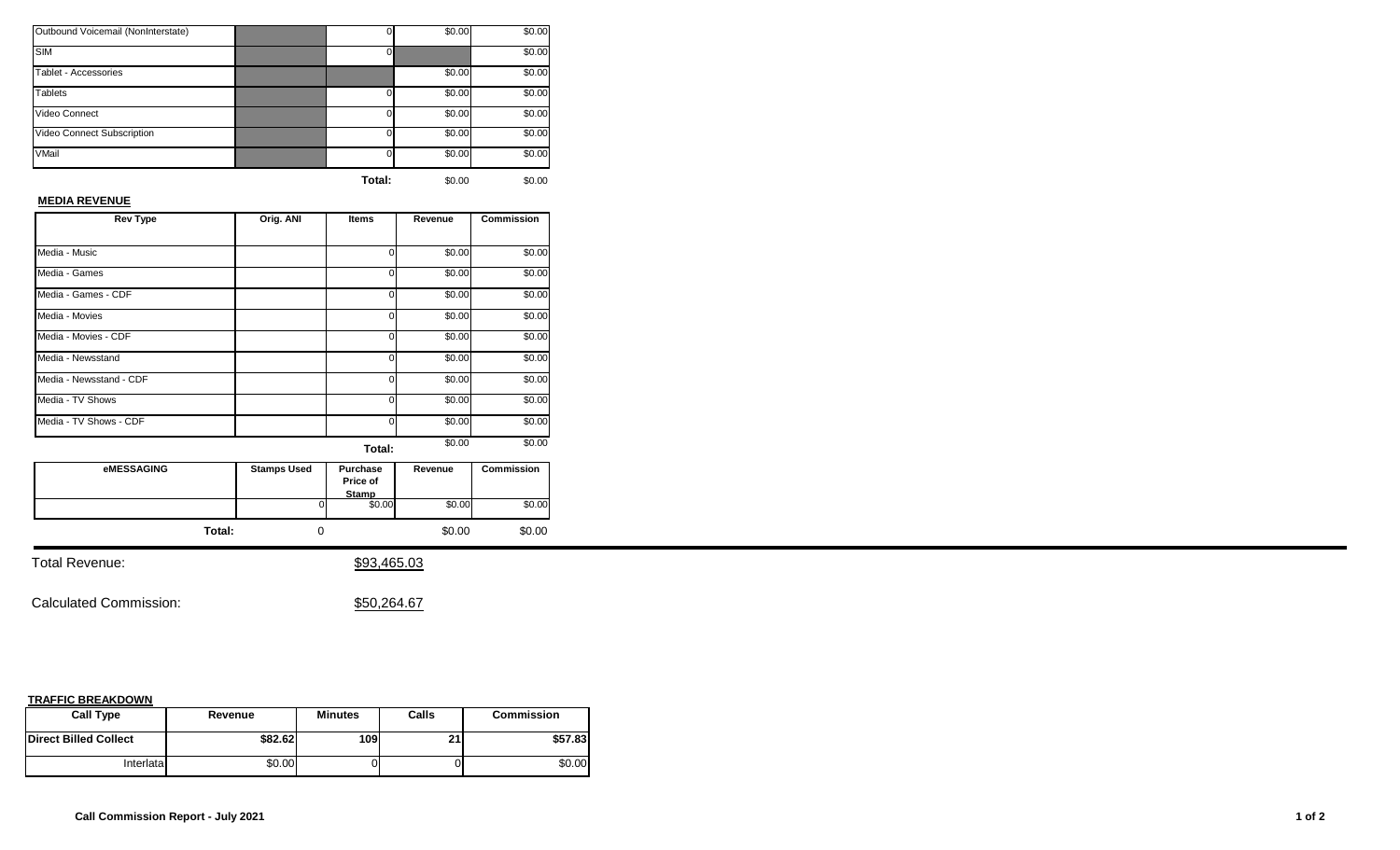| Totals:                | \$93,465.03 | 281,221 | 22,562         | \$50,264.67 |
|------------------------|-------------|---------|----------------|-------------|
| Local                  | \$12,418.14 | 30,223  | 2,326          | \$8,692.70  |
| Intralata/Interstate   | \$1,326.15  | 6,315   | 565            | \$0.00      |
| Intralata              | \$15,145.38 | 37,491  | 2,799          | \$10,601.77 |
| Interstate             | \$10,257.24 | 48,844  | 4,871          | \$0.00      |
| International          | \$48.42     | 75      | 21             | \$33.89     |
| Interlata              | \$3,209.82  | 8,399   | 566            | \$2,246.87  |
| <b>Inmate Debit</b>    | \$42,405.15 | 131,347 | 11,148         | \$21,575.23 |
| Local                  | \$13,138.50 | 33,325  | 2,380          | \$9,196.95  |
| Intralata/Interstate   | \$883.47    | 4,207   | 336            | \$0.00      |
| Intralata              | \$22,832.58 | 55,781  | 4,264          | \$15,982.81 |
| Interstate             | \$9,191.49  | 43,769  | 3,515          | \$0.00      |
| International          | \$36.96     | 176     | 17             | \$25.87     |
| Interlata              | \$4,894.26  | 12,507  | 881            | \$3,425.98  |
| <b>Prepaid Collect</b> | \$50,977.26 | 149,765 | 11,393         | \$28,631.61 |
| Local                  | \$13.20     | 40      | $\overline{2}$ | \$9.24      |
| Intralata/Interstate   | \$0.00      | 0       | 0              | \$0.00      |
| Intralata              | \$69.42     | 69      | 19             | \$48.59     |
| Interstate             | \$0.00      | 0       | $\mathbf 0$    | \$0.00      |
| International          | \$0.00      | 0       | 0              | \$0.00      |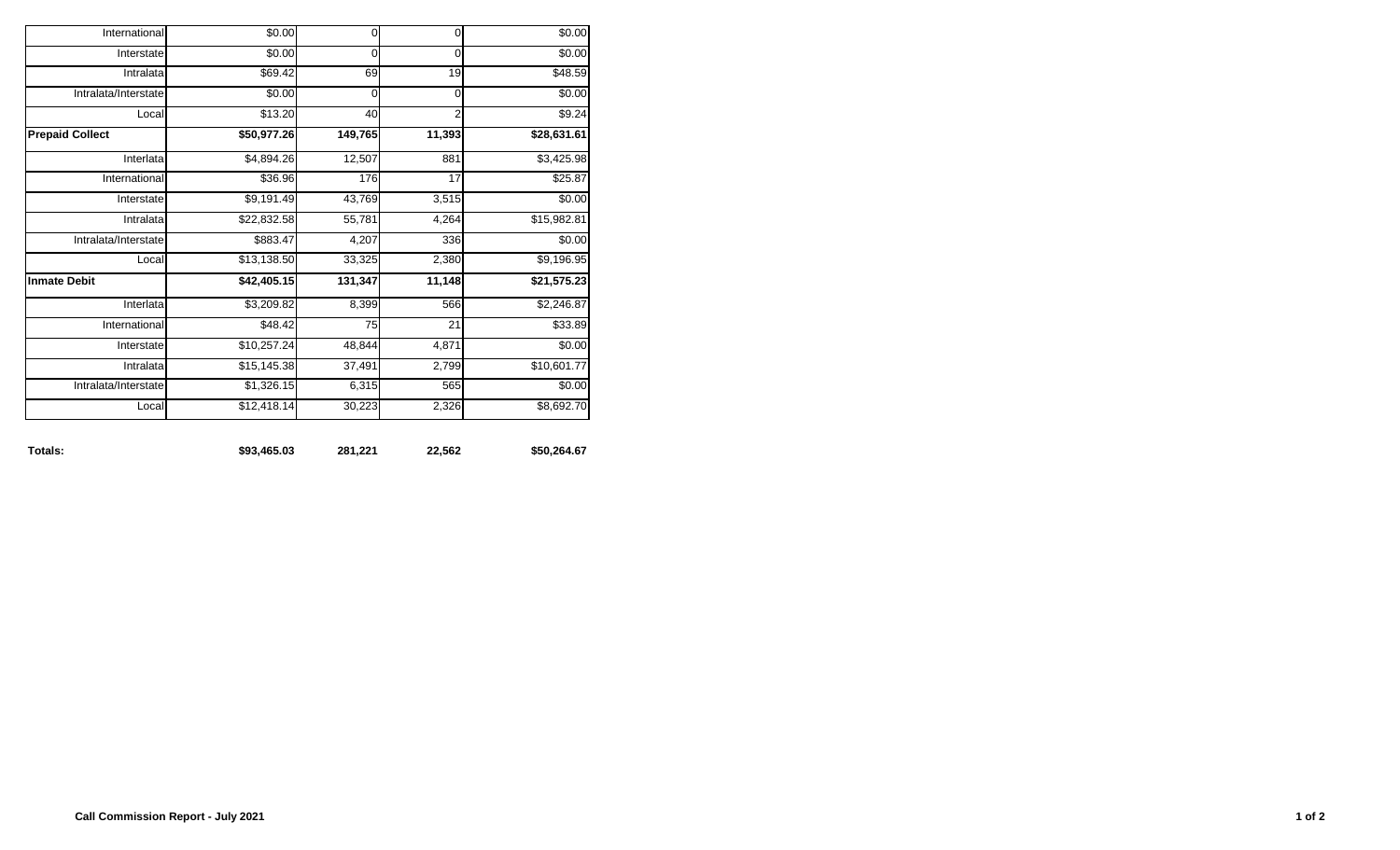**COM-001 Call Commission Report - August, 2021**

**RUN DATE: 9/24/2021 12:16:23 PM Process Date: 9/28/2021 12:33:39 PM**

\$8,598.90 21505 1576 \$17,986.29

**Site: WILL COUNTY ADULT DETENTION FACILITY - IL Contract ID: I-303178 Site ID: 23018**

#### **Securus Debit**

| Orig. ANI  | Local<br>Revenue | Local<br>Mins. | Local<br>Calls | Intralata<br>Revenue | Intra lata Intra-<br>Mins. | lata<br>Calls | Interlata<br>Revenue | Inter lata<br>Mins. | Inter-<br>lata<br>Calls | Interstate<br>Revenue | I Inter state<br>Mins. | -Inter<br>state<br>Calls | Intralata/<br>Interstate<br>Revenue | Intralata/<br>Interstate<br>Mins. | Intralata/<br>Interstate<br>Calls | Inter-<br>national  <br>Revenue | Inter-<br>national<br>Mins. | Inter-<br>national<br>Calls | Total<br>Revenue | Total<br>Mins | Total<br>Calls | Commission  |
|------------|------------------|----------------|----------------|----------------------|----------------------------|---------------|----------------------|---------------------|-------------------------|-----------------------|------------------------|--------------------------|-------------------------------------|-----------------------------------|-----------------------------------|---------------------------------|-----------------------------|-----------------------------|------------------|---------------|----------------|-------------|
| 8157681317 | \$9,106.08       | 22006          | 1715           | \$14,946.00          | 37150                      | 2753          | \$2,141.82           | 5349                | 393                     | \$8,797.32            | 41892                  | 4015                     | \$1,092.00                          | 5200                              | 456                               | \$70.83                         | 177                         |                             | \$36,154.05      | 111774        | 9358           | \$18,385.31 |
| Total:     | \$9,106.08       | 22006          | 1715           | \$14,946.00          | 37150                      | 2753          | \$2,141.82           | 5349                | 393                     | \$8,797.32            | 41892                  | 4015                     | \$1,092.00                          | 5200                              | 456                               | \$70.83                         |                             | 26                          | \$36,154.05      | 111774        | 9358           | \$18,385.31 |

## **Prepaid Collect**

| Orig. ANI  | Local<br>Revenue | Loca<br>Mins. | Local<br>Calls | Intralata<br>Revenue | Intra lata Intra-<br>Mins. | lata<br>Calls | Interlata<br>Revenue | Inter lata I Inter-<br>Mins. | lata<br>Calls | Interstate<br>Revenue | Inter state<br>Mins. | Inter-<br>state<br>Calls | Intralata/<br>Interstate<br>Revenue | Intralata/<br>Interstate<br>Mins. | Intralata/<br>I Interstate I<br>Calls | Inter-<br>national<br>Revenue | Inter-<br>national<br>Mins. | Inter-<br>national<br>Calls | Total<br>Revenue | <b>Total</b><br>Mins. | <b>Total</b><br>Calls | Commission  |
|------------|------------------|---------------|----------------|----------------------|----------------------------|---------------|----------------------|------------------------------|---------------|-----------------------|----------------------|--------------------------|-------------------------------------|-----------------------------------|---------------------------------------|-------------------------------|-----------------------------|-----------------------------|------------------|-----------------------|-----------------------|-------------|
| 8157681317 | \$12,278.52      | 30464         | 2265           | \$20,792.76          | 49482                      | 3962          | \$6,457.08           | 16156                        | 1183          | \$9,188.97            | 43757                | 3535                     | \$1,340.85                          | 6385                              | 471                                   | \$0.00                        |                             |                             | \$50,058.18      | 146244                | 11416                 | \$27,669.85 |
| Total:     | \$12,278.52      | 30464         | 2265           | \$20,792.76          | 49482                      | 3962          | \$6,457.08           | 16156                        | 1183          | \$9,188.97            | 43757                | 3535                     | \$1,340.85                          | 6385                              |                                       | \$0.00                        |                             |                             | \$50,058.18      | 146244                | 11416                 | \$27,669.85 |

#### **Direct Billed Collect**

| Orig. ANI  | Local<br>Revenue | Loca.<br>Mins. | Local<br>Calls | Intralata<br>Revenue | Intra lata Intra-<br>Mins. | lata<br>Calls | Interlata<br>Revenue | Inter lata<br>Mins. | lnter-<br>lata<br>Calls | Interstate<br>Revenue | Inter state<br>Mins. | Inter-<br>state<br>Call | Intralata/<br>Interstate<br>Revenue | Intralata/<br>Interstate<br>Mins. | Intralata/<br>Interstate<br>Calls | Inter-<br>national<br>Revenue | Inter-<br>national<br>Mins. | Inter-<br>national<br>Calls | Total<br>Revenue | Total<br>Mins. | <b>Total</b><br>Calls | Commission |
|------------|------------------|----------------|----------------|----------------------|----------------------------|---------------|----------------------|---------------------|-------------------------|-----------------------|----------------------|-------------------------|-------------------------------------|-----------------------------------|-----------------------------------|-------------------------------|-----------------------------|-----------------------------|------------------|----------------|-----------------------|------------|
| 8157681317 | \$0.00           |                |                | \$47.28              | 4t                         |               | \$0.00               |                     |                         | \$0.00                |                      |                         | \$0.00                              |                                   |                                   | \$0.00                        |                             |                             | \$47.28          |                |                       | \$33.10    |
| Total:     | \$0.00           |                |                | \$47.28              | 46                         |               | \$0.00               |                     |                         | \$0.00                |                      |                         | \$0.00                              |                                   |                                   | \$0.00                        |                             |                             | \$47.28          | 46             |                       | \$33.10    |

52470 3980 \$35,786.04 86678 6728 \$8,598.90 21505 1576 \$17,986.29 85649 7550 \$2,432.85 11585 927 \$70.83 177 26 \$86,259.51 258064 20787 \$46,088.26

#### **OTHER REVENUE**

| <b>Revenue Type</b>              | Orig. ANI | <b>Items</b> | Revenue | <b>Commission</b> |
|----------------------------------|-----------|--------------|---------|-------------------|
|                                  |           |              |         |                   |
| AIS VMail                        |           |              | \$0.00  | \$0.00            |
| <b>Call Subscription</b>         |           |              | \$0.00  | \$0.00            |
| Coin-operated Pay Telephones     |           |              | \$0.00  | \$0.00            |
| <b>GTL Dialaround</b>            |           |              | \$0.00  | \$0.00            |
| Instant Pay - Pay Now            |           | 0            |         | \$0.00            |
| Instant Pay - Text2Connect       |           | $\Omega$     |         | \$0.00            |
| <b>Legacy Operator Assistant</b> |           |              | \$0.00  | \$0.00            |
| Outbound Voicemail (Interstate)  |           |              | \$0.00  | \$0.00            |

**Grand Total:** \$21,384.60 3980 \$35,786.04 86678 6728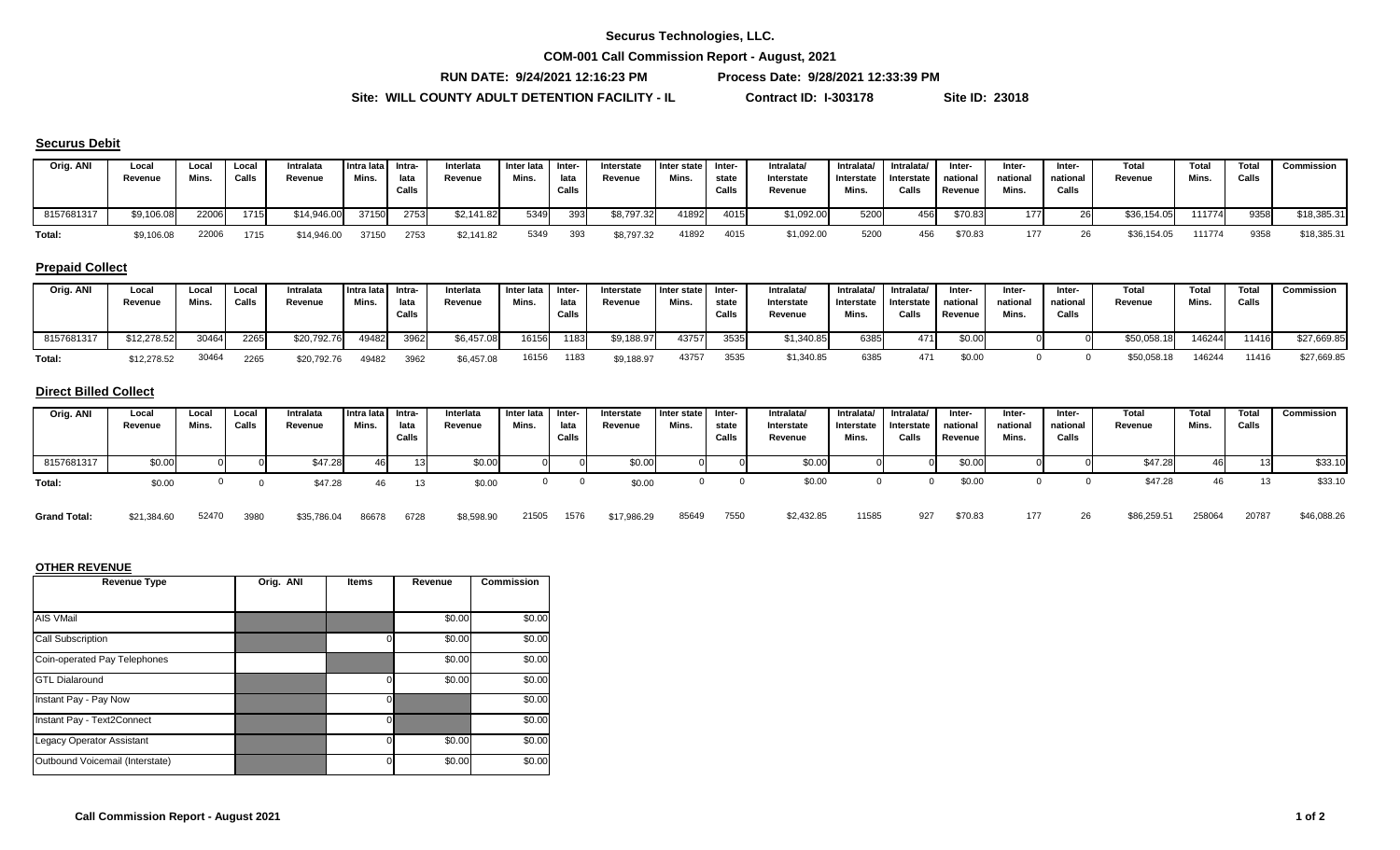| Outbound Voicemail (NonInterstate) |          | \$0.00 | \$0.00 |
|------------------------------------|----------|--------|--------|
| <b>SIM</b>                         |          |        | \$0.00 |
| Tablet - Accessories               |          | \$0.00 | \$0.00 |
| <b>Tablets</b>                     | $\Omega$ | \$0.00 | \$0.00 |
| Video Connect                      | $\Omega$ | \$0.00 | \$0.00 |
| Video Connect Subscription         | $\Omega$ | \$0.00 | \$0.00 |
| VMail                              | $\Omega$ | \$0.00 | \$0.00 |
|                                    |          |        |        |

## **MEDIA REVENUE**

| <b>Rev Type</b>         | Orig. ANI | <b>Items</b> | Revenue | <b>Commission</b> |
|-------------------------|-----------|--------------|---------|-------------------|
|                         |           |              |         |                   |
| Media - Music           |           | ი            | \$0.00  | \$0.00            |
| Media - Games           |           | 0            | \$0.00  | \$0.00            |
| Media - Games - CDF     |           | o            | \$0.00  | \$0.00            |
| Media - Movies          |           | 0            | \$0.00  | \$0.00            |
| Media - Movies - CDF    |           | U            | \$0.00  | \$0.00            |
| Media - Newsstand       |           | 0            | \$0.00  | \$0.00            |
| Media - Newsstand - CDF |           | U            | \$0.00  | \$0.00            |
| Media - TV Shows        |           | U            | \$0.00  | \$0.00            |
| Media - TV Shows - CDF  |           | U            | \$0.00  | \$0.00            |
|                         |           | Total:       | \$0.00  | \$0.00            |

| eMESSAGING | <b>Stamps Used</b> | <b>Purchase</b><br>Price of<br>Stamp | Revenue | <b>Commission</b> |
|------------|--------------------|--------------------------------------|---------|-------------------|
|            | ΩI                 | \$0.00                               | \$0.00  | \$0.00            |
| Total:     |                    |                                      | \$0.00  | \$0.00            |

Total Revenue:  $$86,259.51$ 

Calculated Commission:  $$46,088.26$ 

| <b>Call Type</b>             | Revenue | <b>Minutes</b> | Calls | <b>Commission</b> |
|------------------------------|---------|----------------|-------|-------------------|
| <b>Direct Billed Collect</b> | \$47.28 | 46             | 13    | \$33.10           |
| Interlatal                   | \$0.00  |                |       | \$0.00            |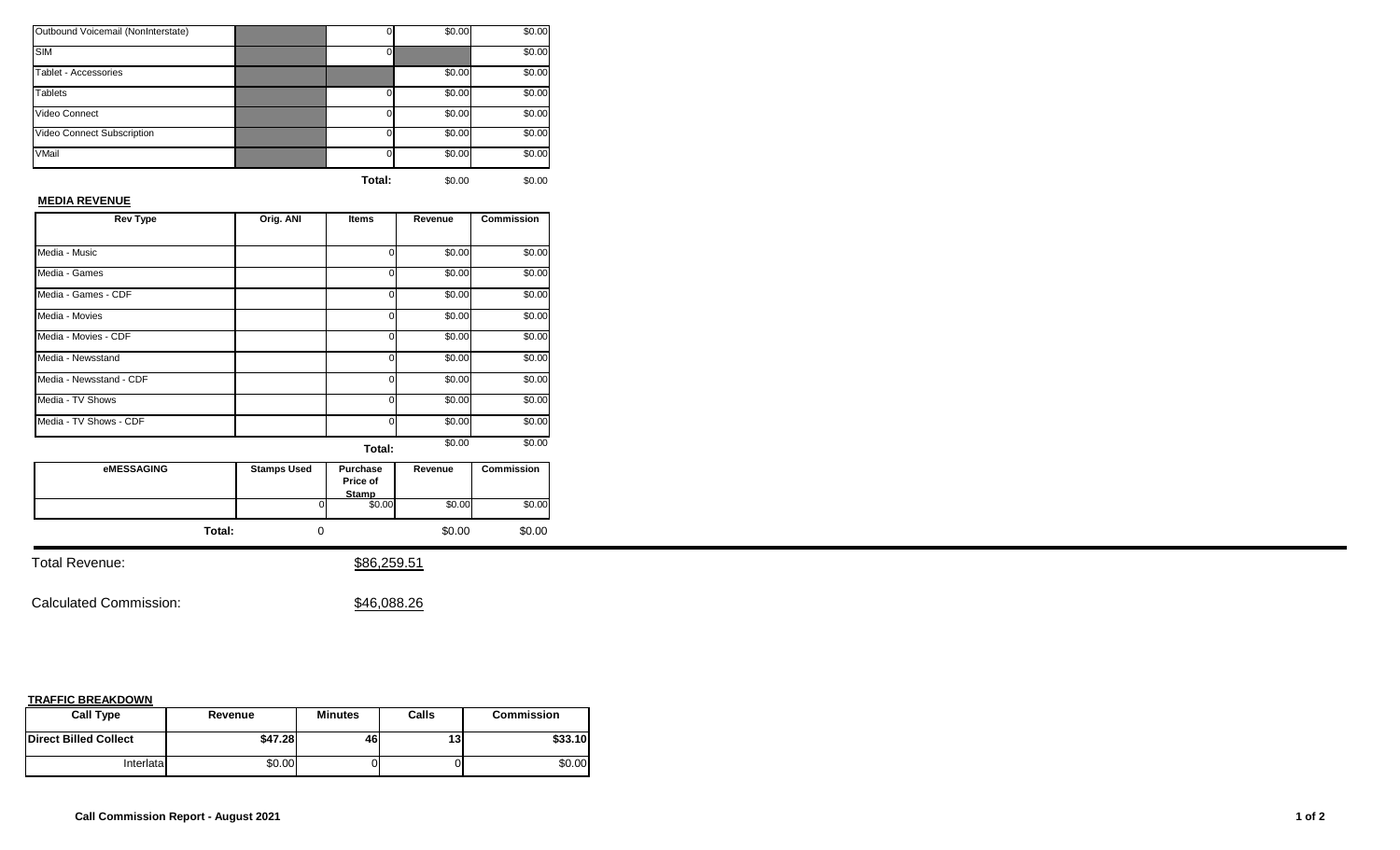| Totals:                | \$86,259.51 | 258,064     | 20,787      | \$46,088.26 |
|------------------------|-------------|-------------|-------------|-------------|
| Local                  | \$9,106.08  | 22,006      | 1,715       | \$6,374.26  |
| Intralata/Interstate   | \$1,092.00  | 5,200       | 456         | \$0.00      |
| Intralata              | \$14,946.00 | 37,150      | 2,753       | \$10,462.20 |
| Interstate             | \$8,797.32  | 41,892      | 4,015       | \$0.00      |
| International          | \$70.83     | 177         | 26          | \$49.58     |
| Interlata              | \$2,141.82  | 5,349       | 393         | \$1,499.27  |
| <b>Inmate Debit</b>    | \$36,154.05 | 111,774     | 9,358       | \$18,385.31 |
| Local                  | \$12,278.52 | 30,464      | 2,265       | \$8,594.96  |
| Intralata/Interstate   | \$1,340.85  | 6,385       | 471         | \$0.00      |
| Intralata              | \$20,792.76 | 49,482      | 3,962       | \$14,554.93 |
| Interstate             | \$9,188.97  | 43,757      | 3,535       | \$0.00      |
| International          | \$0.00      | $\mathbf 0$ | 0           | \$0.00      |
| Interlata              | \$6,457.08  | 16,156      | 1,183       | \$4,519.96  |
| <b>Prepaid Collect</b> | \$50,058.18 | 146,244     | 11,416      | \$27,669.85 |
| Local                  | \$0.00      | $\mathbf 0$ | $\Omega$    | \$0.00      |
| Intralata/Interstate   | \$0.00      | $\mathbf 0$ | $\mathbf 0$ | \$0.00      |
| Intralata              | \$47.28     | 46          | 13          | \$33.10     |
| Interstate             | \$0.00      | 0           | $\mathbf 0$ | \$0.00      |
| International          | \$0.00      | $\mathsf 0$ | $\mathbf 0$ | \$0.00      |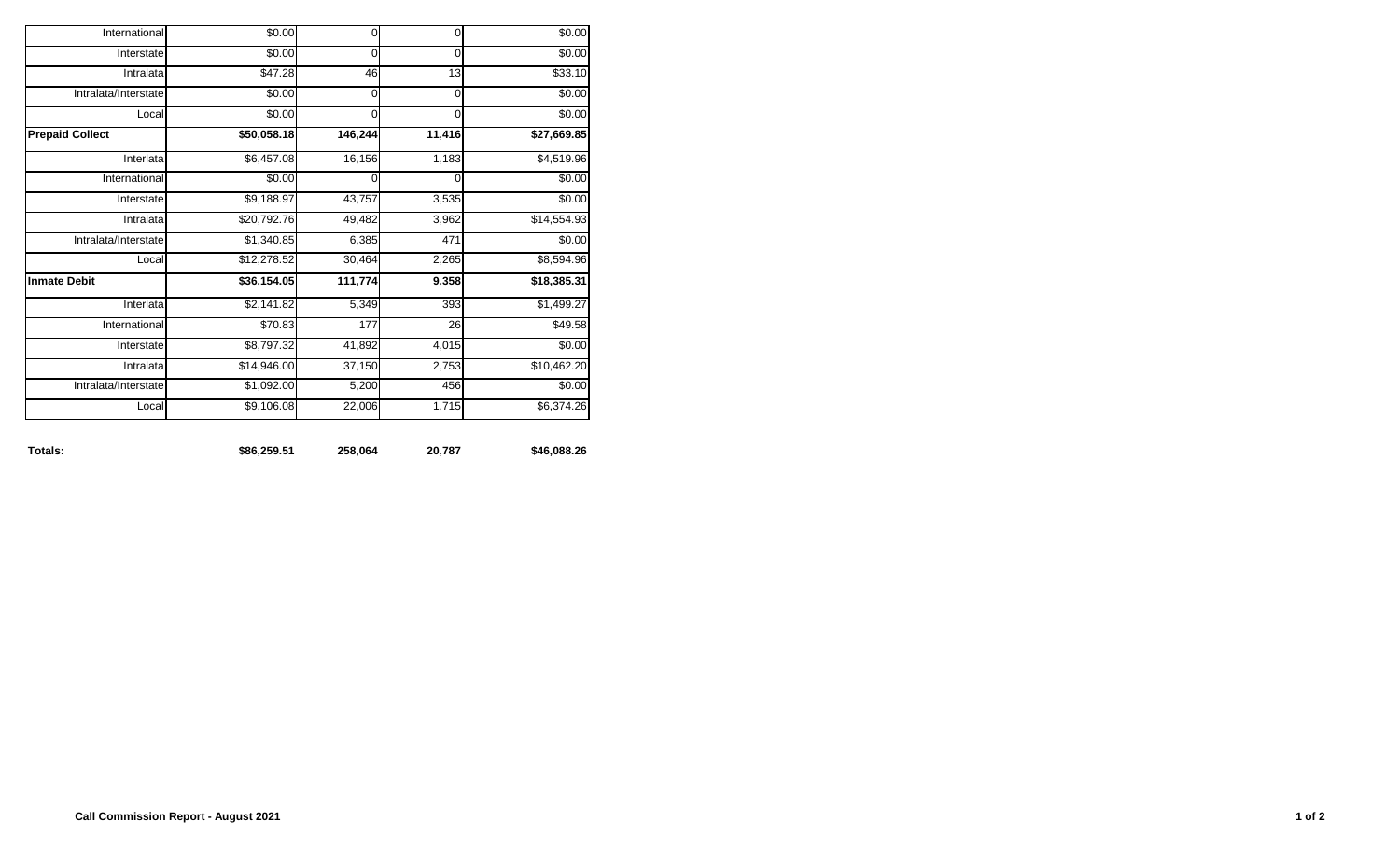**COM-001 Call Commission Report - September, 2021**

**RUN DATE: 10/27/2021 3:46:00 PM Process Date: 10/29/2021 4:16:40 PM**

Site: WILL COUNTY ADULT DETENTION FACILITY - IL Contract ID: I-303178 Site ID: 23018

#### **Securus Debit**

| Orig. ANI  | Local<br>Revenue | Loca.<br>Mins. | Local<br>Calls | Intralata<br>Revenue | Intra lata I<br>Mins. | Intra-<br>lata<br>Calls | Interlata<br>Revenue | Inter lata Inter-<br>Mins. | lata<br>Calls | Interstate<br>Revenue | I Inter state<br>Mins. | -Inter<br>state<br>Calls | Intralata<br>Interstate<br>Revenue | Intralata/<br>Interstate<br>Mins. | Intralata/<br>J Interstate<br>Calls | Inter-<br>national<br>Revenue | Inter-<br>national<br>Mins. | Inter-<br>national<br>Calls | Total<br>Revenue | Total<br>Mins. | Total<br>Calls | Commission  |
|------------|------------------|----------------|----------------|----------------------|-----------------------|-------------------------|----------------------|----------------------------|---------------|-----------------------|------------------------|--------------------------|------------------------------------|-----------------------------------|-------------------------------------|-------------------------------|-----------------------------|-----------------------------|------------------|----------------|----------------|-------------|
| 8157681317 | \$10,822.56      | 26292          | 2030           | \$14,410.56          | 35392                 | 2680                    | \$2,998.56           | 7492.                      | 550           | \$8,612.52            | 41012                  | 3950                     | \$1,045.80                         | 4980                              | 450                                 | \$41.13                       | 78                          |                             | \$37,931.13      | 115246         | 9677           | \$19,790.97 |
| Total:     | \$10,822.56      | 26292          | 2030           | \$14,410.56          | 35392                 | 2680                    | \$2,998.56           | 7492                       | 550           | \$8,612.52            | 41012                  | 3950                     | \$1,045.80                         | 4980                              | 450                                 | \$41.13                       |                             |                             | \$37.931.13      | 115246         | 9677           | \$19,790.97 |

## **Prepaid Collect**

| Orig. ANI  | Local<br>Revenue | Loca<br>Mins. | Local<br>Calls | Intralata<br>Revenue | Intra lata Intra-<br>Mins. | lata<br>Calls | Interlata<br>Revenue | Inter lata I Inter-<br>Mins. | lata<br>Calls | Interstate<br>Revenue | I Inter state<br>Mins. | Inter-<br>state<br>Calls | Intralata/<br>Interstate<br>Revenue | Intralata/<br>Interstate<br>Mins. | Intralata/<br>I Interstate I<br>Calls | Inter-<br>national<br>Revenue | Inter-<br>national<br>Mins. | Inter-<br>national<br>Calls | Total<br>Revenue | <b>Total</b><br>Mins. | <b>Total</b><br>Calls | Commission  |
|------------|------------------|---------------|----------------|----------------------|----------------------------|---------------|----------------------|------------------------------|---------------|-----------------------|------------------------|--------------------------|-------------------------------------|-----------------------------------|---------------------------------------|-------------------------------|-----------------------------|-----------------------------|------------------|-----------------------|-----------------------|-------------|
| 8157681317 | \$13,780.14      | 32973         | 2615           | \$21,491.34          | 51113                      | 4097          | \$4,837.02           | 12089                        | 887           | \$7,999.74            | 3809                   | 3228                     | \$1,260.00                          | 6000                              | 460                                   | \$0.00                        |                             |                             | \$49,368.24      | 140269                | 11287                 | \$28,075.95 |
| Total:     | \$13,780.14      | 32973         | 2615           | \$21,491.34          | 51113                      | 4097          | \$4,837.02           | 12089                        | 887           | \$7,999.74            | 38094                  | 3228                     | \$1,260.00                          | 6000                              | 460                                   | \$0.00                        |                             |                             | \$49,368.24      | 140269                | 11287                 | \$28,075.95 |

#### **Direct Billed Collect**

| Orig. ANI  | Local<br>Revenue | Local<br>Mins. | Local<br>Calls | Intralata<br>Revenue | Intra lata Intra-<br>Mins. | lata<br>Calls | Interlata<br>Revenue | Inter lata<br>Mins. | Inter-<br>lata<br>Calls | Interstate<br>Revenue | Inter state<br>Mins. | Inter-<br>state<br>Calls | Intralata/<br>Interstate<br>Revenue | Intralata/<br>Interstate<br>Mins. | Intralata/<br>Interstate<br>Calls | Inter-<br>national<br>Revenue | Inter-<br>national<br>Mins. | Inter-<br>national<br>Calls | <b>Total</b><br>Revenue | Total<br>Mins. | Total<br>Calls | Commission |
|------------|------------------|----------------|----------------|----------------------|----------------------------|---------------|----------------------|---------------------|-------------------------|-----------------------|----------------------|--------------------------|-------------------------------------|-----------------------------------|-----------------------------------|-------------------------------|-----------------------------|-----------------------------|-------------------------|----------------|----------------|------------|
| 8157681317 | \$13.98          |                |                | \$34.1               |                            |               | \$0.00               |                     |                         | \$0.00                |                      |                          | \$0.00                              |                                   |                                   | \$0.00                        |                             |                             | \$48.12                 |                |                | \$33.68    |
| Total:     | \$13.98          |                |                | \$34.14              |                            |               | \$0.00               |                     |                         | \$0.00                |                      |                          | \$0.00                              |                                   |                                   | \$0.00                        |                             |                             | \$48.12                 |                |                | \$33.68    |

| Grand Total: \$24,616.68 59276 4649 \$35,936.04 86578 6784 \$7,835.58 19581 1437 \$16,612.26 79106 7178 \$2,305.80 10980 910 \$41.13 78 17 \$87,347.49 255599 20975 \$47,900.60 |  |  |  |  |  |  |  |  |  |  |  |  |  |  |  |  |  |  |  |  |  |  |
|---------------------------------------------------------------------------------------------------------------------------------------------------------------------------------|--|--|--|--|--|--|--|--|--|--|--|--|--|--|--|--|--|--|--|--|--|--|
|---------------------------------------------------------------------------------------------------------------------------------------------------------------------------------|--|--|--|--|--|--|--|--|--|--|--|--|--|--|--|--|--|--|--|--|--|--|

| <b>Revenue Type</b>             | Orig. ANI | <b>Items</b> | Revenue | <b>Commission</b> |
|---------------------------------|-----------|--------------|---------|-------------------|
|                                 |           |              |         |                   |
| AIS VMail                       |           |              | \$0.00  | \$0.00            |
| Call Subscription               |           |              | \$0.00  | \$0.00            |
| Coin-operated Pay Telephones    |           |              | \$0.00  | \$0.00            |
| <b>GTL Dialaround</b>           |           |              | \$0.00  | \$0.00            |
| Instant Pay - Pay Now           |           |              |         | \$0.00            |
| Instant Pay - Text2Connect      |           | ი            |         | \$0.00            |
| Legacy Operator Assistant       |           |              | \$0.00  | \$0.00            |
| Outbound Voicemail (Interstate) |           |              | \$0.00  | \$0.00            |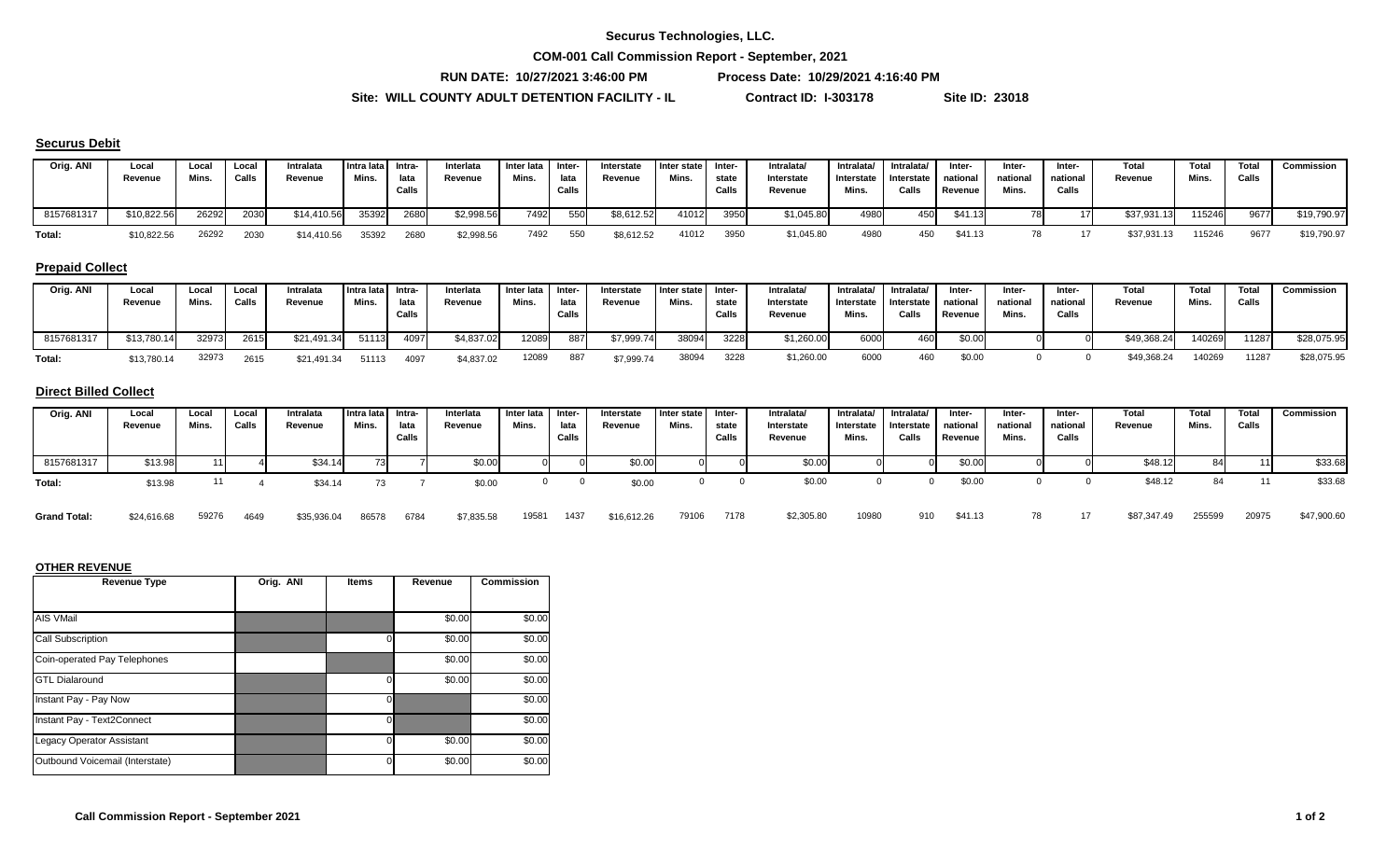| Outbound Voicemail (NonInterstate) |          | \$0.00 | \$0.00 |
|------------------------------------|----------|--------|--------|
| <b>SIM</b>                         |          |        | \$0.00 |
| Tablet - Accessories               |          | \$0.00 | \$0.00 |
| <b>Tablets</b>                     | $\Omega$ | \$0.00 | \$0.00 |
| Video Connect                      | $\Omega$ | \$0.00 | \$0.00 |
| Video Connect Subscription         | 0        | \$0.00 | \$0.00 |
| VMail                              | 0        | \$0.00 | \$0.00 |
|                                    |          |        |        |

## **MEDIA REVENUE**

| <b>Rev Type</b>         | Orig. ANI | <b>Items</b> | Revenue | <b>Commission</b> |
|-------------------------|-----------|--------------|---------|-------------------|
|                         |           |              |         |                   |
| Media - Music           |           | ი            | \$0.00  | \$0.00            |
| Media - Games           |           | 0            | \$0.00  | \$0.00            |
| Media - Games - CDF     |           | o            | \$0.00  | \$0.00            |
| Media - Movies          |           | 0            | \$0.00  | \$0.00            |
| Media - Movies - CDF    |           | U            | \$0.00  | \$0.00            |
| Media - Newsstand       |           | 0            | \$0.00  | \$0.00            |
| Media - Newsstand - CDF |           | U            | \$0.00  | \$0.00            |
| Media - TV Shows        |           | U            | \$0.00  | \$0.00            |
| Media - TV Shows - CDF  |           | U            | \$0.00  | \$0.00            |
|                         |           | Total:       | \$0.00  | \$0.00            |

| <b>eMESSAGING</b> | <b>Stamps Used</b> | Purchase<br>Price of<br>Stamp | Revenue | <b>Commission</b> |
|-------------------|--------------------|-------------------------------|---------|-------------------|
|                   | ΩI                 | \$0.00                        | \$0.00  | \$0.00            |
| Total:            |                    |                               | \$0.00  | \$0.00            |

Total Revenue:  $$87,347.49$ 

Calculated Commission:  $$47,900.60$ 

| <b>Call Type</b>             | Revenue | <b>Minutes</b> | Calls | <b>Commission</b> |
|------------------------------|---------|----------------|-------|-------------------|
| <b>Direct Billed Collect</b> | \$48.12 | 84             |       | \$33.68           |
| Interlatal                   | \$0.00  |                |       | \$0.00            |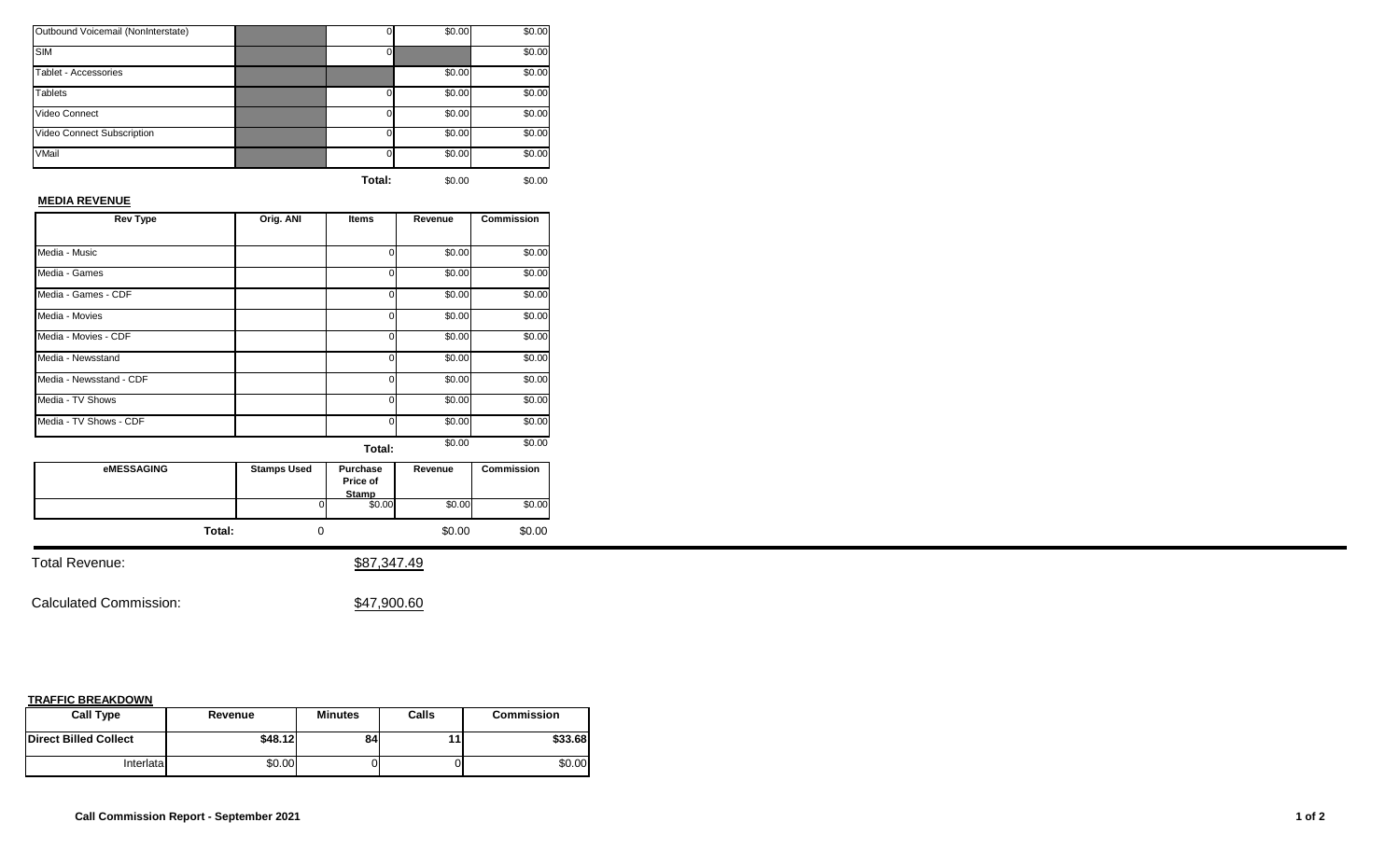| Totals:                | \$87,347.49            | 255,599     | 20,975         | \$47,900.60 |
|------------------------|------------------------|-------------|----------------|-------------|
| Local                  | \$10,822.56            | 26,292      | 2,030          | \$7,575.79  |
| Intralata/Interstate   | $\overline{$1,045.80}$ | 4,980       | 450            | \$0.00      |
| Intralata              | \$14,410.56            | 35,392      | 2,680          | \$10,087.39 |
| Interstate             | \$8,612.52             | 41,012      | 3,950          | \$0.00      |
| International          | \$41.13                | 78          | 17             | \$28.79     |
| Interlata              | \$2,998.56             | 7,492       | 550            | \$2,098.99  |
| <b>Inmate Debit</b>    | \$37,931.13            | 115,246     | 9,677          | \$19,790.97 |
| Local                  | \$13,780.14            | 32,973      | 2,615          | \$9,646.10  |
| Intralata/Interstate   | \$1,260.00             | 6,000       | 460            | \$0.00      |
| Intralata              | \$21,491.34            | 51,113      | 4,097          | \$15,043.94 |
| Interstate             | \$7,999.74             | 38,094      | 3,228          | \$0.00      |
| International          | \$0.00                 | $\mathbf 0$ | 0              | \$0.00      |
| Interlata              | \$4,837.02             | 12,089      | 887            | \$3,385.91  |
| <b>Prepaid Collect</b> | \$49,368.24            | 140,269     | 11,287         | \$28,075.95 |
| Local                  | \$13.98                | 11          | $\overline{4}$ | \$9.79      |
| Intralata/Interstate   | \$0.00                 | $\mathbf 0$ | $\mathbf 0$    | \$0.00      |
| Intralata              | \$34.14                | 73          | $\overline{7}$ | \$23.90     |
| Interstate             | \$0.00                 | 0           | $\mathbf 0$    | \$0.00      |
| International          | \$0.00                 | $\mathbf 0$ | $\mathbf 0$    | \$0.00      |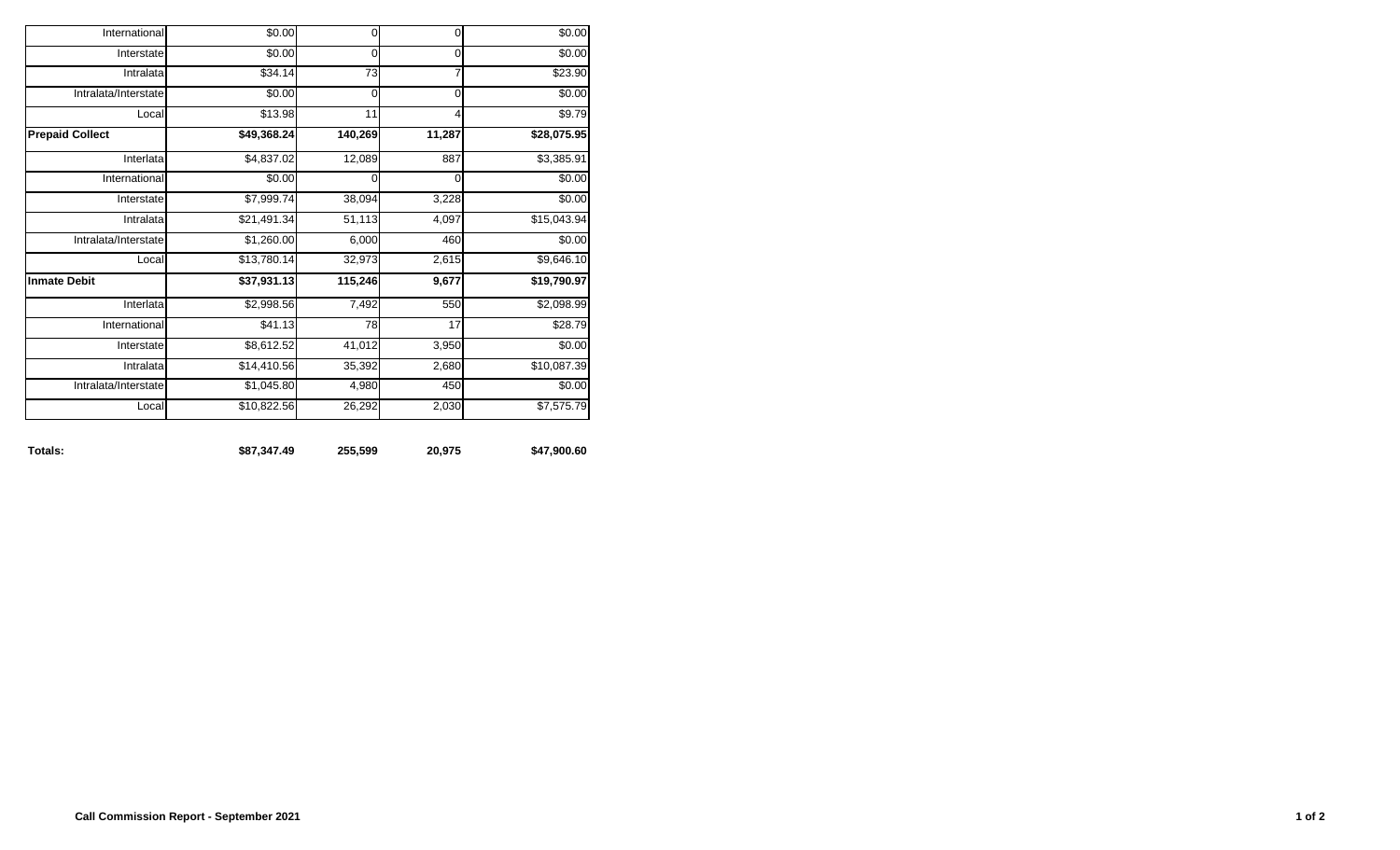**COM-001 Call Commission Report - October, 2021**

**RUN DATE: 11/10/2021 5:46:36 AM Process Date: 11/15/2021 9:31:16 AM**

\$7,856.73 22317 1651 \$17,526.39

**Site: WILL COUNTY ADULT DETENTION FACILITY - IL Contract ID: I-303178 Site ID: 23018**

#### **Securus Debit**

| Orig. ANI  | Local<br>Revenue | Loca.<br>Mins. | Local<br>Calls | Intralata<br>Revenue | Intra lata I<br>Mins. | -Intra<br>lata<br>Calls | Interlata<br>Revenue | Inter lata Inter-<br>Mins. | lata<br>Calls | Interstate<br>Revenue | I Inter state<br>Mins. | -Inter<br>state<br>Calls | Intralata<br>Interstate<br>Revenue | Intralata/<br>Interstate<br>Mins. | Intralata/<br>J Interstate<br>Calls | Inter-<br>national<br>Revenue | Inter-<br>national<br>Mins. | Inter-<br>national<br>Calls | Total<br>Revenue | Total<br>Mins. | Total<br>Calls | Commission  |
|------------|------------------|----------------|----------------|----------------------|-----------------------|-------------------------|----------------------|----------------------------|---------------|-----------------------|------------------------|--------------------------|------------------------------------|-----------------------------------|-------------------------------------|-------------------------------|-----------------------------|-----------------------------|------------------|----------------|----------------|-------------|
| 8157681317 | \$11,687.58      | 32339          | 2635           | \$15,515.13          | 44336                 | 3476                    | \$2,647.32           | 7656                       | 604           | \$10,089.66           | 48046                  | 4589                     | \$1,096.83                         | 5223                              | 451                                 | \$37.77                       | 161                         |                             | \$41,074.29      | 137761         | 11771          | \$20,921.46 |
| Total:     | \$11,687.58      | 32339          | 2635           | \$15,515.13          | 44336                 | 3476                    | \$2,647.32           | 7656                       | 604           | \$10,089.66           | 48046                  | 4589                     | \$1,096.83                         | 5223                              | 451                                 | \$37.77                       |                             |                             | \$41.074.29      | 137761         | 11771          | \$20,921.46 |

## **Prepaid Collect**

| Orig. ANI  | Local<br>Revenue | Loca<br>Mins. | Local<br>Calls | Intralata<br>Revenue | Intra lata Intra-<br>Mins. | lata<br>Calls | Interlata<br>Revenue | Inter lata I Inter-<br>Mins. | lata<br>Calls | Interstate<br>Revenue | Inter state<br>Mins. | Inter-<br>state<br>Calls | Intralata/<br>Interstate<br>Revenue | Intralata/<br>Interstate<br>Mins. | Intralata/<br>I Interstate I<br>Calls | Inter-<br>national<br>Revenue | Inter-<br>national<br>Mins. | Inter-<br>national<br>Calls | Total<br>Revenue | <b>Total</b><br>Mins. | <b>Total</b><br>Calls | Commission  |
|------------|------------------|---------------|----------------|----------------------|----------------------------|---------------|----------------------|------------------------------|---------------|-----------------------|----------------------|--------------------------|-------------------------------------|-----------------------------------|---------------------------------------|-------------------------------|-----------------------------|-----------------------------|------------------|-----------------------|-----------------------|-------------|
| 8157681317 | \$12,406.41      | 33665         | 2577           | \$18,632.70          | 50639                      | 3990          | \$5,209.41           | 14661                        | 1047          | \$7,436.73            | 35413                | 3037                     | \$1,158.78                          | 5518                              |                                       | \$0.00                        |                             |                             | \$44,844.03      | 139896                | 11096                 | \$25,373.96 |
| Total:     | \$12,406.41      | 33665         | 2577           | \$18,632.70          | 50639                      | 3990          | 5,209.41             | 14661                        | 1047          | \$7,436.73            | 35413                | 3037                     | \$1,158.78                          | 5518                              | 445                                   | \$0.00                        |                             |                             | \$44,844.03      | 139896                | 11096                 | \$25,373.96 |

#### **Direct Billed Collect**

| Orig. ANI  | Local<br>Revenue | Local<br>Mins | Local<br>Calls | Intralata<br>Revenue | Intra lata Intra-<br>Mins. | lata<br>Calls | Interlata<br>Revenue | Inter lata<br>Mins. | Inter-<br>lata<br>Calls | Interstate<br>Revenue | Inter state<br>Mins. | Inter-<br>state<br>Calls | Intralata/<br>Interstate<br>Revenue | Intralata/<br>Interstate<br>Mins. | Intralata/<br>Interstate<br>Calls | Inter-<br>national<br>Revenue | Inter-<br>national<br>Mins. | Inter-<br>national<br>Calls | Total<br>Revenue | Total<br>Mins. | <b>Total</b><br>Calls | Commission |
|------------|------------------|---------------|----------------|----------------------|----------------------------|---------------|----------------------|---------------------|-------------------------|-----------------------|----------------------|--------------------------|-------------------------------------|-----------------------------------|-----------------------------------|-------------------------------|-----------------------------|-----------------------------|------------------|----------------|-----------------------|------------|
| 8157681317 | \$20.28          |               |                | \$5.79               |                            |               | \$0.00               |                     |                         | \$0.00                |                      |                          | \$0.0                               |                                   |                                   | \$0.00                        |                             |                             | \$26.07          |                |                       | \$18.25    |
| Total:     | \$20.28          | 46            |                |                      |                            |               | \$0.00               |                     |                         | \$0.00                |                      |                          | \$0.00                              |                                   |                                   | \$0.00                        |                             |                             | \$26.07          | 60             |                       | \$18.25    |

66050 5216 \$34,153.62 94989 7469 \$7,856.73 22317 1651 \$17,526.39 83459 7626 \$2,255.61 10741 896 \$37.77 161 16 \$85,944.39 277717 22874 \$46,313.67

#### **OTHER REVENUE**

| <b>Revenue Type</b>              | Orig. ANI | <b>Items</b> | Revenue | <b>Commission</b> |
|----------------------------------|-----------|--------------|---------|-------------------|
|                                  |           |              |         |                   |
| AIS VMail                        |           |              | \$0.00  | \$0.00            |
| <b>Call Subscription</b>         |           |              | \$0.00  | \$0.00            |
| Coin-operated Pay Telephones     |           |              | \$0.00  | \$0.00            |
| <b>GTL Dialaround</b>            |           |              | \$0.00  | \$0.00            |
| Instant Pay - Pay Now            |           | 0            |         | \$0.00            |
| Instant Pay - Text2Connect       |           | $\Omega$     |         | \$0.00            |
| <b>Legacy Operator Assistant</b> |           |              | \$0.00  | \$0.00            |
| Outbound Voicemail (Interstate)  |           |              | \$0.00  | \$0.00            |

Grand Total:  $$24,114.27$  66050 5216 \$34,153.62 94989 7469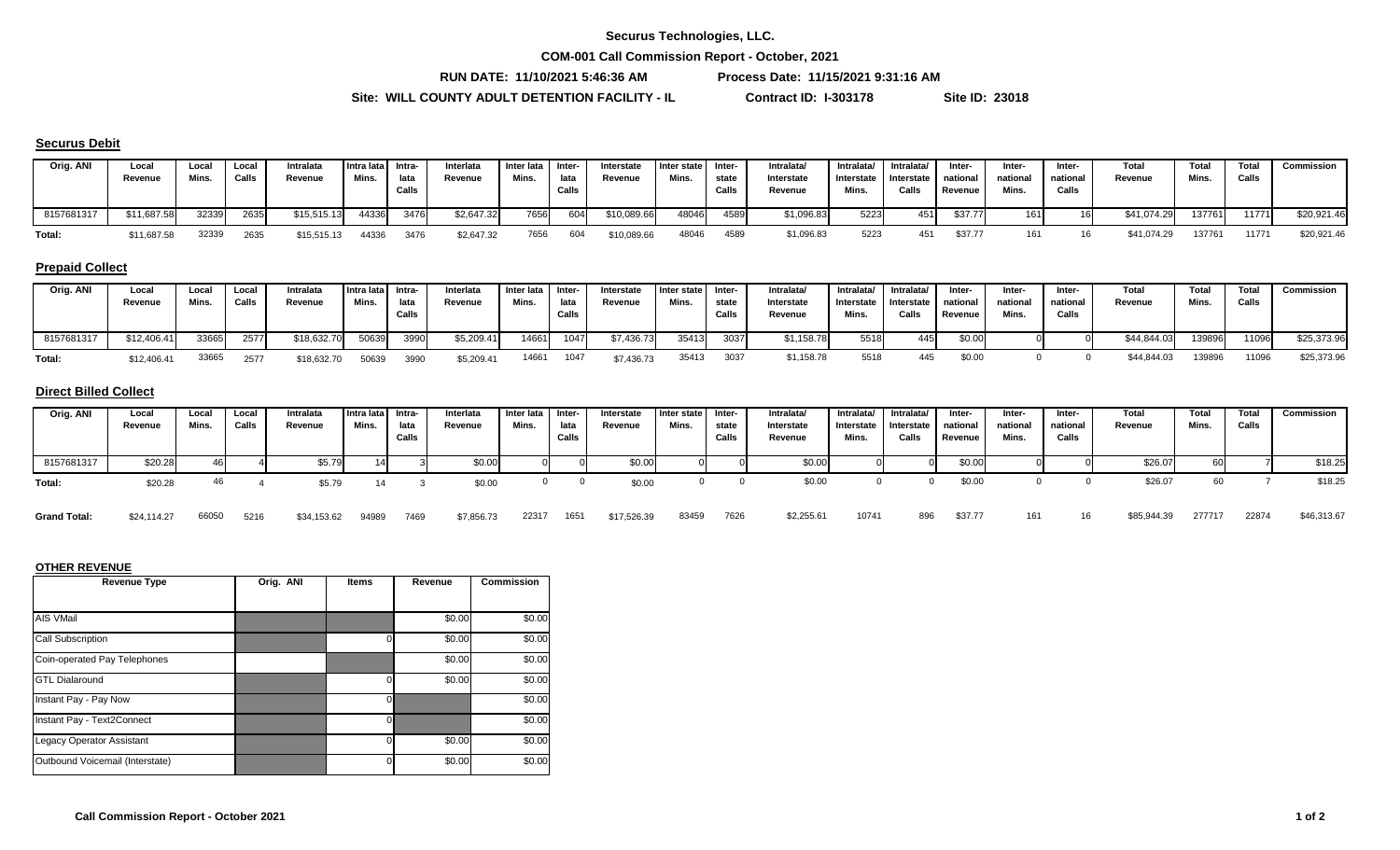| Outbound Voicemail (NonInterstate) |          | \$0.00 | \$0.00 |
|------------------------------------|----------|--------|--------|
| <b>SIM</b>                         |          |        | \$0.00 |
| Tablet - Accessories               |          | \$0.00 | \$0.00 |
| <b>Tablets</b>                     | $\Omega$ | \$0.00 | \$0.00 |
| Video Connect                      | $\Omega$ | \$0.00 | \$0.00 |
| Video Connect Subscription         | 0        | \$0.00 | \$0.00 |
| VMail                              | 0        | \$0.00 | \$0.00 |
|                                    |          |        |        |

## **MEDIA REVENUE**

| <b>Rev Type</b>         | Orig. ANI | <b>Items</b> | Revenue | <b>Commission</b> |
|-------------------------|-----------|--------------|---------|-------------------|
|                         |           |              |         |                   |
| Media - Music           |           | ი            | \$0.00  | \$0.00            |
| Media - Games           |           | 0            | \$0.00  | \$0.00            |
| Media - Games - CDF     |           | o            | \$0.00  | \$0.00            |
| Media - Movies          |           | 0            | \$0.00  | \$0.00            |
| Media - Movies - CDF    |           | U            | \$0.00  | \$0.00            |
| Media - Newsstand       |           | 0            | \$0.00  | \$0.00            |
| Media - Newsstand - CDF |           | U            | \$0.00  | \$0.00            |
| Media - TV Shows        |           | U            | \$0.00  | \$0.00            |
| Media - TV Shows - CDF  |           | U            | \$0.00  | \$0.00            |
|                         |           | Total:       | \$0.00  | \$0.00            |

**Total:** 0 \$0.00 \$0.00 **eMESSAGING Stamps Used Purchase Price of Stamp**<br>
0 \$0.00 \$0.00 \$0.00 \$0.00 **Revenue Commission**

Total Revenue:  $$85,944.39$ 

Calculated Commission:  $$46,313.67$ 

| <b>Call Type</b>             | Revenue | <b>Minutes</b> | Calls | <b>Commission</b> |
|------------------------------|---------|----------------|-------|-------------------|
| <b>Direct Billed Collect</b> | \$26.07 | 60             |       | \$18.25           |
| Interlatal                   | \$0.00  |                |       | \$0.00            |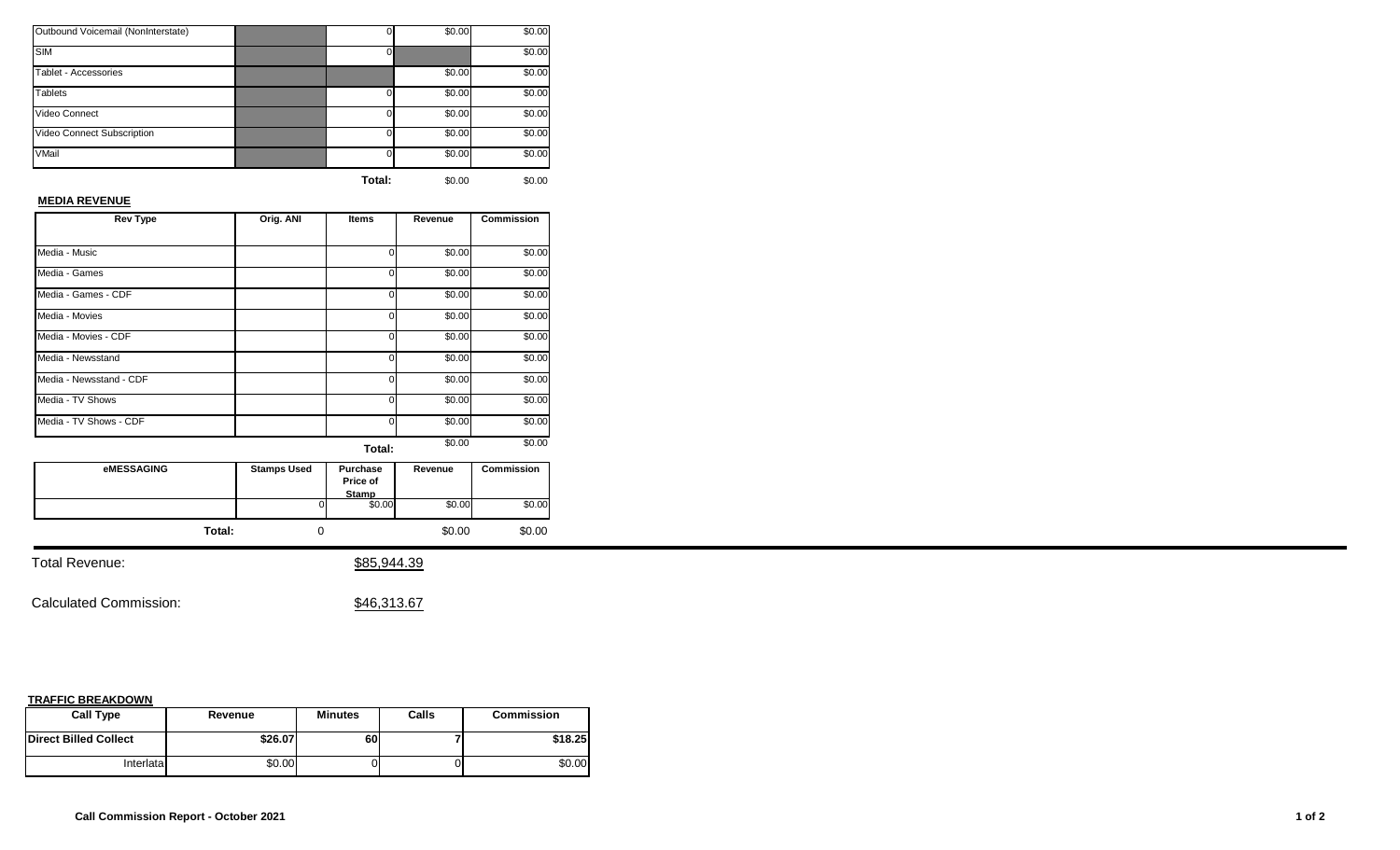| Totals:                | \$85,944.39        | 277,717     | 22,874         | \$46,313.67             |
|------------------------|--------------------|-------------|----------------|-------------------------|
| Local                  | \$11,687.58        | 32,339      | 2,635          | \$8,181.31              |
| Intralata/Interstate   | \$1,096.83         | 5,223       | 451            | \$0.00                  |
| Intralata              | \$15,515.13        | 44,336      | 3,476          | \$10,860.59             |
| Interstate             | \$10,089.66        | 48,046      | 4,589          | \$0.00                  |
| International          | \$37.77            | 161         | 16             | \$26.44                 |
| Interlata              | \$2,647.32         | 7,656       | 604            | \$1,853.12              |
| <b>Inmate Debit</b>    | \$41,074.29        | 137,761     | 11,771         | \$20,921.46             |
| Local                  | \$12,406.41        | 33,665      | 2,577          | \$8,684.49              |
| Intralata/Interstate   | \$1,158.78         | 5,518       | 445            | \$0.00                  |
| Intralata              | \$18,632.70        | 50,639      | 3,990          | \$13,042.89             |
| Interstate             | \$7,436.73         | 35,413      | 3,037          | \$0.00                  |
| International          | \$0.00             | $\mathbf 0$ | 0              | \$0.00                  |
| Interlata              | \$5,209.41         | 14,661      | 1,047          | \$3,646.59              |
| <b>Prepaid Collect</b> | $\sqrt{44,844.03}$ | 139,896     | 11,096         | $\overline{$25,373.96}$ |
| Local                  | \$20.28            | 46          | $\overline{4}$ | \$14.20                 |
| Intralata/Interstate   | \$0.00             | $\mathbf 0$ | $\mathbf 0$    | \$0.00                  |
| Intralata              | \$5.79             | 14          | 3              | \$4.05                  |
| Interstate             | \$0.00             | 0           | $\mathbf 0$    | \$0.00                  |
| International          | \$0.00             | $\mathbf 0$ | $\mathbf 0$    | \$0.00                  |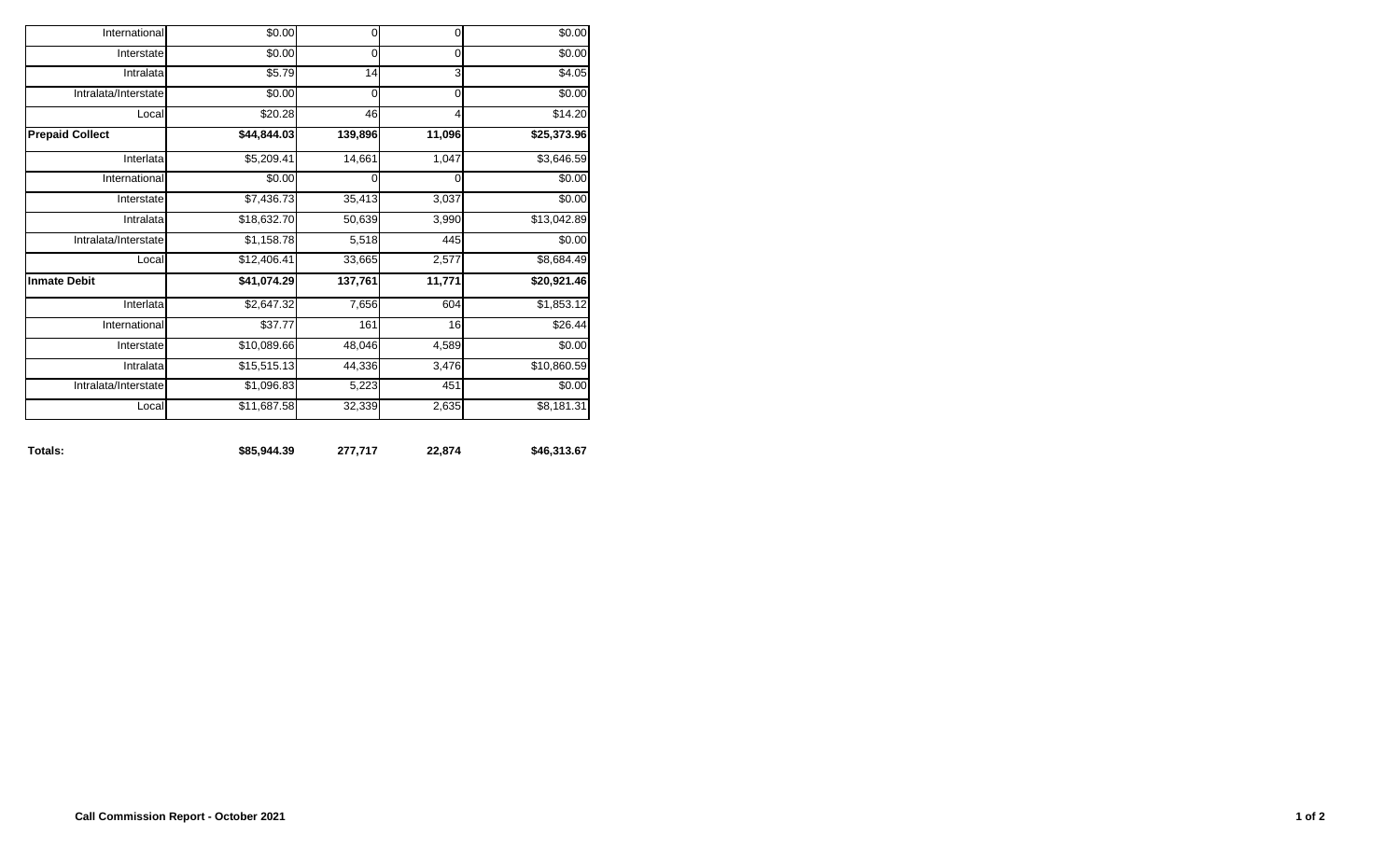#### **Securus Technologies, Inc.**

**COM-001 Call Commission Report - November, 2020**

**RUN DATE: 12/24/2020 1:15:47 PM Process Date: 12/29/2020 8:25:17 AM**

\$7,230.84 17888 1337 \$20,274.45

**Site: WILL COUNTY ADULT DETENTION FACILITY - IL Contract ID: I-303178 Site ID: 23018**

#### **Prepaid Collect**

| Orig. ANI  | Local<br>Revenue | Local<br>Mins. | Local<br>Calls | Intralata<br>Revenue | Intra lata Intra-<br>Mins. | lata<br>Calls | Interlata<br>Revenue | Inter lata I Inter-<br>Mins. | lata<br>Calls | Interstate<br>Revenue | Inter state<br>Mins. | l Inter-<br>state<br>Calls | Intralata/<br>Interstate<br>Revenue | Intralata/<br>Interstate<br>Mins. | Intralata/<br>Interstate national<br>Calls | Inter-<br>Revenue | Inter-<br>national<br>Mins. | Inter-<br>national<br>Calls | <b>Total</b><br>Revenue | Total<br>Mins. | <b>Total</b><br>Calls | <b>Commission</b> |
|------------|------------------|----------------|----------------|----------------------|----------------------------|---------------|----------------------|------------------------------|---------------|-----------------------|----------------------|----------------------------|-------------------------------------|-----------------------------------|--------------------------------------------|-------------------|-----------------------------|-----------------------------|-------------------------|----------------|-----------------------|-------------------|
| 8157222506 | \$16,436.16      | 41112          | 3012           | \$27,691.08          | 67956                      | 5153          | \$4,314.54           | 10803                        | 790           | \$11,893.56           | 56636                | 4720                       | \$1,071.00                          | 5100                              | 389                                        | \$6.24            |                             |                             | \$61,412.58             | 181632         | 14069                 | \$33,913.61       |
| Total:     | \$16,436.16      | 41112          | 3012           | \$27,691.08          | 67956                      | 5153          | \$4,314.54           | 10803                        | 790           | \$11,893.56           | 56636                | 4720                       | \$1,071.00                          | 5100                              |                                            | \$6.24            |                             |                             | \$61,412.58             | 181632         | 14069                 | \$33,913.61       |

#### **Inmate Debit**

| Orig. ANI  | Local<br>Revenue | Local<br>Mins. | Local<br>Calls | Intralata<br>Revenue | Intra lata I<br>Mins. | Intra-<br>lata<br>Calls | Interlata<br>Revenue | Inter lata Inter-<br>Mins. | lata<br>Calls | Interstate<br>Revenue | I Inter state I<br>Mins. | - Inter<br>state<br>Calls | Intralata/<br>Interstate<br>Revenue | Intralata/<br>Interstate<br>Mins. | Intralata/<br>Interstate national<br>Calls | Inter-<br>Revenue | Inter-<br>national<br>Mins. | <b>Inter</b><br>national<br>Calls | Total<br>Revenue | <b>Total</b><br>Mins. | <b>Total</b><br>Calls | Commission  |
|------------|------------------|----------------|----------------|----------------------|-----------------------|-------------------------|----------------------|----------------------------|---------------|-----------------------|--------------------------|---------------------------|-------------------------------------|-----------------------------------|--------------------------------------------|-------------------|-----------------------------|-----------------------------------|------------------|-----------------------|-----------------------|-------------|
| 8157222506 | \$10,770.96      | 25572          | 2056           | \$13,972.74          | 34143                 | 2609                    | \$2,916.30           | 7085                       | 547           | \$8,380.89            | 39909                    | 4159                      | \$2,279.55                          | 10855                             | 927                                        | \$147.60          | 585                         |                                   | \$38,468.04      | 118149                | 10392                 | \$19,465.32 |
| Total:     | \$10,770.96      | 25572          | 2056           | \$13,972.74          | 34143                 | 2609                    | \$2,916.30           | 7085                       | 547           | \$8,380.89            | 39909                    | 4159                      | \$2,279.55                          | 10855                             | 927                                        | \$147.60          | 585                         |                                   | \$38,468.04      | 118149                | 10392                 | \$19,465.32 |

## **Direct Billed Collect**

| Orig. ANI  | Local<br>Revenue | Local<br>Mins. | Local<br>Calls | Intralata<br>Revenue | Intra lata Intra-<br>Mins. | lata<br>Calls | Interlata<br>Revenue | Inter lata<br>Mins. | Inter-<br>lata<br>Calls | Interstate<br>Revenue | Inter state<br>Mins. | Inter-<br>state<br>Calls | Intralata/<br>Interstate<br>Revenue | Intralata/<br>Interstate<br>Mins. | Intralata/<br>Interstate<br>Calls | Inter-<br>national<br>Revenue | Inter-<br>national<br>Mins. | Inter-<br>national<br>Calls | <b>Total</b><br>Revenue | Total<br>Mins. | <b>Total</b><br>Calls | Commission |
|------------|------------------|----------------|----------------|----------------------|----------------------------|---------------|----------------------|---------------------|-------------------------|-----------------------|----------------------|--------------------------|-------------------------------------|-----------------------------------|-----------------------------------|-------------------------------|-----------------------------|-----------------------------|-------------------------|----------------|-----------------------|------------|
| 8157222506 | \$13.26          |                |                | \$31.92              | -44                        |               | \$0.00               |                     |                         | \$0.00                |                      |                          | \$0.00                              |                                   |                                   | \$0.00                        |                             |                             | \$45.18                 |                |                       | \$31.63    |
| Total:     | \$13.26          |                |                | \$31.92              |                            |               | \$0.00               |                     |                         | \$0.00                |                      |                          | \$0.00                              |                                   |                                   | \$0.00                        |                             |                             | \$45.18                 |                |                       | \$31.63    |

 $\mathsf{Grand \,\,Total}$ : \$27,220.38  $66691$  5072 \$41,695.74 102143 7770 \$7,230.84 17888 1337 \$20,274.45 96545 8879 \$3,350.55 15955 1316 \$153.84 610 99 \$99,925.80 299832 24473 \$53,410.56

| <b>Revenue Type</b>                | Orig. ANI | <b>Items</b> | Revenue | <b>Commission</b> |
|------------------------------------|-----------|--------------|---------|-------------------|
|                                    |           |              |         |                   |
| AIS VMail                          |           |              | \$0.00  | \$0.00            |
| Coin-operated Pay Telephones       |           |              | \$0.00  | \$0.00            |
| <b>GTL Dialaround</b>              |           |              | \$0.00  | \$0.00            |
| Instant Pay - Pay Now              |           |              |         | \$0.00            |
| Instant Pay - Text2Connect         |           |              |         | \$0.00            |
| Legacy Operator Assistant          |           |              | \$0.00  | \$0.00            |
| Outbound Voicemail (Interstate)    |           |              | \$0.00  | \$0.00            |
| Outbound Voicemail (NonInterstate) |           |              | \$0.00  | \$0.00            |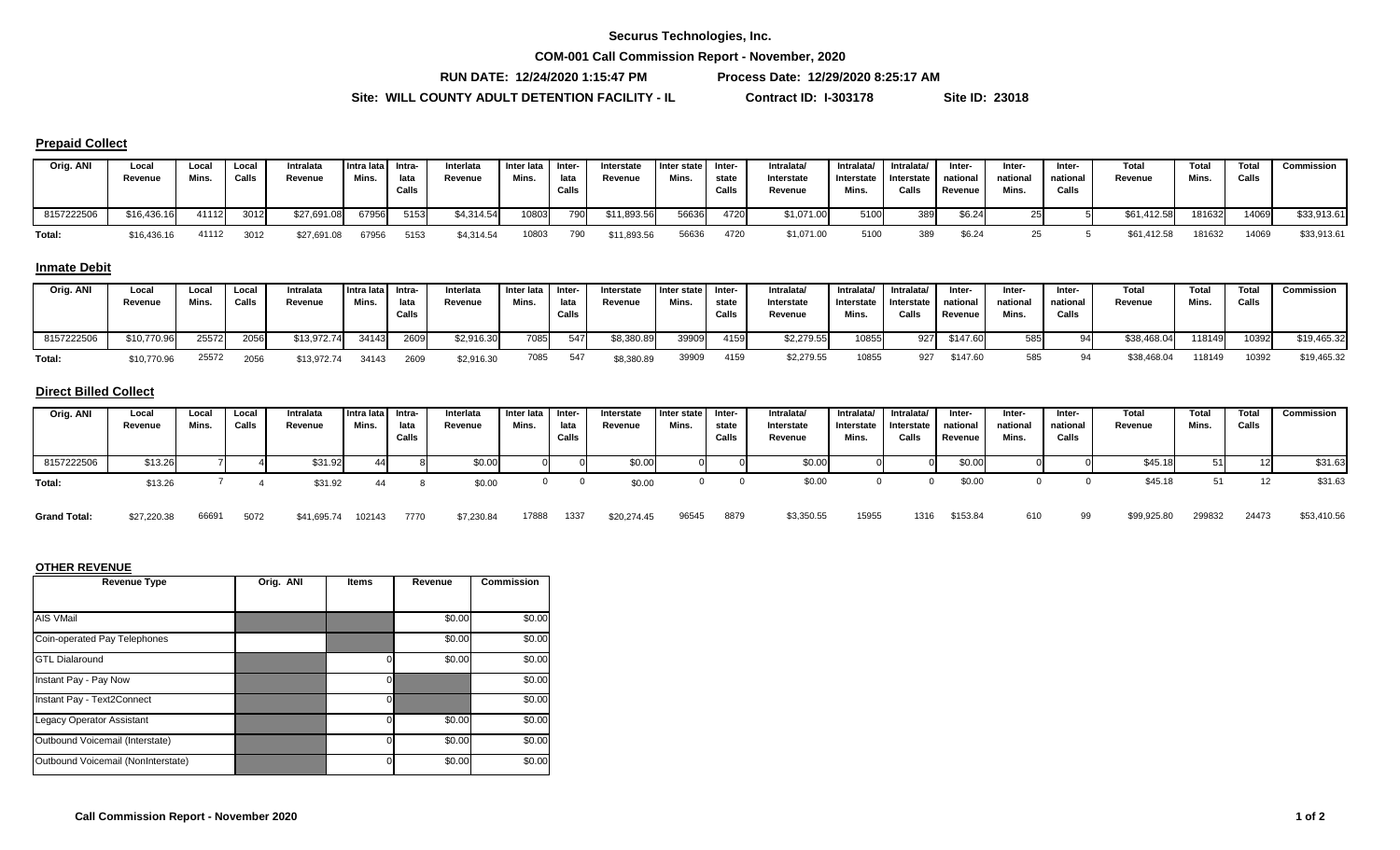| <b>SIM</b>                    | O.     |        | \$0.00 |
|-------------------------------|--------|--------|--------|
| <b>Tablets</b>                |        | \$0.00 | \$0.00 |
| Video Visitation              |        | \$0.00 | \$0.00 |
| Video Visitation Subscription |        | \$0.00 | \$0.00 |
| VMail                         |        | \$0.00 | \$0.00 |
|                               | Total: | \$0.00 | \$0.00 |

#### **MEDIA REVENUE**

| <b>Rev Type</b>         | Orig. ANI | Items  | Revenue | <b>Commission</b> |
|-------------------------|-----------|--------|---------|-------------------|
|                         |           |        |         |                   |
| Media - Music           |           | U      | \$0.00  | \$0.00            |
| Media - Games           |           | 0      | \$0.00  | \$0.00            |
| Media - Games - CDF     |           | 0      | \$0.00  | \$0.00            |
| Media - Movies          |           | 0      | \$0.00  | \$0.00            |
| Media - Movies - CDF    |           | 0      | \$0.00  | \$0.00            |
| Media - Newsstand       |           | O      | \$0.00  | \$0.00            |
| Media - Newsstand - CDF |           | 0      | \$0.00  | \$0.00            |
| Media - TV Shows        |           | 0      | \$0.00  | \$0.00            |
| Media - TV Shows - CDF  |           | O      | \$0.00  | \$0.00            |
|                         |           | Total: | \$0.00  | \$0.00            |

| <b>eMESSAGING</b> | <b>Stamps Used</b> | <b>Purchase</b><br>Price of<br><b>Stamp</b> | Revenue | <b>Commission</b> |
|-------------------|--------------------|---------------------------------------------|---------|-------------------|
|                   | ΟI                 | \$0.00                                      | \$0.00  | \$0.00            |
| Total:            |                    |                                             | \$0.00  | \$0.00            |

Total Revenue:  $$99,925.80$ 

Calculated Commission:  $$53,410.56$ 

| <b>Call Type</b>             | Revenue | <b>Minutes</b> | Calls | <b>Commission</b> |
|------------------------------|---------|----------------|-------|-------------------|
| <b>Direct Billed Collect</b> | \$45.18 | 51             |       | \$31.63           |
| Interlata                    | \$0.00  |                |       | \$0.00            |
| International                | \$0.00  |                |       | \$0.00            |
| Interstate                   | \$0.00  |                |       | \$0.00            |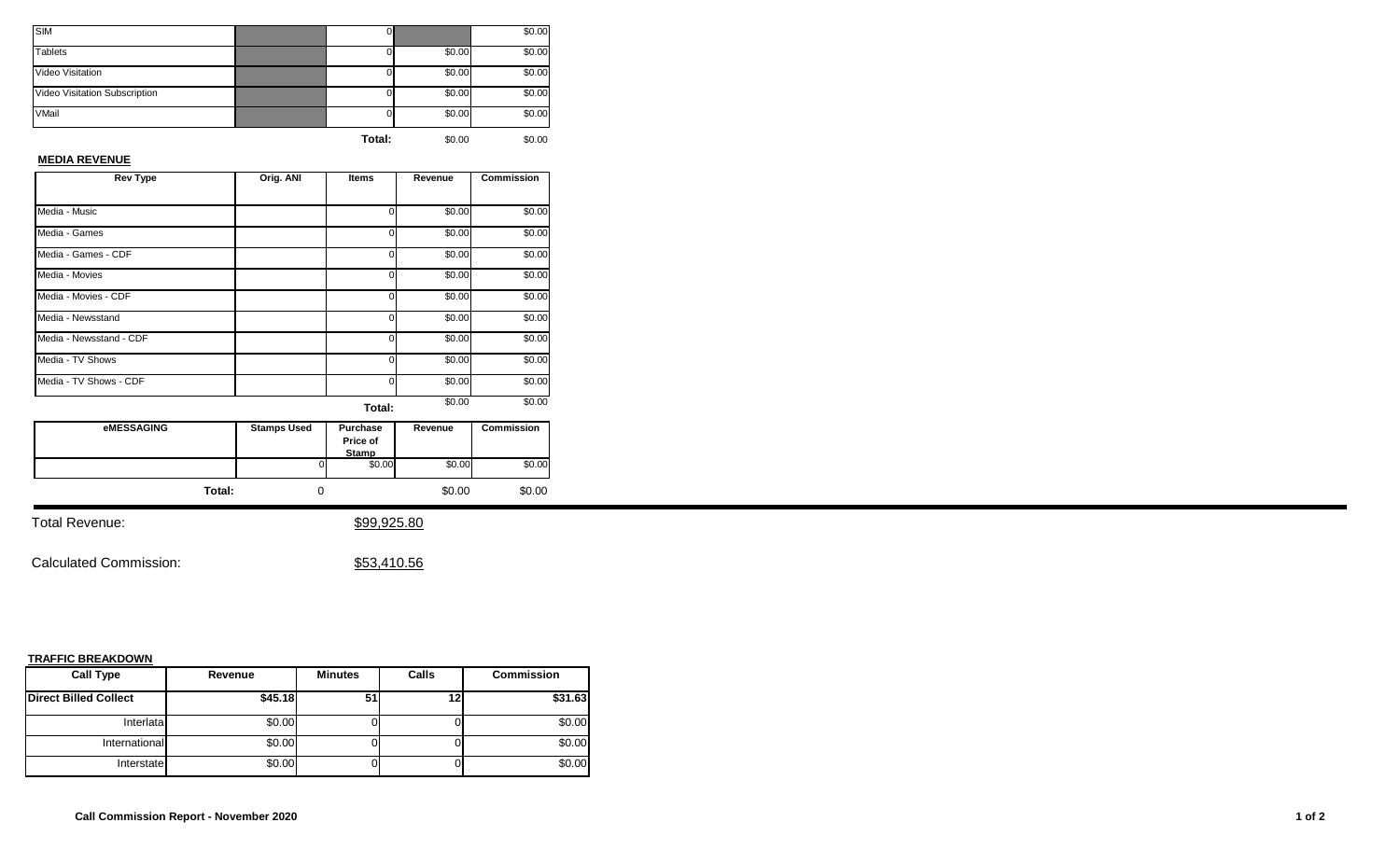| \$22.34         | 8      | 44      | \$31.92                 | Intralata              |
|-----------------|--------|---------|-------------------------|------------------------|
| \$0.00          | 0      | 0       | \$0.00                  | Intralata/Interstate   |
| \$9.28          | 4      | 7       | \$13.26                 | Local                  |
| \$33,913.61     | 14,069 | 181,632 | \$61,412.58             | <b>Prepaid Collect</b> |
| \$3,020.18      | 790    | 10,803  | \$4,314.54              | Interlata              |
| \$4.37          | 5      | 25      | \$6.24                  | International          |
| 4,720<br>\$0.00 |        | 56,636  | \$11,893.56             | Interstate             |
| \$19,383.76     | 5,153  | 67,956  | \$27,691.08             | Intralata              |
| \$0.00          | 389    | 5,100   | $\overline{\$1,071.00}$ | Intralata/Interstate   |
| \$11,505.31     | 3,012  | 41,112  | \$16,436.16             | Local                  |
| \$19,465.32     | 10,392 | 118,149 | \$38,468.04             | <b>Inmate Debit</b>    |
| \$2,041.41      | 547    | 7,085   | \$2,916.30              | Interlata              |
| \$103.32        | 94     | 585     | \$147.60                | International          |
| \$0.00          | 4,159  | 39,909  | \$8,380.89              | Interstate             |
| \$9,780.92      | 2,609  | 34,143  | \$13,972.74             | Intralata              |
| \$0.00          | 927    | 10,855  | \$2,279.55              | Intralata/Interstate   |
| \$7,539.67      | 2,056  | 25,572  | \$10,770.96             | Local                  |

**Totals: \$99,925.80 299,832 24,473 \$53,410.56**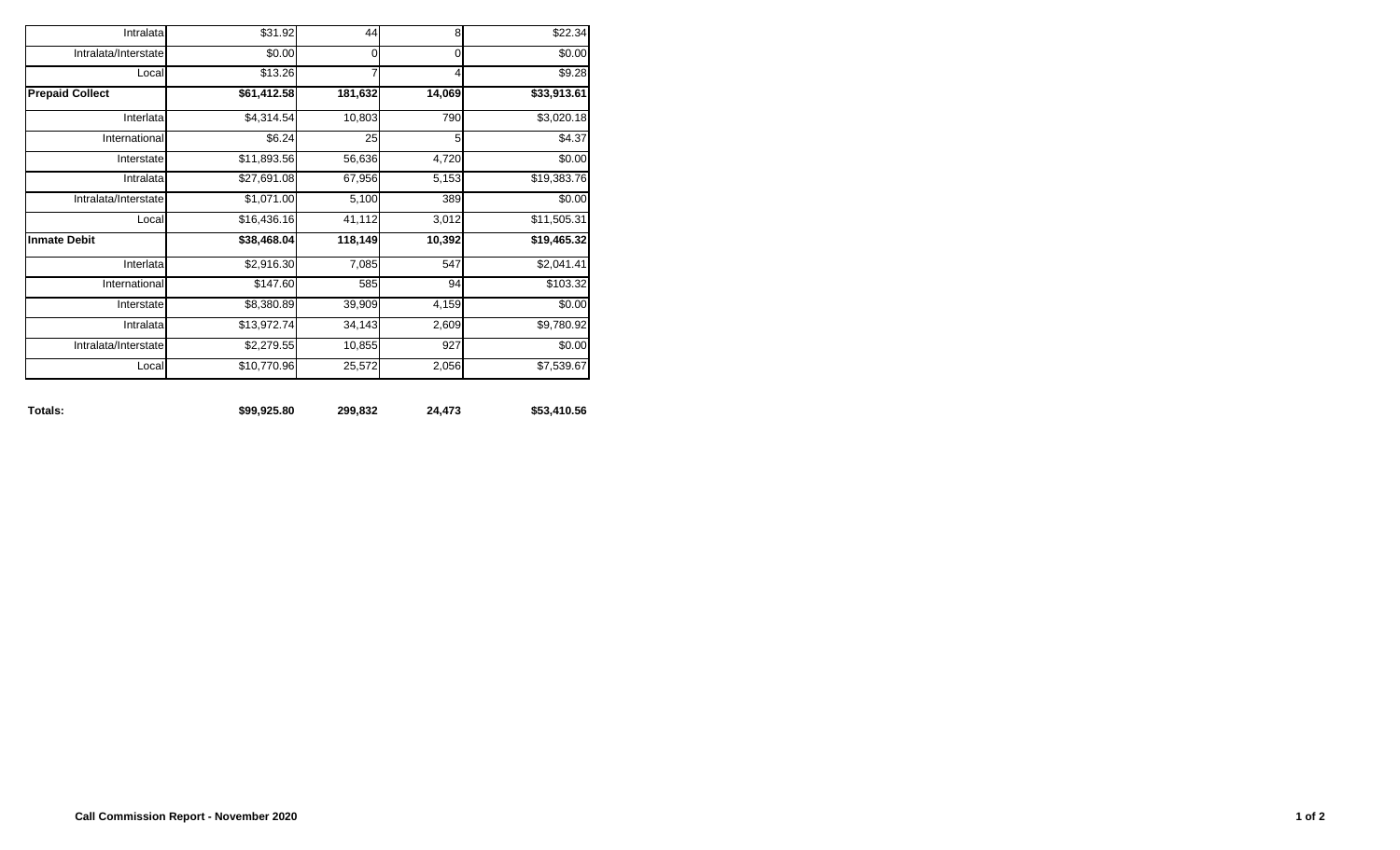#### **Securus Technologies, Inc.**

**COM-001 Call Commission Report - December, 2020**

**RUN DATE: 1/25/2021 4:09:37 PM Process Date: 1/27/2021 10:33:40 AM**

\$6,821.58 16631 1276 \$20,635.23

**Site: WILL COUNTY ADULT DETENTION FACILITY - IL Contract ID: I-303178 Site ID: 23018**

#### **Inmate Debit**

| Orig. ANI  | Local<br>Revenue | Loca.<br>Mins. | Local<br>Calls | Intralata<br>Revenue | Intra lata I<br>Mins. | Intra-<br>lata<br>Calls | Interlata<br>Revenue | Inter lata Inter-<br>Mins. | lata<br>Calls | Interstate<br>Revenue | I Inter state<br>Mins. | -Inter<br>state<br>Calls | Intralata<br>Interstate<br>Revenue | Intralata/<br>Interstate<br>Mins. | Intralata/<br>J Interstate<br>Calls | Inter-<br>national<br>Revenue | Inter-<br>national<br>Mins. | Inter-<br>national<br>Calls | Total<br>Revenue | Total<br>Mins. | Total<br>Calls | Commission  |
|------------|------------------|----------------|----------------|----------------------|-----------------------|-------------------------|----------------------|----------------------------|---------------|-----------------------|------------------------|--------------------------|------------------------------------|-----------------------------------|-------------------------------------|-------------------------------|-----------------------------|-----------------------------|------------------|----------------|----------------|-------------|
| 8157222506 | \$10,290.96      | 24672          | 1950           | \$14,850.42          | 36519                 | 2759                    | \$2,563.92           | 6344                       | 474I          | \$9,903.60            | 47160                  | 4697                     | \$2,188.41                         | 10421                             | 865                                 | \$163.44                      | 321                         |                             | \$39,960.75      | 125437         | 10800          | \$19,508.12 |
| Total:     | \$10,290.96      | 24672          | 1950           | \$14,850.42          | 36519                 | 2759                    | \$2,563.92           | 6344                       | 474           | \$9,903.60            | 47160                  | 4697                     | \$2,188.41                         | 10421                             | 865                                 | \$163.44                      |                             |                             | \$39,960.75      | 125437         | 10800          | \$19,508.12 |

## **Prepaid Collect**

| Orig. ANI  | Local<br>Revenue | Loca<br>Mins. | Local<br>Calls | Intralata<br>Revenue | Intra lata Intra-<br>Mins. | lata<br>Calls | Interlata<br>Revenue | Inter lata I Inter-<br>Mins. | lata<br>Calls | Interstate<br>Revenue | I Inter state<br>Mins. | Inter-<br>state<br>Calls | Intralata/<br>Interstate<br>Revenue | Intralata/<br>Interstate<br>Mins. | Intralata/<br>Interstate I<br>Calls | Inter-<br>national<br>Revenue | Inter-<br>national<br>Mins. | Inter-<br>national<br>Calls | Total<br>Revenue | <b>Total</b><br>Mins. | <b>Total</b><br>Calls | Commission  |
|------------|------------------|---------------|----------------|----------------------|----------------------------|---------------|----------------------|------------------------------|---------------|-----------------------|------------------------|--------------------------|-------------------------------------|-----------------------------------|-------------------------------------|-------------------------------|-----------------------------|-----------------------------|------------------|-----------------------|-----------------------|-------------|
| 8157222506 | \$16,462.98      | 40911         | 3033           | \$27,452.52          | 66714                      | 5148          | \$4,257.66           | 10287                        | 802           | \$10,731.63           | 51103                  | 4297                     | \$757.26                            | 3606                              | 278                                 | \$26.07                       |                             |                             | \$59,688.12      | 172731                | 13566                 | \$33,739.46 |
| Total:     | \$16,462.98      | 40911         | 3033           | \$27,452.52          | 66714                      | 5148          | \$4,257.66           | 10287                        | 802           | \$10,731.63           | 51103                  | 4297                     | \$757.26                            | 3606                              | 278                                 | \$26.07                       |                             |                             | \$59,688.12      | 17273'                | 13566                 | \$33,739.46 |

#### **Direct Billed Collect**

| Orig. ANI  | Local<br>Revenue | Local<br>Mins. | Local<br>Calls | Intralata<br>Revenue | Intra lata Intra-<br>Mins. | lata<br>Calls | Interlata<br>Revenue | Inter lata<br>Mins. | Inter-<br>lata<br>Calls | Interstate<br>Revenue | Inter state<br>Mins. | Inter-<br>state<br>Calls | Intralata/<br>Interstate<br>Revenue | Intralata/<br>Interstate<br>Mins. | Intralata/<br>Interstate<br>Calls | Inter-<br>national<br>Revenue | Inter-<br>national<br>Mins. | Inter-<br>national<br>Calls | Total<br>Revenue | Total<br>Mins. | Total<br>Calls | Commission |
|------------|------------------|----------------|----------------|----------------------|----------------------------|---------------|----------------------|---------------------|-------------------------|-----------------------|----------------------|--------------------------|-------------------------------------|-----------------------------------|-----------------------------------|-------------------------------|-----------------------------|-----------------------------|------------------|----------------|----------------|------------|
| 8157222506 | \$3.36           |                |                | \$22.1               | ້                          |               | \$0.00               |                     |                         | \$0.00                |                      |                          | \$0.00                              |                                   |                                   | \$0.00                        |                             |                             | \$25.50          |                |                | \$17.85    |
| Total:     | \$3.36           |                |                | \$22.14              | 23                         |               | \$0.00               |                     |                         | \$0.00                |                      |                          | \$0.00                              |                                   |                                   | \$0.00                        |                             |                             | \$25.50          | دے             |                | \$17.85    |

65585 4984 \$42,325.08 103256 7913 \$6,821.58 16631 1276 \$20,635.23 98263 8994 \$2,945.67 14027 1143 \$189.51 431 63 \$99,674.37 298193 24373 \$53,265.43

#### **OTHER REVENUE**

| <b>Revenue Type</b>                | Orig. ANI | <b>Items</b> | Revenue | <b>Commission</b> |
|------------------------------------|-----------|--------------|---------|-------------------|
|                                    |           |              |         |                   |
| <b>AIS VMail</b>                   |           |              | \$0.00  | \$0.00            |
| Coin-operated Pay Telephones       |           |              | \$0.00  | \$0.00            |
| <b>GTL Dialaround</b>              |           |              | \$0.00  | \$0.00            |
| Instant Pay - Pay Now              |           |              |         | \$0.00            |
| Instant Pay - Text2Connect         |           |              |         | \$0.00            |
| <b>Legacy Operator Assistant</b>   |           |              | \$0.00  | \$0.00            |
| Outbound Voicemail (Interstate)    |           |              | \$0.00  | \$0.00            |
| Outbound Voicemail (NonInterstate) |           |              | \$0.00  | \$0.00            |

**Grand Total:** \$26,757.30 4984 \$42,325.08 103256 7913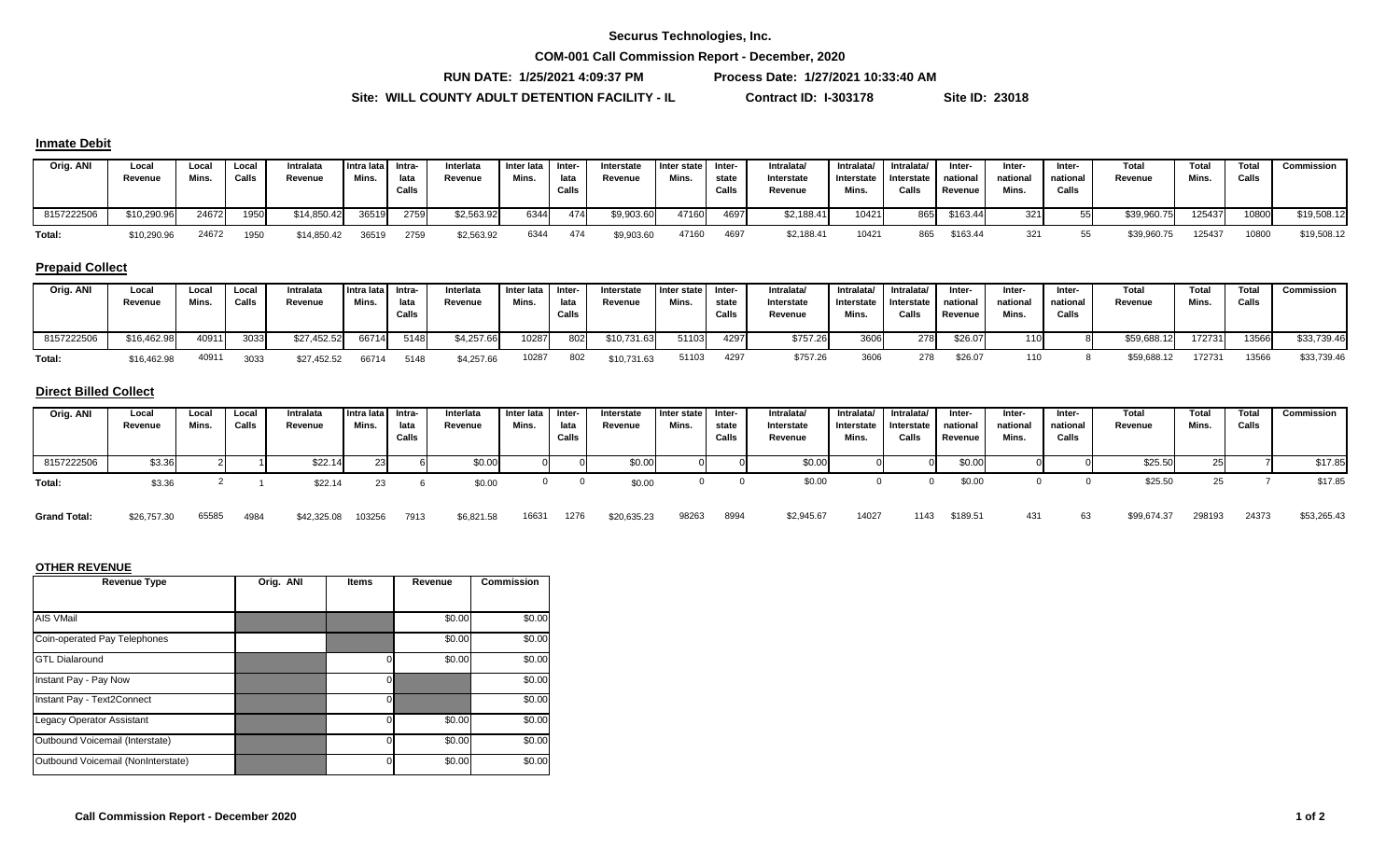| <b>SIM</b>                    | U.     |        | \$0.00 |
|-------------------------------|--------|--------|--------|
| <b>Tablets</b>                |        | \$0.00 | \$0.00 |
| Video Visitation              |        | \$0.00 | \$0.00 |
| Video Visitation Subscription |        | \$0.00 | \$0.00 |
| VMail                         |        | \$0.00 | \$0.00 |
|                               | Total: | \$0.00 | \$0.00 |

#### **MEDIA REVENUE**

| <b>Rev Type</b>         | Orig. ANI | Items  | Revenue | <b>Commission</b> |
|-------------------------|-----------|--------|---------|-------------------|
|                         |           |        |         |                   |
| Media - Music           |           | 0      | \$0.00  | \$0.00            |
| Media - Games           |           | 0      | \$0.00  | \$0.00            |
| Media - Games - CDF     |           | 0      | \$0.00  | \$0.00            |
| Media - Movies          |           | 0      | \$0.00  | \$0.00            |
| Media - Movies - CDF    |           | 0      | \$0.00  | \$0.00            |
| Media - Newsstand       |           | 0      | \$0.00  | \$0.00            |
| Media - Newsstand - CDF |           | 0      | \$0.00  | \$0.00            |
| Media - TV Shows        |           | 0      | \$0.00  | \$0.00            |
| Media - TV Shows - CDF  |           | 0      | \$0.00  | \$0.00            |
|                         |           | Total: | \$0.00  | \$0.00            |

| eMESSAGING | <b>Stamps Used</b> | Purchase<br>Price of<br><b>Stamp</b> | Revenue | Commission |
|------------|--------------------|--------------------------------------|---------|------------|
|            | 0                  | \$0.00                               | \$0.00  | \$0.00     |
| Total:     |                    |                                      | \$0.00  | \$0.00     |

Total Revenue:  $$99,674.37$ 

Calculated Commission:  $$53,265.43$ 

| <b>Call Type</b>             | Revenue | <b>Minutes</b> | Calls | <b>Commission</b> |
|------------------------------|---------|----------------|-------|-------------------|
| <b>Direct Billed Collect</b> | \$25.50 | 25             |       | \$17.85           |
| Interlata                    | \$0.00  |                |       | \$0.00            |
| International                | \$0.00  |                |       | \$0.00            |
| Interstate                   | \$0.00  |                |       | \$0.00            |